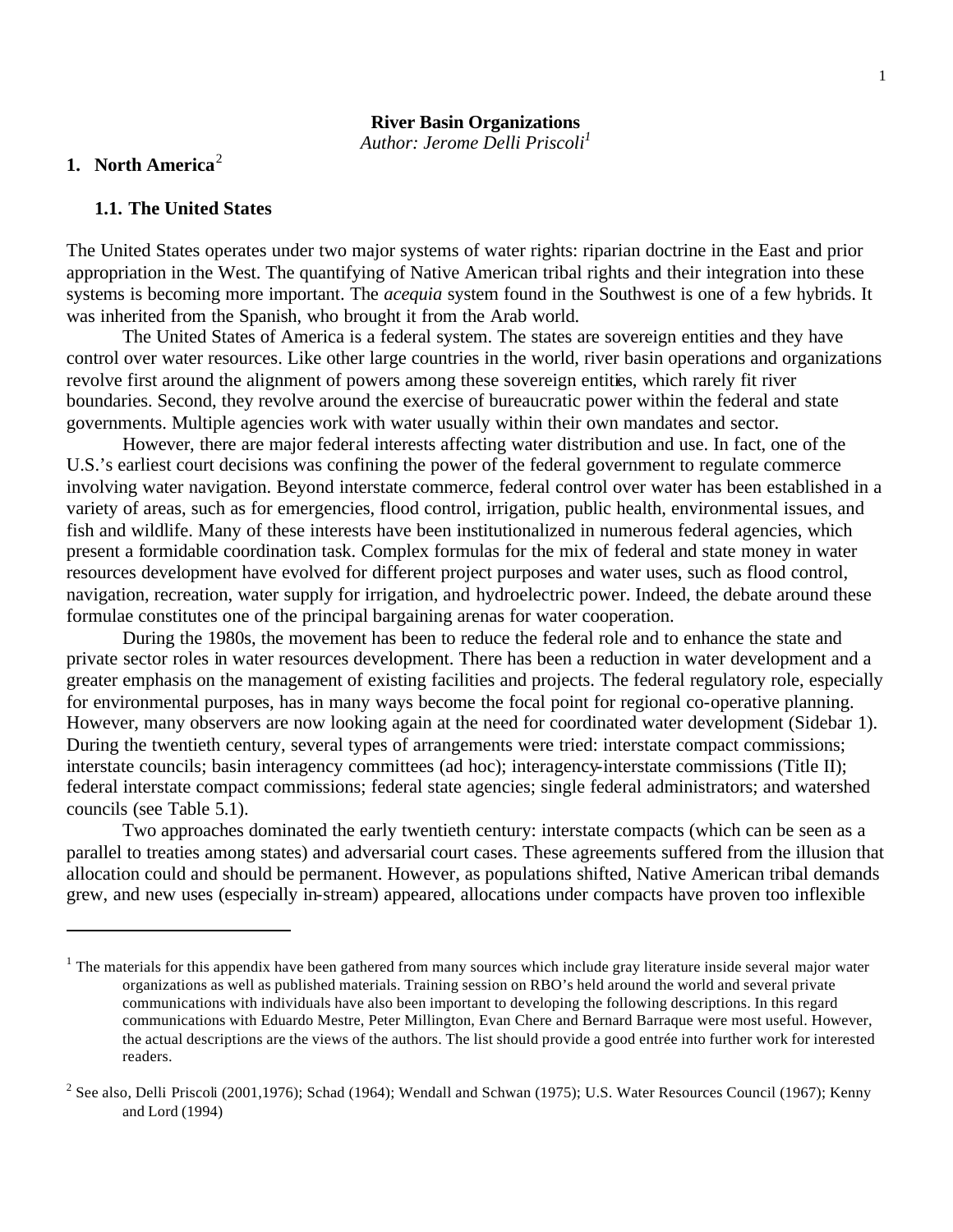for management. They are not conducive to taking advantage of the variability in the hydrologic system. Generally, the challenges to the compacts have been the impact of upstream developments (and future dreams for such development) on the apportionment to downstream states.

In the United States, numerous presidential commissions have tried unsuccessfully to establish national water policy. During the 1970s, an elaborate institutional and analytical procedure evolved, only to be abandoned as its implementation was beginning. To a great degree, this structure was based on river

basins and was fueled by rational analytical notions. It encouraged high-level intersectoral planning and autonomous operating levels. A mini-analytical rapprochement among engineers, social

#### *Sidebar 1*

#### **Review of U.S. Coordination Mechanisms** (from Kenney and Lord, 1994)

One of the most common themes permeating the literature reviewing coordination mechanisms for U.S. interstate water resources is the track record of these institutional innovation is generally poor. This should not discourage further innovation, however. Addressing the factors that fragment regional water institution is an extremely difficult task and a task normally attempted with a new coordination mechanism only after more established approaches have failed. And in those basins where a coordination mechanism has not successfully resolved the major water resources problems, the mechanisms have generally not been a step backwards—but just a discouragingly small step forward. Thus, most mechanisms have proven to be unsuccessful only in the sense that they have failed to satisfy lofty expectations. If a more tempered enthusiasm for such efforts is utilized, then the track record of coordination mechanism is significantly improved, and proposal for further experimentation will be evaluated in a more forgiving and welcoming political atmosphere.

scientists, and ecologists was achieved in the form of two planning objectives and four accounts.

In the 1980s, the United States approach became more market oriented. National economic development was effectively established again as the prime objective, with environment quality as a constraint, usually articulated through regulatory policy. New private-public partnerships and cost-sharing formulas emerged. Attempts were made to use more realistic pricing—closer to marginal costs—for water through a variety of water market mechanisms. At the same time, recognition of the importance of environmental restoration and wetland management also grew. During the 1990s, the need for new modes of interstate cooperation increased, in both humid and arid areas. Reliance on court judgments proved too expensive, inflexible, time consuming and locked into precedent to realistically meet new needs. Indeed, even the U.S. Supreme Court noted the importance of planning for future water uses and information sharing as a prerequisite to adjudication. Various basins and regions, such as ACF and ACT areas of Georgia, Alabama, and Florida are turning to assisted negotiation techniques such as facilitation and mediation. In response to drought, riparian states on the Missouri River are seeking new forms of coordination and some are calling for a return to a river basin commission. Other areas, such as the Southwest and California are turning to water banking, marketing, and new forms of pricing.

## *1.1.1. Single federal administrator: (1) The Colorado and Department of the Interior (Colorado Law of the River)<sup>3</sup>*

<sup>3</sup> Johnson (1999); Delli Priscoli (2001, 2004); National Academy of Sciences (1968)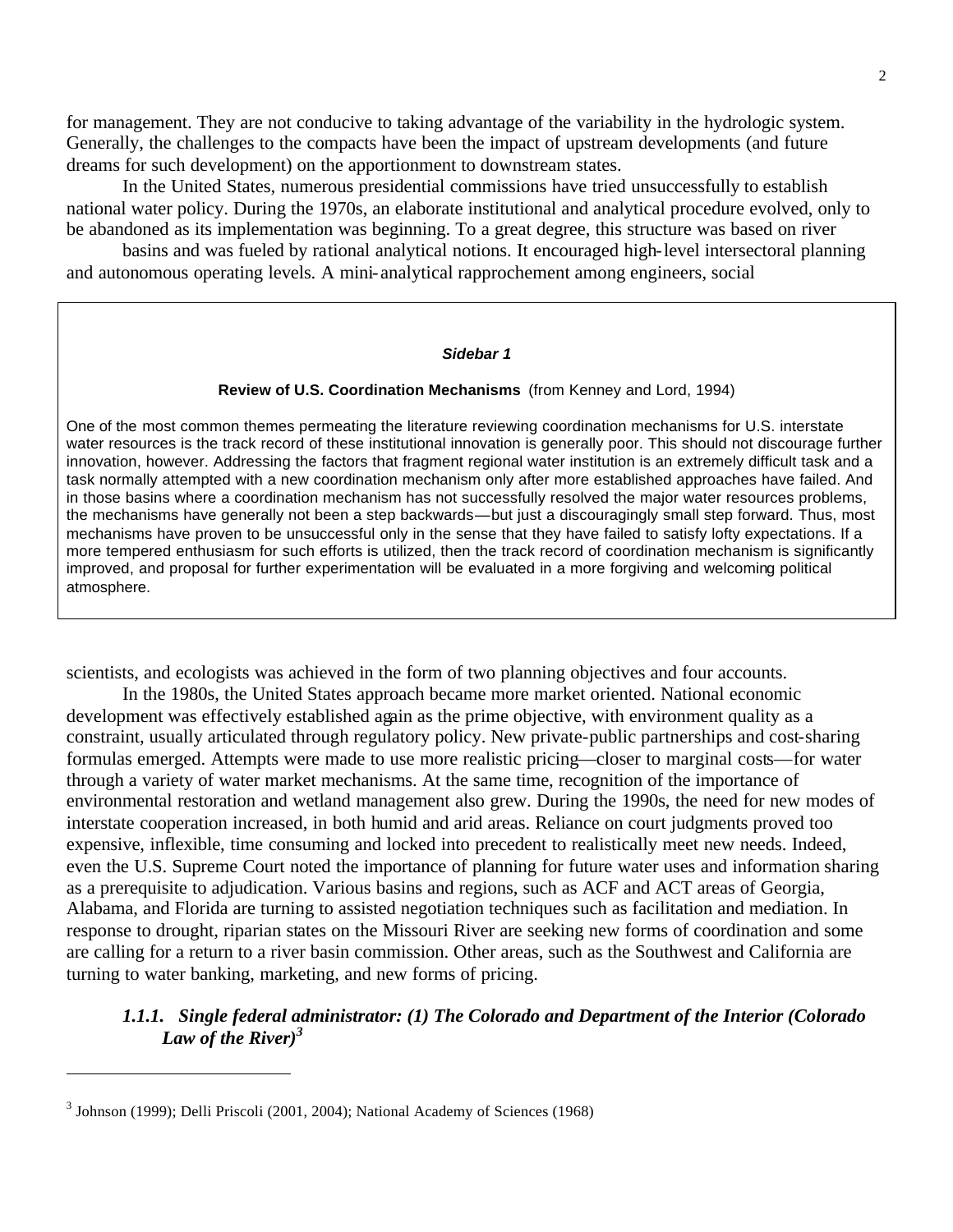The Colorado serves about 20 million people in two countries (Figure 1). Its high variability, severe flooding and drought periods inhibited economic development in the early part of the twentieth century. From the 1920s to the 1960s considerable structural regulation was added to the river. Floods are mostly controlled and storage has prevented drought. However, the story of the Colorado is fraught with the political problems of trying to achieve river basin management (RBM) and create a river basin organization (RBO). Starting in the 1920s with a basic apportionment, subsequent federal and state statutes, interstate compacts, court decisions and decrees, international treaties, operating criteria and administrative decisions for the Colorado have together come to be called the "Law of the River." The Law of the River remains the means for the administration of the river; there is no RBO for the whole river.

Like the Delaware River Basin, the seven states around the Colorado River Basin also attempted to use the interstate compacts process. From the 1920s to the early 1980s, the federal government acted as a catalyst to agreements around the Colorado. It made development funds conditional on apportionment agreements. Since the 1970s, a new era, which de-emphasizes structural solutions and emphasizes wise use and conservation, has emerged. The absence of an RBO has led to a new emphasis on interstate marketing. That too is fraught with problems, however. Upstream states are concerned that an agreement to use of their allocated water could eventually lead to the arguments that they do not need their allocation. Also the basin lacks an equivalent trusted information provider such as the Delaware River Basin Commission (DRBC) technical staff.

In 1922, after considerable acrimony between the upstream states and California, the Colorado River Compact was signed. The upstream states feared that California had an insatiable appetite for water. Herbert Hoover, who at the time was Secretary of Commerce, tried to mediate and build consensus on the entire river. The compromise, which was forged in lieu of full consensus, split the river and allocations into an upper (Colorado, Utah, Wyoming, New Mexico) and lower basin (Arizona, California, Nevada). The split allocated 9,255 MCM to each; at the time, the thinking was that average annual flow was over 22,000 MCM. Hydrologists have since discovered that the estimate was high: the average flow is closer to 18,500 MCM. Consequently, over the years the river has seen increased demands and less than average flows. Obviously, this has led to over allocation of the water, competition, and conflict. This is a classic illustration of the importance of data and trusted information providers.

Arizona refused to ratify the compromise because they disagreed with California over allocation. Thus, the U.S. Congress passed the Boulder Canyon Project Act in 1928. This ratified the Compact despite Arizona's objections and placed the U.S. Secretary of the Interior in the position of implementing the water service to the entities in the lower basin. Since the parties did not agree, the Secretary, using contracting authority, implemented it. This essentially meant a federalizing of the lower basin. Congress through the Secretary of the Interior allocated 5,400 MCM to California and 3,455to Arizona and 370 MCM to Nevada.

In 1929, California legislature passed the California Limitation Act making it unlawful for various California entities to use more than their share of Colorado River water. In 1931, the California entities entered into the Seven Party Agreement, which allocated the water amongst themselves. The entities could not agree on specific allocations, however, so they agreed on priority rights to users. Four agricultural entities got the first priority of water shares. The Agreement assigned water rights beyond the basic 5,400 MCM. The excess diversions have been allowed because the upstream states have not been fully developed to date; however, this is changing.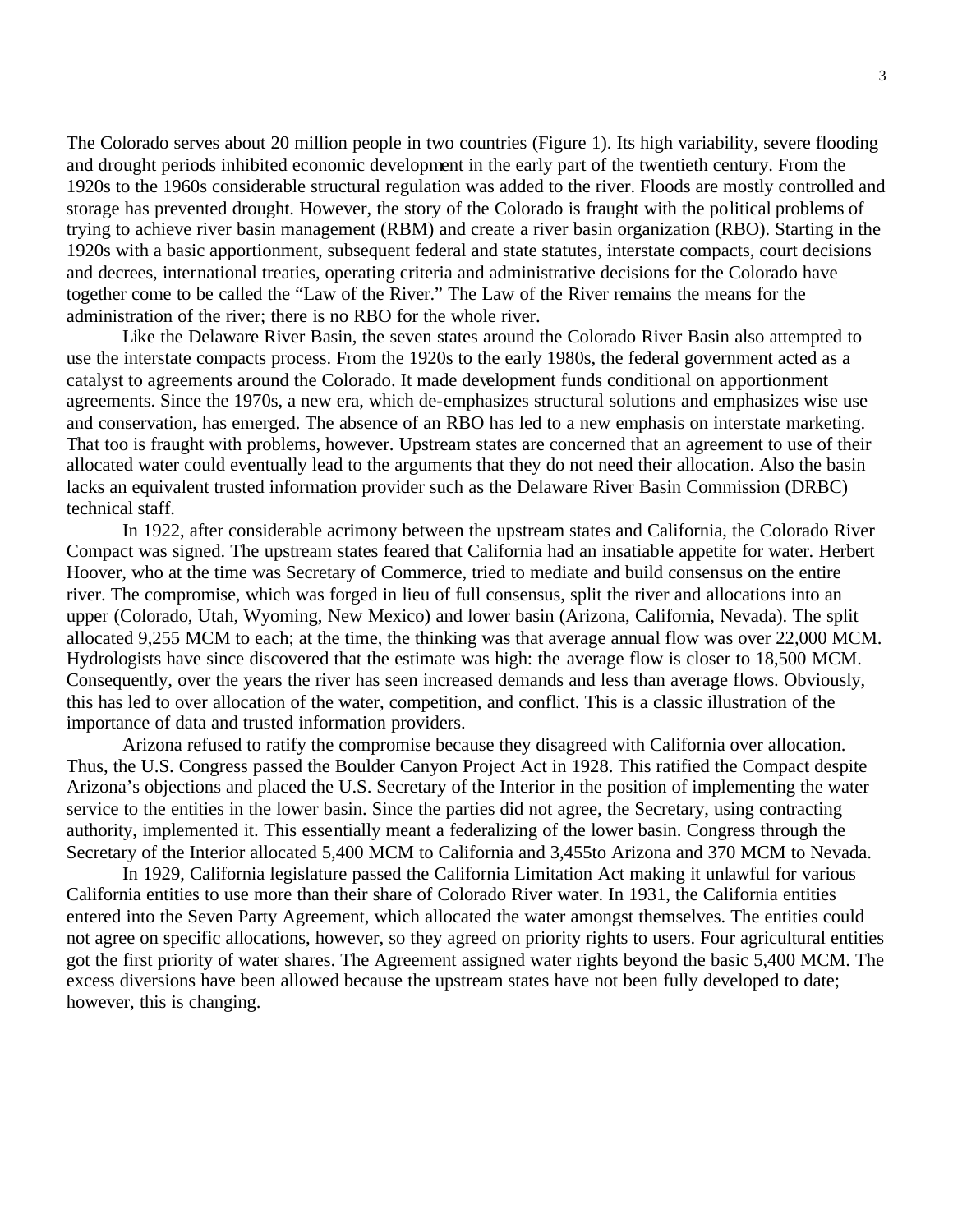

*Figure 1: Map of the Colorado River Basin (TFDD, 2007).*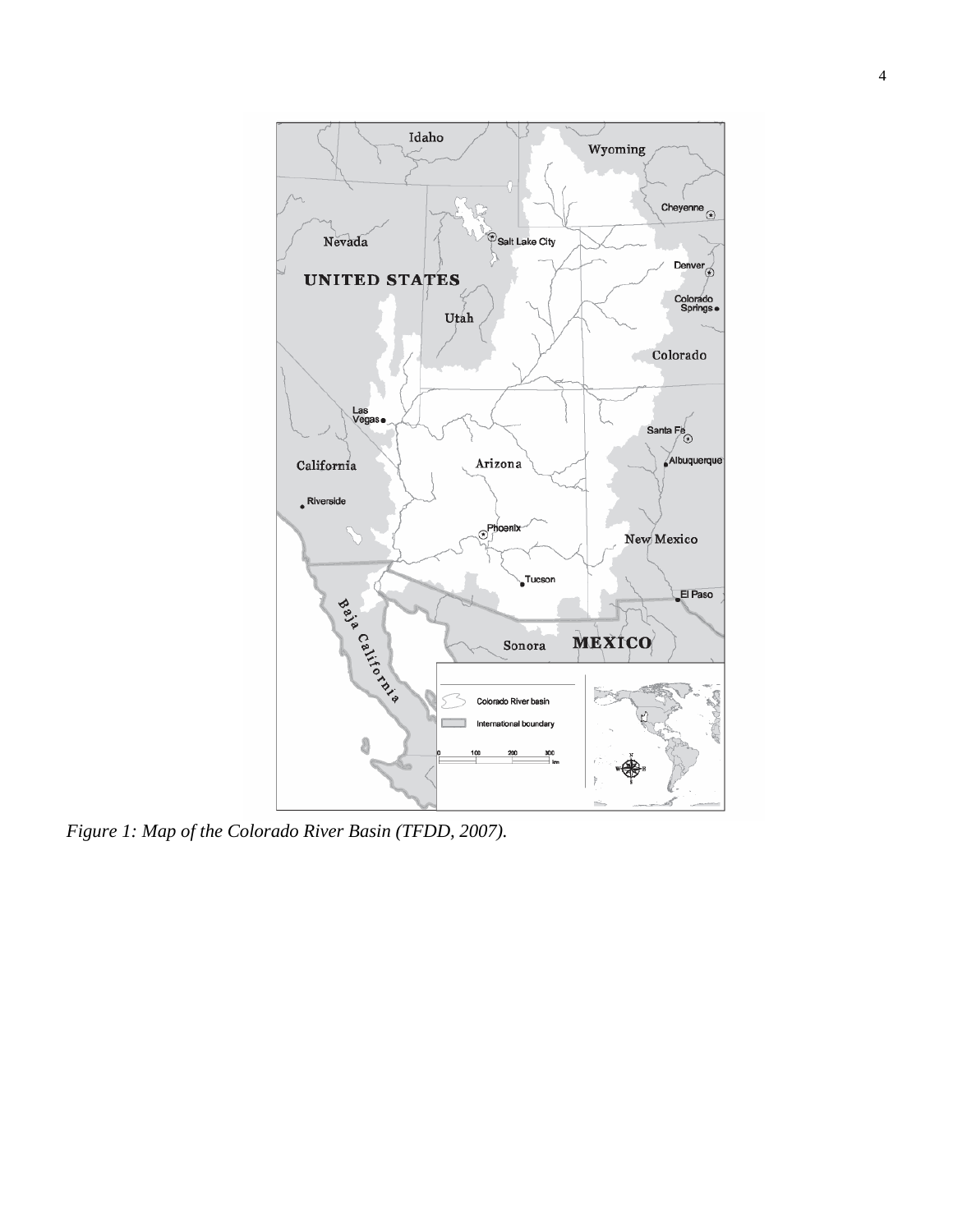The upper states were able to form an Upper Basin Commission in a 1948 compact. In 1956 Congress ratified this with the California Storage Act. This act authorized various storage facilities, among them the Glen Canyon Dam project, which essentially helped launch the modern era of environmental protest against dams.

In the 1940s and 1950s, California blocked Arizona's attempts at moving forward with the Central Arizona Project (CAP), a 365-mile long canal that would eventually stretch from Lake Havasu City to Tucson. In 1951 Arizona filed suit against California. The Surpreme Court appointed a Special Master, which is a frequently used conflict management tool in water disputes in the western U.S. The Special Master collected data for over 10 years and the court found in favor of Arizona. The court thus strengthened the role of the Secretary of the Interior as water master on the lower part of the river. The court also allowed California to continue to use more than its mainstream entitlement because the upper States were not fully using theirs—but it also specified that this was not a long-tem right.

Native American rights further complicate the situation. The 1964 court decree reserved rights for five Indian tribes located along the river of 1 MAF. These rights have come to be very important in the implementation and design of the CAP. In 1968, the Colorado River Basin Project Act was passed.

The Colorado is also an international river. In 1944, the U.S. and Mexico signed the Mexican Water Treaty. It calls for an annual delivery of 1,851 MCM to Mexico, with some additional water during years of surplus. In 1973, Mexico announced that it was suffering from increased salinity due to irrigation return flows and it filed diplomatic protests. This resulted in the 1973 Mexican Treaty and the 1974 Salinity Control Act, which defined water crossing the border in terms beyond quantity. It also authorized treatment at the border to assure the quality.

Today, increased demand and uses of water in rapidly growing areas and the Arizona CAP are putting pressure on the river. The Secretary of the Interior may have to enforce the basic limits as outlined in the Court decree of 1964. Upper basin development has not fully materialized. California has asked the Secretary of Interior for more detailed guidance on allocation rules of the surplus water.

The lessons of this history are important to river basin organizations. First the "Law of the River," like most legal systems, is inflexible. It does not easily accommodate changing needs stemming from demographic and other changes, as would a more flexible management system such as an RBO. Thus the failure to achieve an RBO has really increased the transaction costs of trying to do integrated management of the river. Still, the flood control and drought problems have been solved.

Second, data is critical, even in situations of plentiful data. Much of the problems can be traced to the use of figures that were too high because they were estimated at times of high flow. This is another lesson pointing to the importance of having some form of trusted technical expertise for the river.

Three, because clear water entitlements could not be reached among the California parities, there is difficulty in using marketable rights and trading. Four, the use of what is called the "surplus" is likely to cause more problems. States have feared, with some justification, that California would claim in effect a preemptive right to water. With the river over–allocated, the Secretary of the Interior will need to develop guidance on how to deal with the surplus (which may not really be a surplus). This means that once again the seven states will have to try and reach consensus. Thus, like other examples in the U.S., failure to reach consensus will not make problems go away. Court cases will not solve the problem of operating with flexible rules in an equitable ways. The same happened on the Delaware over 50 years until the parties finally did develop consensus on an RBO to provide a safe ground for negotiating needs for integrated management.

Six, special new rules for interstate water banking must be developed. Indeed a technical committee was formed to so. It has resulted in federal regulations for transferring water from upper to lower basin states. Seven, due in major part to new environmental needs, Glen Canyon Dam has adopted an expensive adaptive management plan. This too is fraught with conflict and carries high transaction costs absent some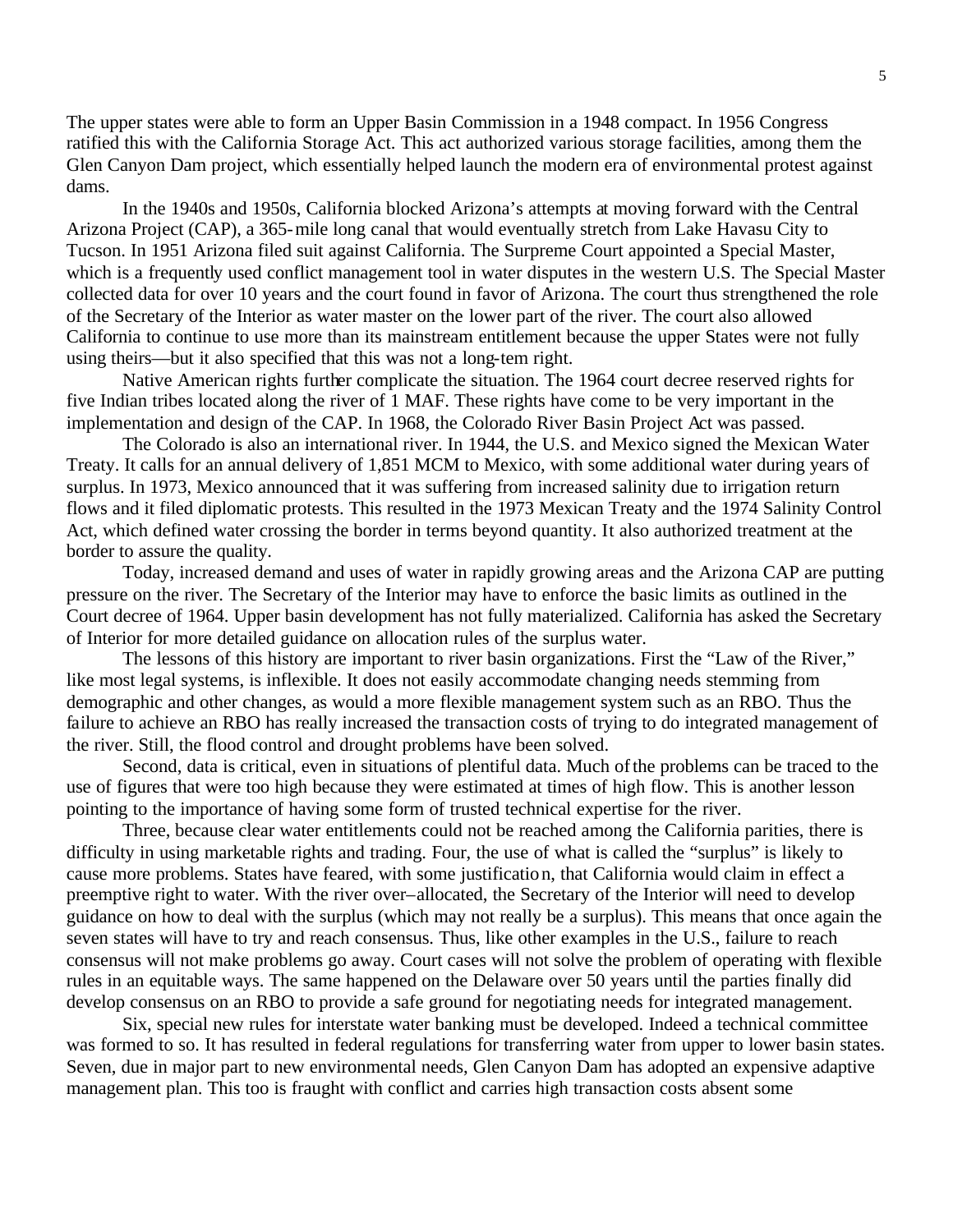organizational forum to deal with these new ecological needs. In addition, there are now several endangered species in the lower basin. While the cooperation with Mexico has generally been good, salinity problems remain and the impact of all this activity on the Delta is becoming apparent. All of these points to the need for some form of formal cooperation.

## *1.1.2. Single federal administrator- variation: The Columbia River Treaty Organization<sup>4</sup>*

The operations of the Columbia River (Figure 2) are a variation of the single federal agency, from the perspective of the U.S. Essentially the U.S. Army Corps of Engineers is the main U.S. manager of actions under the treaty. Like other cases around the world, the government reacted to precipitating events. In this case, it was floods, particularly the flood of 1948. Canada has 15% of the basin area, but 30% of the 134 million acre-feet (MAF) average annual flow. Half of the flow in the 1894 Columbia flood came from Canada. Flow at the border ranges from 14,000 to 555,000 cubic feet per second (cfs), which is a much wider variation than the Mississippi or St. Lawrence. The idea thus was to optimize U.S. operations to realize the benefits of the Canadian storage.

In 1944, the Government asked the International Joint Commission (IJC) to study the development of the Columbia. After many studies between 1945 and 1959, the IJC reported with alternative plans and principles for apportioning the downstream benefits. Negotiations began in 1960 and the treaty was signed in 1961. It was ratified in the U.S. Senate in March 1961. However, the Canadians were not prepared to go forward. The Government of British Columbia (B.C.) wanted to sell the downstream power benefits within the U.S. and the federal government was opposed.

In response, joint engineering studies were done to determine long-term estimates of power benefits. Negotiations between Canada, B.C., the U.S., and mid-Columbia utilities agreed on a sale price. Negotiations clarified the treaty and allowed the sale of the Canadian entitlement to downstream power benefits, and led to a protocol and Canadian ratification in 1964. The exchange of diplomatic notes implementing the treaty and entitlement sale was completed in September 1964.

The treaty and protocol defined dams, operations, and benefit computations for treaty storage. The Canada-B.C. agreement gave construction and operation obligations and benefits to B.C. and allowed sale of the Canadian entitlement to the U.S. The Canadian entitlement sold to Columbia Storage Power Exchange (CSPE) for \$254 million for a period of 30 years following the completion of each project. British Columbia used the funds to construct their dams. The allocation agreements allocated the Canadian Entitlement obligation among the downstream U.S. Columbia River project owners. The Pacific Northwest coordination agreement insured coordination operation of the U.S. project for optimum power to create entitlement. The powerhouse expansion on the mainstream Columbia River projects was justified by increased fall-winter flows from treaty storage operations. The PNW-PSSW ties were justified by PNW power surplus resulting from the U.S. entitlement and the purchase of the Canadian entitlement.

The treaty required Canada to construct and operate 15½ MAF of storage on the Columbia River and a tributary in Canada for optimum power generation and flood control downstream in the U.S. and Canada. The treaty allowed the U.S. and Canada to build Libby Dam, with 5 MAF storage, on the Kootenai River in Montana. The 90-mile long Lake Koocanusa, the reservoir behind the dam, backs up 42 miles into Canada.

Besides Libby Dam, the treaty also included Mica, Arrow, and Duncan dams. Storage of 8.45 million-acre feet at Arrow, Duncan, and Mica were assured for flood control operation for 69 years. An additional 7 MAF of treaty storage and 5 MAF of non-treaty storage were available "on call" for large floods at a cost of \$1.875 million at each of the first four requests and lost operating cost. Cash payments of \$64.4 million were made

<sup>4</sup> Delli Priscoli (2005); U.S. Army Corp of Engineers (2000)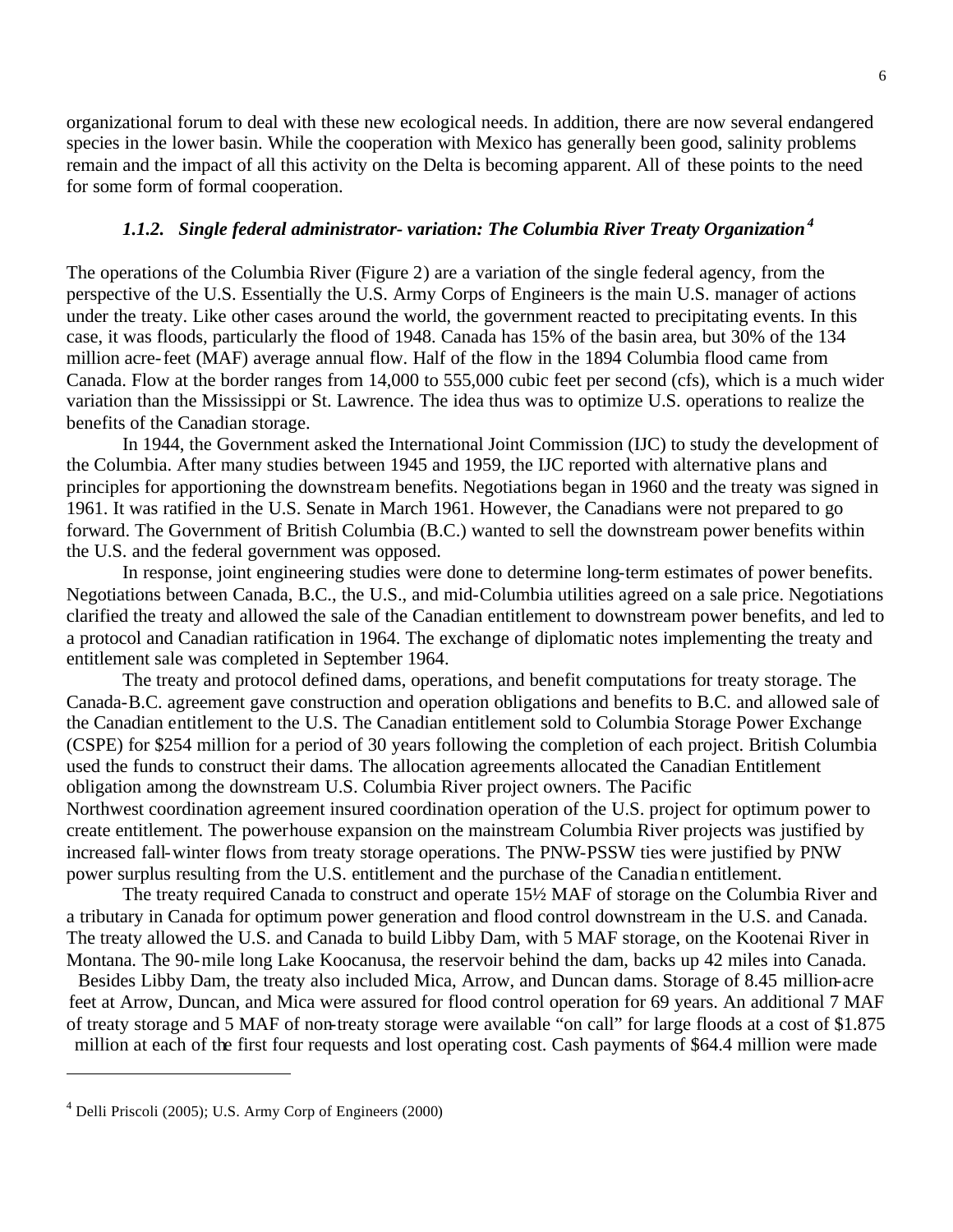

*Figure 2: Map of the Columbia River Basin.*

to Canada by the U.S. Government at the completion of the treaty projects for half of the estimated worth of future flood damage prevented.

For hydropower, 15.5 MAF of Canadian storage is operated for optimum power generation downstream in the U.S. and Canada. Power benefits from the treaty storage include dependable capacity and average annual usable energy. Canada receives half of the increased power generated downstream in the U.S. due to the operation of Canadian treaty storage. Actual operation and magnitude of water year do not affect the downstream power benefits. Downstream power benefits resulting from Libby storage operation remain in the country where they are generated. The hydroelectric operation plains provide a monthly reservoir balance relationship for the whole of Canadian storage, allowing Canadians the flexibility to operate individual projects for maximum Canadian benefit.

The assured operation Plan (AOP) for Canadian treaty storage is developed for the sixth succeeding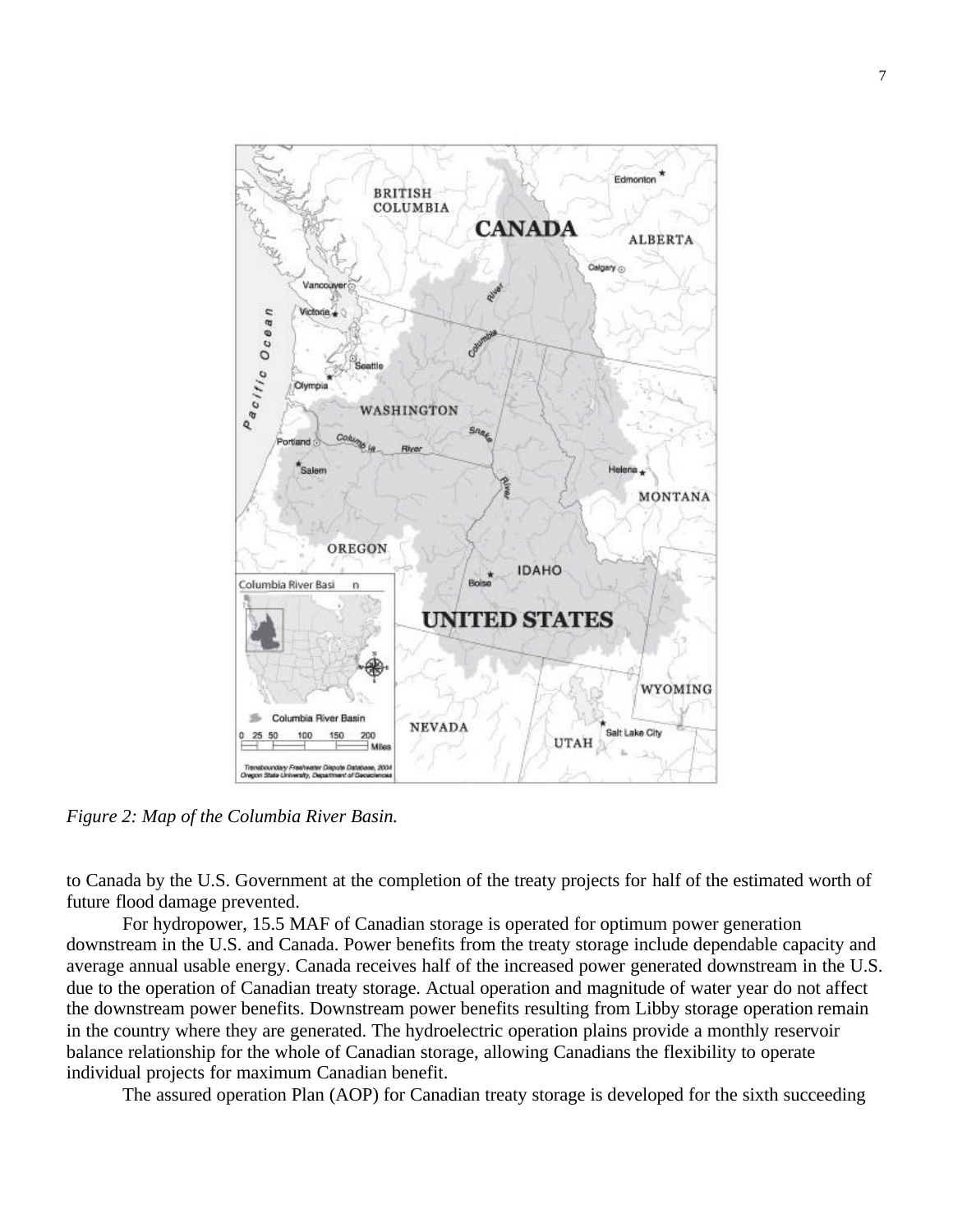operating year from a hydro-regulation study designed to achieve optimum power and flood control benefits in Canada and the U.S. The AOP defined operation criteria for Mica and the rule curves for Mica, Duncan, and Arrow that will be used in actual operation unless otherwise agreed by the entities. The assured operation plan determines the downstream benefits that will be sent to Canada. Once the benefits have been calculated they do not change, no matter how much actual energy is generated.

The treaty allows the entities to prepare the Detailed Operating Plan (DOP) for the upcoming year. The DOP may be fine-tuned from the AOP, which was deve loped six years earlier, to produce Canadian project operations that are more advantageous to both countries. The DOP includes the process for determining real-time project operation, which is not in the AOP. The DOP authorizes the operating committee to agree on mutually beneficial changes to the DOP for power generation and on power proposed. Figure 3 outlines the structure for coordination. The permanent Engineering Board is appointed by the U.S. and Canadian governments and assures that treaty provisions are carried out. The permanent Engineering Board meets at least once each year and prepares an annual report for the respective governments. The permanent Engineering Board Committee performs technical and administrative duties for the permanent Engineering Board.

The U.S. entity consists of the Division Commander of the U.S. Army Corps of Engineers for flood control, and the CEO of Bonneville Power Administration for power. The Canadian entity is the CEO of BC Hydro. The entities meet once a year. The treaty coordinators act as liaisons among the entities to the Columbia River Treaty Operating Committee. The entity Secretariat performs administrative duties for the entities. The operating committee performs all the technical work to implement the treaty. The operation committee develops annual operating plans, calculates annual downstream benefit payments, and assures delivery of the Canadian entitlement. The operation committee meets every other month. Working committees may meet more often than other month.

The U.S. entity makes a weekly treaty flow request for treaty storage based on the annual operating plan and additional operation agreements. Canada operates the three treaty projects as one pool, considering the total 15.5 MAF as one project. Individual project operations may differ from the annual plan, but the total, composite Canadian storage will match the plan.

The Columbia shows how hydropower and flood control can be integrated to create benefits, which then are used for negotiations rather than being mired in fighting over the allocation of flows.



*Figure 3: Columbia River Treaty Organization flow chart (Delli Priscoli, 2005).*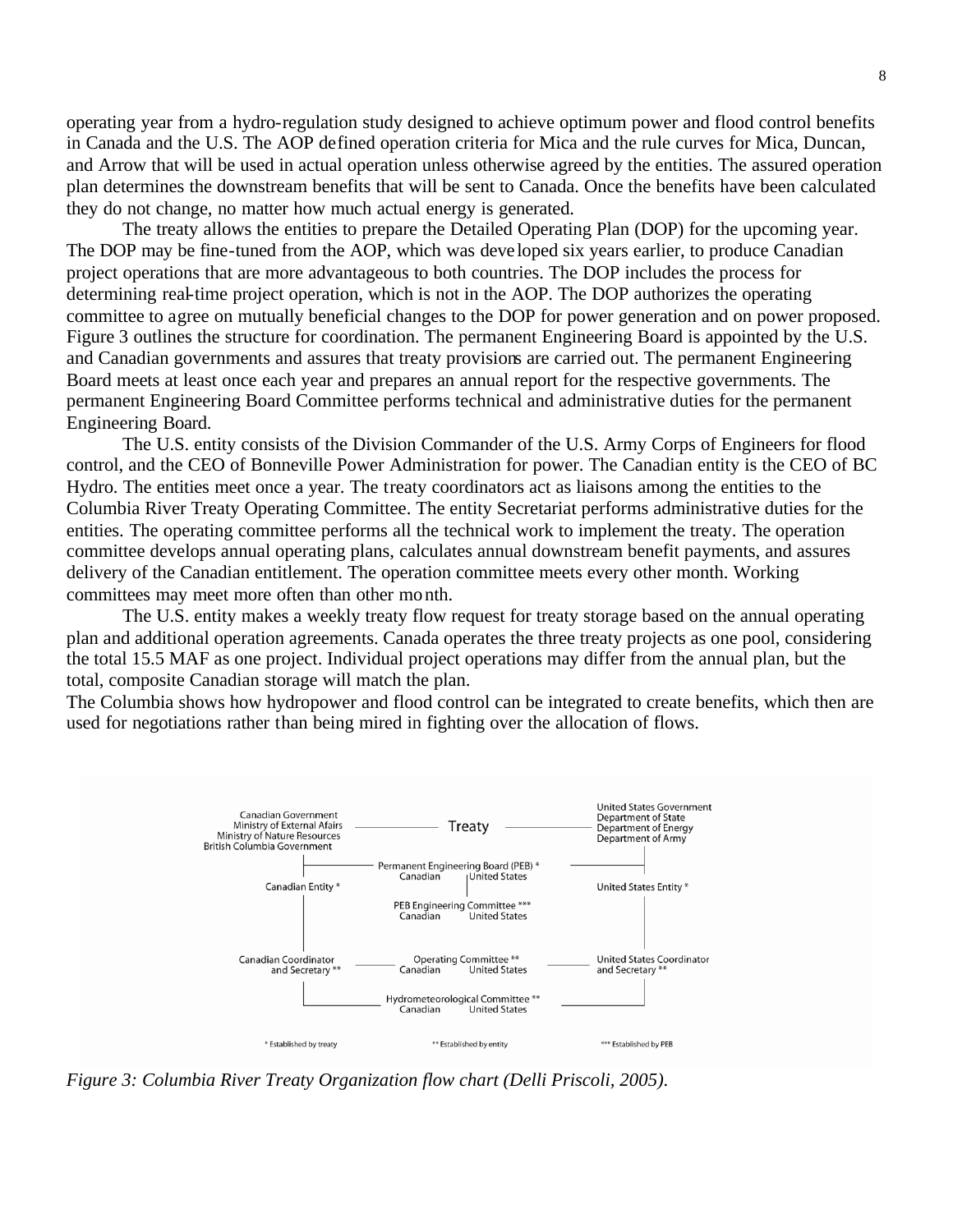## *1.1.3. Comprehensive regional authority: the TVA<sup>5</sup>*

Upon signing the Tennessee Valley Authority (TVA) into law in 1933, President Franklin D. Roosevelt said it would bring the best of the private and public sectors together. The Tennessee Valley Authority is a product of the Depression Era and the movement called "valley authorities" in the United States. The authorization of TVA itself did not go through any of the traditional congressional natural resources committee to get to the floor of the U.S. Congress. It went through military related committees, as it was dealing with old munitions sites of Muscle Shoals, Alabama.

The TVA is one of the few comprehensive regional development organizations based on watershed and river basins. It has sufficient authority to integrate planning, development, and management in one agency, with the coordination focused around the Tennessee River. It has a high level of formal authority: in a sense it is one of the most integrated and powerful examples of what today we call integrated water resources management (IWRM). TVA has inspired some other regional authorities around the world, in Indonesia, Jordan, and other areas.

While federal and public, TVA is a regional agency and a federal corporation. This is important. The move to create seven more TVAs based on its success was defeated in the U.S. Congress in the late 1940s, primarily by the power of other federal bureaucracies and states, who saw their power, both in the cross sector and geographic sense, being lessened if more regional organizations were added. Private power companies also led the attacks on TVA.

At its height, the TVA used revenues derived from services such as hydropower to subsidize other services such as community development programs. TVA was, at its root, concerned with the total social and economic development of the people of the region. It sought to integrate water uses, from hydropower to flood control, to generate wealth in the region. It brought affordable and reliable basic services to the poor and rural people: electricity, stable water supply and protection from floods. As such, in one generation, it took one of the poorest and most poverty stricken parts of the U.S. into the twentieth century. In fact, the socioeconomic statistics of the region before the TVA are still very familiar to many poor parts of today's world.

Today, the TVA has become focused primarily on power generation and receives little to no money from Congress. It has now also become one of the largest taxpayers in the southern United States. It does maintain an extensive watershed program and some first-class laboratories. During its days as a social development organization, major congressional debates took place over the bonding authority of the TVA. The extent of such authority gave the TVA financial autonomy and setting limits was one of the only ways to put control on the TVA itself. The Tennessee Valley Authority reflected the prevailing perspective of water engineering of the time and focused on structures, or what we call "supply side" today. As have others, TVA has changed these perspectives with changing notions of water value.

It is a mistake to call the TVA only a centralized national agency. It was as close as any organization has come in the U.S. to being a regional government. In fact, much of the anti-TVA rhetoric revolved around this very structure, which included a wide range of service departments far beyond what one normally would expect to see in a water agency. It was this comprehensiveness, pervasiveness, and real cross-sectoral organization that made it easy to paint as a huge government bureaucracy.

Using Millington's criteria for success; TVA had high-level support at first; it was orientated to the community; there was clear accountability among the actors; and building a knowledge base and technical expertise was central to its operations.

<sup>&</sup>lt;sup>5</sup> There is much historical literature on TVA; Philip Selznick (1953); Hubbard (1961); Martin (1956); Delli Priscoli (2005); Leuchtenberg (1952); Pritchett (1943)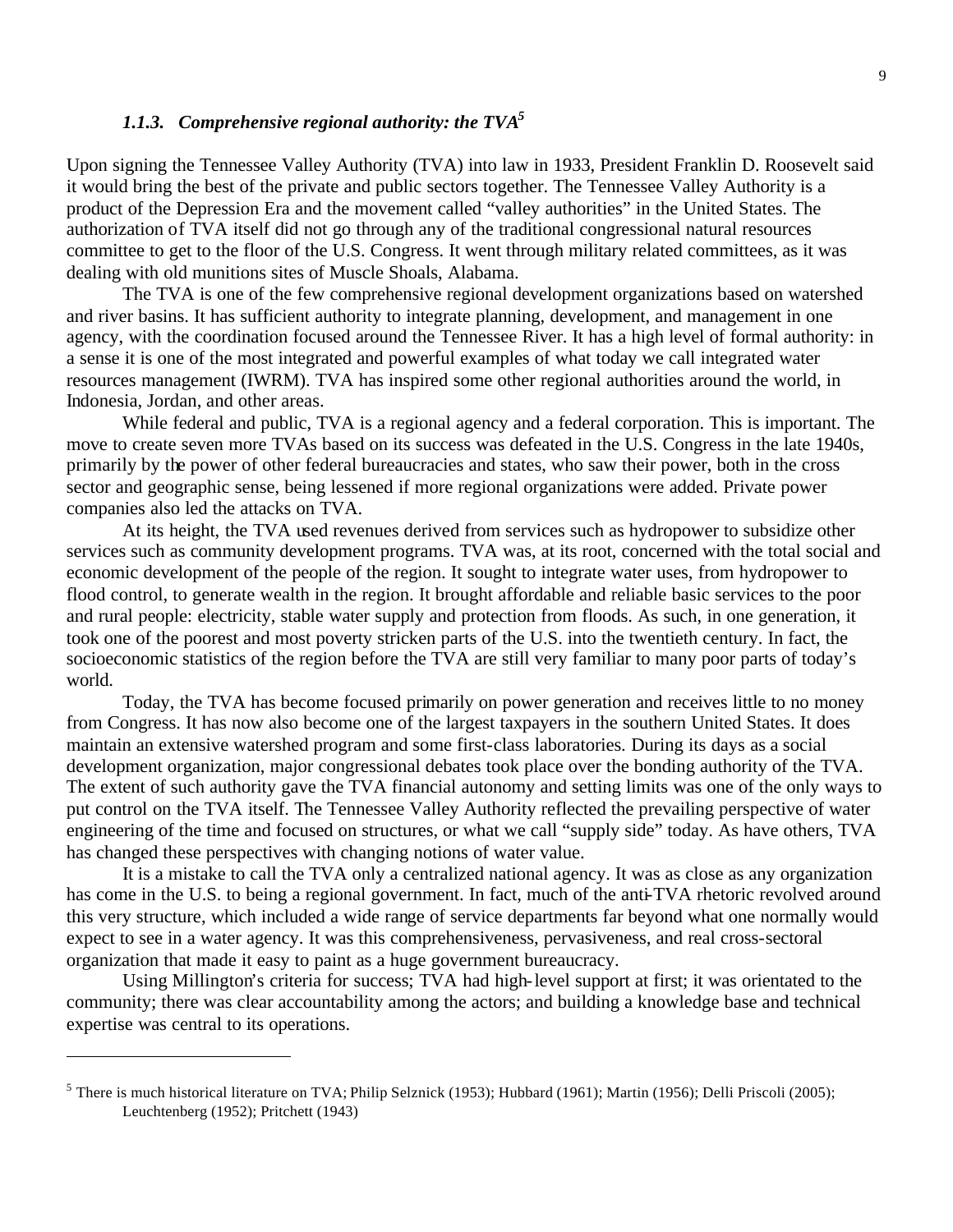# *1.1.4. Watershed councils<sup>6</sup>*

Since the demise of the Title II system in the U.S. in the 1980s, the major river basin management (RBM) innovation has been a renewed focus on watershed management. The U.S. Environmental Protection Agency (EPA), the Association of Metropolitan Sewerage Agencies, the American Planning Association, the U.S. Geological Survey, and Water Quality 2000, have all been advocating this approach. The focus has been on small watershed organizations built from the grassroots. The notion is that watershed councils should be *sui generis* and grassroots in origin, emerging to form shared visions on managing watersheds. Indeed, the watershed focus is far more manageable than the river basin.

The central concept has been on consensus. It has been built on the concept of "nested watersheds." This approach is based on the idea that river basin institutions can be composed of interrelated but discrete arrangements organized around nested hydrologic units (i.e., from a large river basin to regional sub basins to local watershed). In this way, the concept is meant to employ both the top-down and bottom-up approaches. Indeed, the success of watershed management has come to be consensus, almost to the exclusion of technical analysis. In addition, it is becoming clear that consensus on numerous small watersheds does not necessarily add up to managing a river basin. However, hundreds of watershed councils have emerged in the U.S. They are testimony to a high degree of citizen activism and participation. One of the most visible of these, which has grown to actually bring established agencies into a new partnership structure, is the Chesapeake Bay.

The watershed processes, as might be expected, have been highly varied and have focused on water activities. They do address problems vs. jurisdictions. In many cases, they have achieved active participation of all local interests (private + non-public). They employ highly collaborative design processes. They are consensus driven. They try to use a more holistic and adaptive systems approach. Information exchange has increased and they have provided good forums for public education. They are non-threatening venues for dispute management and do force coordination among resources managers and the reduction of duplications. Figure 4 below summarizes some distinctions between the river basin and watershed focus.

|                              | Watersheds                                                      | <b>RBOs</b>                      |
|------------------------------|-----------------------------------------------------------------|----------------------------------|
| Geographic Scope             | RBOs are watersheds                                             | Not all watersheds<br>are RBOs   |
| Level of authority           | Less                                                            | More                             |
| Participants                 | Broader mix<br>public and private                               | More focused on<br>formal public |
| Legal basis                  | Informal                                                        | Formal                           |
| Issues/services<br>addressed | Multi-issue<br>more local                                       | Multi-issue<br>more regional     |
| Catalyst events              | Droughts and floods<br>Fragmentation<br>Demographic mismatching |                                  |

*Figure 4: Watershed vs. RBO "summarizes some distinctions between the river basin and watershed focus" (Delli Priscoli, 2004).*

<sup>6</sup> Natural Resources Law Center (1997)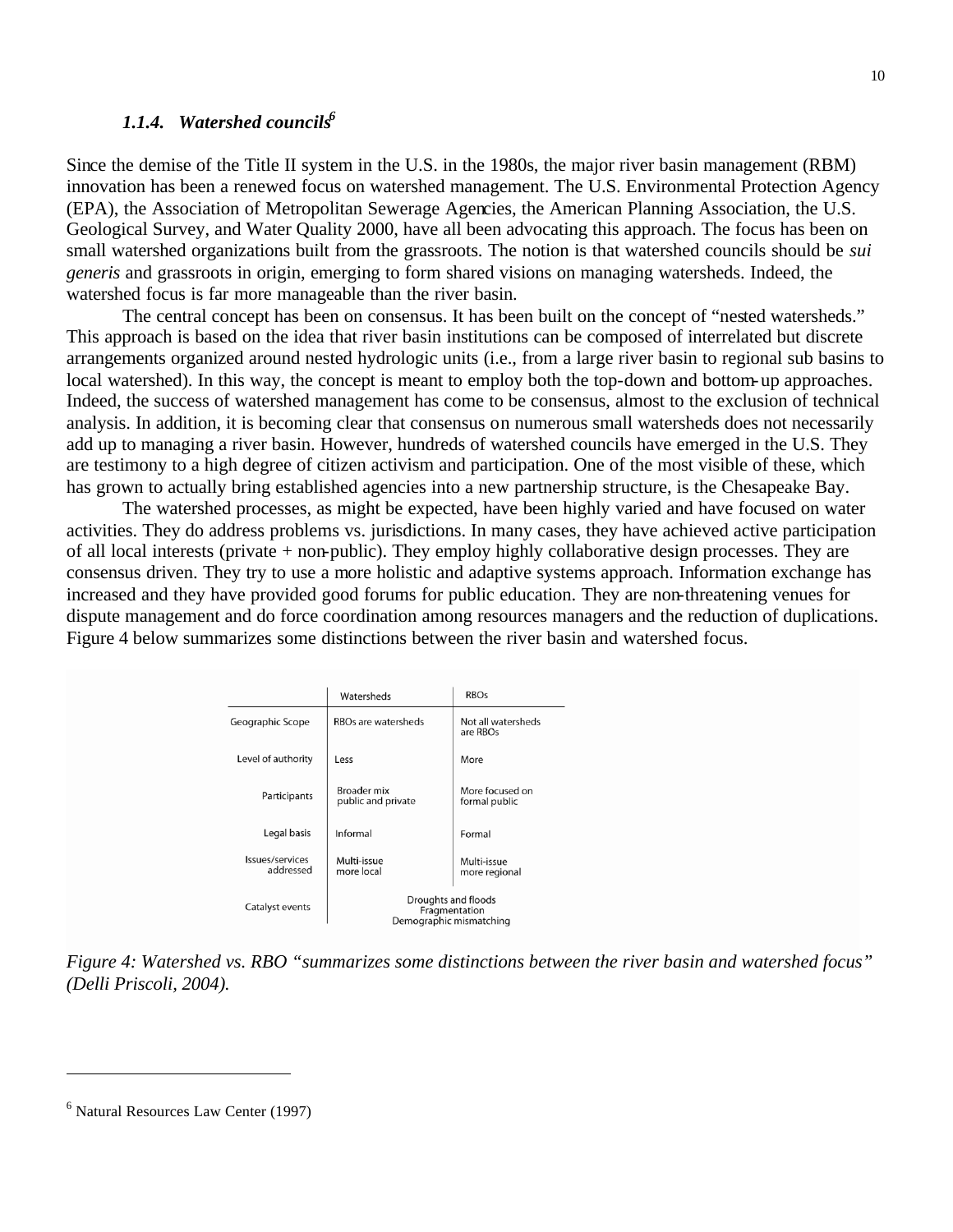## *1.1.5. Inter Agency-Interstate Commissions: Title II<sup>7</sup>*

Under the Water Resources Planning Act of 1965, the so-called Title II commissions were established. Their purpose was to improve interagency coordination, federal-state coordination, and to complete what was called "comprehensive coordinated joint plans" for river basins. Figure 5 shows the organizational arrangements for the Titles IIs and how they fit into an overall national scheme.

This organizational structure was the result of a long process started in the 1950s and pushed forward by President John F. Kennedy. In many ways, it involved the best thinking available in the U.S. on how to achieve coordination and planning in the U.S. federal system.

The Title II RBOs had a formal legal status and permanent staffs, and treated the states more as equals than did earlier commissions. Each member of each commission had one vote. Either consensus or unanimity was used to reach decisions, but the actual process was unclear. Indeed the decisions of Title II were not really enforceable.

President Reagan terminated this whole structure in 1981. Since then there has effectively been no coordinating mechanism among the key U.S. water agencies. Insofar as such occurs, it tends to be achieved through the budget processes. Many water professionals have come to realize the need for such a coordinating institution. When it existed, the Water Resources Council under the Title II arrangements became mired in political battles. While the system was good at fostering communications, it was not effective at management conflicts.

In addition, the Title IIs came along when the policy world in the U.S. was changing. With the environmental movement, the focus became water quality. Under the 1972 Clean Water Act, a large program in water treatment emerged. The focus was on this grants program and on regulation for water quality, rather than on traditional planning. The result has been that the U.S. lost a structure for comprehensive planning along rivers. In addition, some commentators have said that the Title II structure was a structure developed for a time gone past. This is now debated because it is apparent that the structure offered numerous coordinating means that are much needed in the U.S. today.



 $\overline{a}$ 

*Figure 5: Interagency—Interstate Commission Title II (no longer exists) (Delli Priscoli 1976; 2004).*

The system also devised an elaborate set of participation procedures and structures. It used citizen

 $<sup>7</sup>$  There is a rich literature from the late 1950s to late 1970s, in the United States on the Water Resources Council and the National</sup> Water Commission of the United States and from academia on the following topics. This material is rarely cited in the current debates on water but it is highly relevant, some examples follow: Kalter (1971); United States Water Resources Council (1967); Eckstein (1958); Eckstein and Krutilla (1958); White (1969); Ingram (1971); United States National Water Commission (1974); Ostrom (1971); Arnold (1988)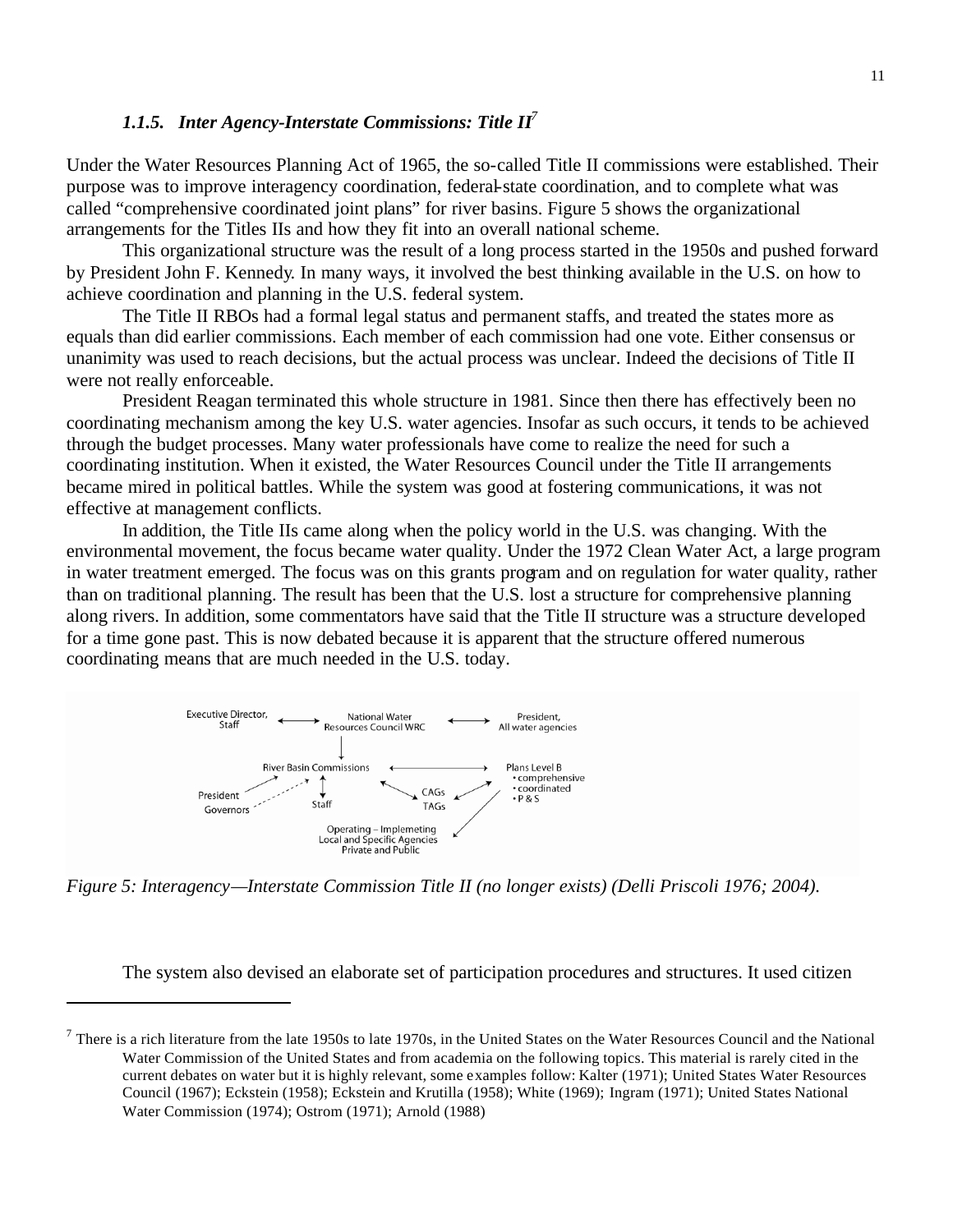advisory committees and technical advisory committees. As such, it went a long way to draw attention to the need for structured and real citizen participation. These committees however were subject to many debates. Their effectiveness was highly variable. They appeared at a time when the U.S. was just beginning to experiment with citizen participation in planning.

The distinction between the citizen and the technical committee was clear on paper. It really built on the idea of separating the technical and political or non-technical in water planning. Subsequent experience has shown that the best route to participation is in blending the technical and political as much as possible and not keeping them separated. In fact, empirical research on these committees showed that, demographically, the technical committees were often far more reflective of the general citizen population than the citizen advisory groups (Delli Priscoli, 1974). This was primarily because citizen groups came to mean environmental groups at that time. Subsequent experience in the U.S. has also shown that participation is and must be far more than just participation of environmental groups. It also must move beyond only advisory committees to public workshops and other such interactive means. However, all of this happened at a time when environmental values were just beginning to find a voice in traditional water resource planning.

In addition to the structure portrayed in Figure 5, this system of the WRC and the RBCs, under the 1965 act, produced principles and standards (P&S) for planning and a tiered, 3-level national system for water resources planning. The P&S is a remarkable document that tried to set up a system of planning that would be used by all agencies regardless of their mission. It originally did so by using four objectives and four accounts under those objectives: economic development, social well-being, regional development, and environmental quality. In this way, it put forward a uniform national accounting system for water resources planning and development. The P&S were modified to two objectives (economic

development and environmental quality) and four accounts, and came to be called the Principle and Guidance (P&G). The P&G still exists and it is one of the best practical guides to doing what is now called "IWRM" for on-the-ground water mangers worldwide (Sidebar 2). It has been used only by the traditional water agencies, however. Environmental regulators have not adopted the analytical procedures, such as benefit-cost analysis and trade-off analysis. Along with the lack of coordinating organizations for water agencies, this lack of analytical procedures for environmental regulation is also becoming recognized as a serious problem in the U.S. (Sidebar 3).

## *1.1.6. Delaware River Basin Commission (Federal Interstate Commission)<sup>8</sup>*

In the early 1920s, drought in the Delaware Basin produced allocation conflicts. States initially tried to solve these through judicial remedies. However, judicial formulae were too inflexible and technically inadequate. States began to recognize that enhanced technical capacity, such as information generation and sharing and analysis, was necessary in the hydrological system, if they were to move to a positive-sum negotiating environment.

Droughts in the 1940s resulted in more judicial rulings, which established equity principles, but still were inadequate for management during droughts. This led to the formation of the Delaware River Basin Commission (DRBC) in the 1960s, which provided a decentralized institution within which to negotiate (Figure 6). It also enabled the states to draw upon its newly instituted technical staff. In subsequent droughts, the experience of negotiating within the DRBC framework and equity principles increased the legitimacy of this technical staff. As a result, the quality of contingency plans improved and a good faith agreement among states was signed in the early 1980s.

<sup>8</sup> Martin (1960); Delaware River Basin Commission (2006); Delli Priscoli (2001, 2004, 2005)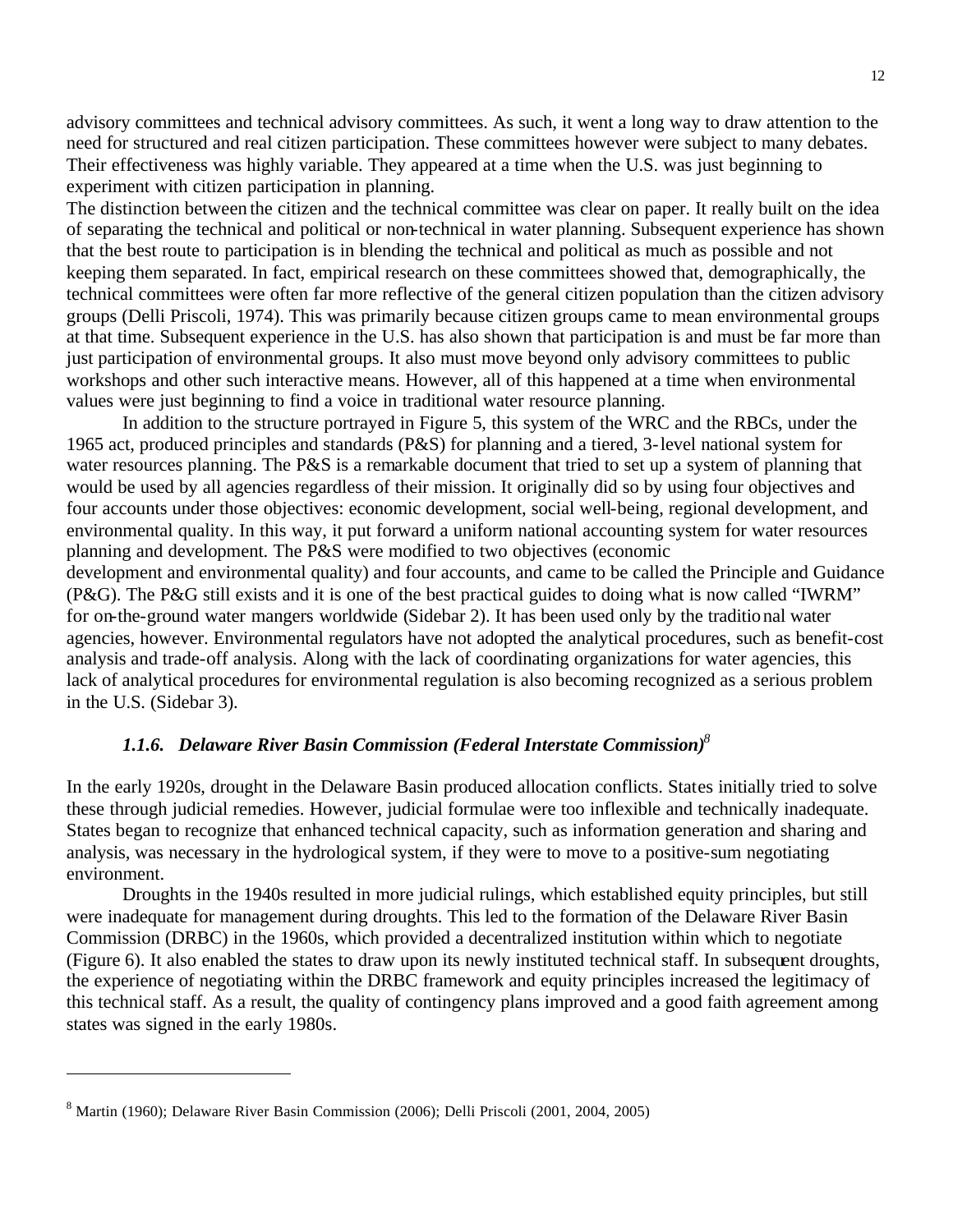| Sidebar 2                                                                                               |  |  |
|---------------------------------------------------------------------------------------------------------|--|--|
|                                                                                                         |  |  |
| Principles and Guidance (P & G): U.S. accounting system for public water investments                    |  |  |
| National Economic Development (NED)                                                                     |  |  |
| Beneficial and adverse effects on the national economy in monetary terms                                |  |  |
| Environmental Quality (EQ)                                                                              |  |  |
| Effects of plans on significant environmental resources and ecological, cultural, and aesthetic         |  |  |
| attributes                                                                                              |  |  |
| Regional Economic development (RED)                                                                     |  |  |
| Distribution of regional economic activity from each plan in terms of regional income and<br>employment |  |  |
| Other social effects (OSE)                                                                              |  |  |
| Effects on urban and community impacts, life, health, safety factors                                    |  |  |
| Displacement, long term productivity                                                                    |  |  |
| Energy requirements and energy conservation                                                             |  |  |
|                                                                                                         |  |  |

### *Sidebar 3*

#### **U.S. Water Resources Planning Framework**

Level A - Region (many river basins) *Macroeconomics, goal setting, integrated economic resource use analysis, institutions, laws* Level B - River Basin *Macro I-O, econometric models, water use sectors, priorities, system management, policy analysis* Level C - Project Site *Microeconomics, economic efficiency, mitigation, design, O&M, cost-sharing, role. resp.*

The Susquehanna River Basin Commission followed the model of the Delaware in the 1980s. It too was spawned by continual drought and the need for better management across purposes of water supply, flood control, and drought.

The Delaware (and later the Susquehanna) commissions had sufficient independent authority to act in a management capacity. This includes the ability to block proposed actions that are inconsistent with the regional plans developed by these commissions. In addition, they posses independent and technically competent staff; they have multi-purpose mandates and multi-value mandates; they have a large problemshed geographic scope; and they rely on state political leaders (i.e., governors) rather than bureaucrats in guiding policy decisions. They also have achieved a relatively equal balancing of state autonomy with federal supremacy.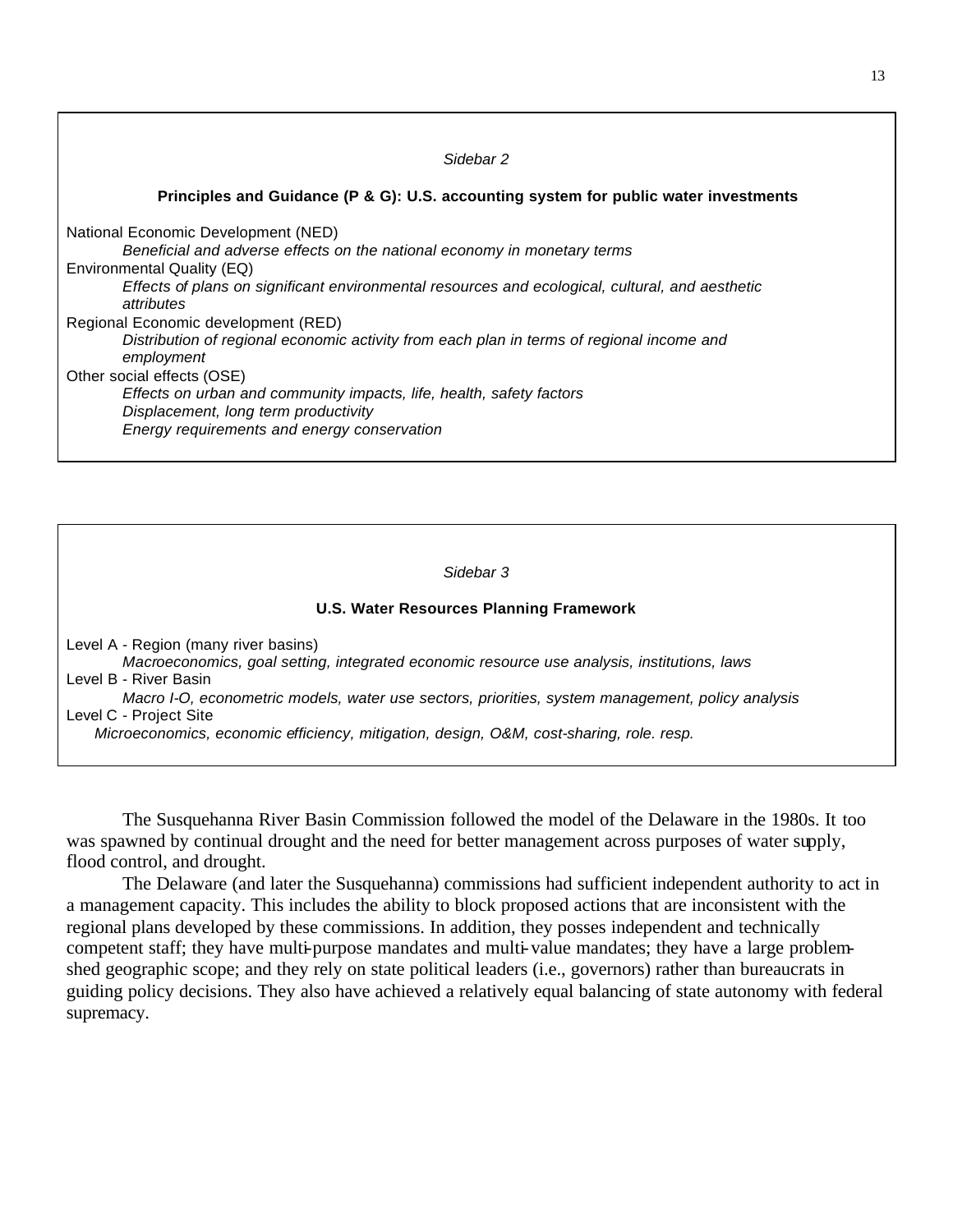

*Figure 6: Federal Interstate Compact Commission—Delaware, Susquehanna. (Delli Priscoli, 1976; 2004).*

## *1.1.7. Potomac River (Interstate Compact Commission)<sup>9</sup>*

The Interstate Commission for the Potomac River Basin (ICPRB) was also formed, in large part, because of needs for drought contingency planning. For a long period, numerous dams have been proposed; however, only one major new dam has been built. The remainder of supply is provided through negotiated agreements among the states and the federal district (Figure 7). The ICPRB demonstrates the influence of data and technical analysis in facilitating cooperation. It has little formal power other than to gather data and convene discussions among basin states. Through the use of professional staff and interactive computer approaches such as STELLA<sup>10</sup>, ICPRB has built its technical credibility. Now it manages a real-time river monitoring process, which provides hourly flow projection data and a structure for the riparian states to discuss their responses to that data. Once a year it facilitates a series of drought contingency simulations for the river. In generating information and analyzing data in this way, it has become the key agent facilitating flexible agreements among the states. And it does this with little mandate other than to help gather and disseminate information.

Kenney and Lord (1994) note that no basin has realized the potential of "non-structural" innovations better than the Potomac. In this basin, the reservoir operations scheme developed and implemented by the ICPRB has increased the overall system yield by 50%, while satisfying instream flow and water quality objectives. In contrast, the "structural" solutions proposed earlier by the U.S. Army Corps of Engineers promised an increased yield of 43% through the construction of as many as 16 major projects, with the cost estimates ranging from \$200 million to \$1 billion. It has done this with one major and one minor new reservoir in place of the original 16 proposed projects.

 $9$  Hoffman (2001); Steiner, Hagen and Ducnuigeen (2000); Interstate Commission on the Potomac River Basin (2005); Delli Priscoli (2001, 2004, 2005)

<sup>&</sup>lt;sup>10</sup> USACE (2006); United States Army Engineer Institute for Water Resources (2007).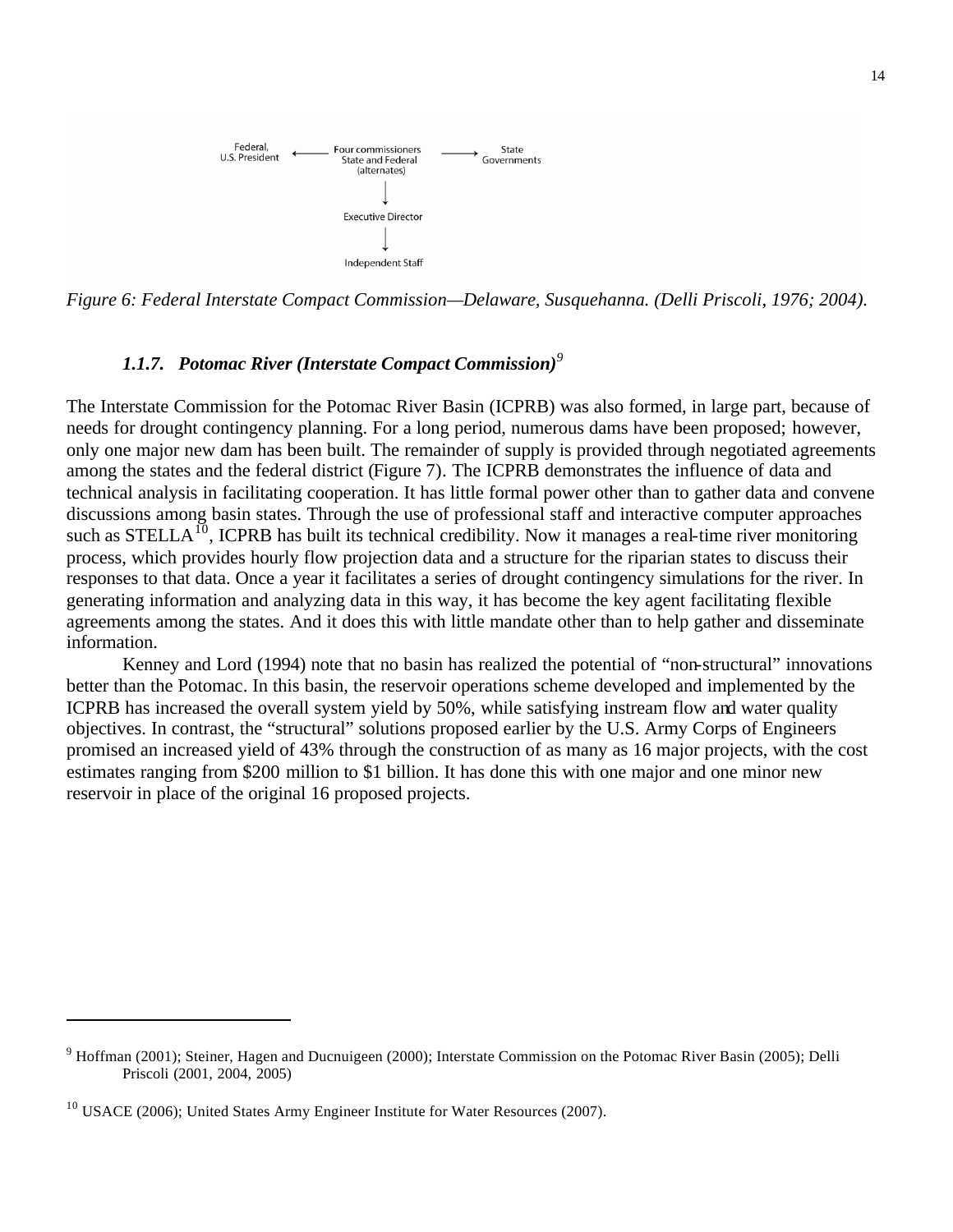

*Figure 7: Interstate Compact Commission (Delli Priscoli 1976; 2004).*

# *1.1.8. RBOs as Boundary Organizations<sup>11</sup>*

 $\overline{a}$ 

The two North American border commissions, the International Joint Commission (IJC) and the International Boundary Waters Commission (IBWC), emphasize their technical objectivity in their attempts to facilitate dispute resolution. Both deal with all waters that either form or cross boundaries between the United States and Canada. Both began with a narrow technical focus—IBWC more than IJC—but have been under steady pressure to expand their scope as values changed and needs grew. Much of this pressure now comes from transboundary groups advocating new environmental claims on the waters. These are clear cases that participation will go beyond the formal public agencies.

The IJC is more of an appellate, review and regulatory board because it is mandated to resolve differences. It also has more of a public access orientation than does the IBWC. The IJC is made up of commissioners from each country. The offices or secretariat for the commission exist in both Ottawa and Washington, D.C. Unlike with any other such treaty in the world, these commissioners have no orders from their countries. Instead they must take an oath to uphold the treaty. This enhances the independence of the IJC. It also enhances the IJC's capacity to deal with disputes.

The IJC can deal with any issue around water. Recently the organization has been involved in issues concerning major flooding along border rivers and with water levels of the Great Lakes. From its beginning in 1909, IJC has been mandated to deal with the public health and environmental aspects of boundary waters. Most recently, it has begun a process of initiating cross-boundary watershed committees or councils. If successful, these will be councils of Canadian provinces and U.S. states (thus, sub-national sovereign entities) concerned with certain rivers—which will also be unique in the world. Since issues must be forwarded to the IJC by both countries, a certain amount of preliminary negotiations has already occurred by the time IJC gets a case.

The IBWC is made up of two commissioners who must be licensed engineers. Each has an executive staff. IBWC has adopted a low-key mediating approach and nurtures a reputation for neutrality and expertise. It is now under pressure to become more activist, increase its attention to urban and environmental issues, and broaden public access to its deliberations.

 $11$  Delli Priscoli (2005); International Boundary and Water Commission (2006); International Joint Committee (2006); Utton (1992)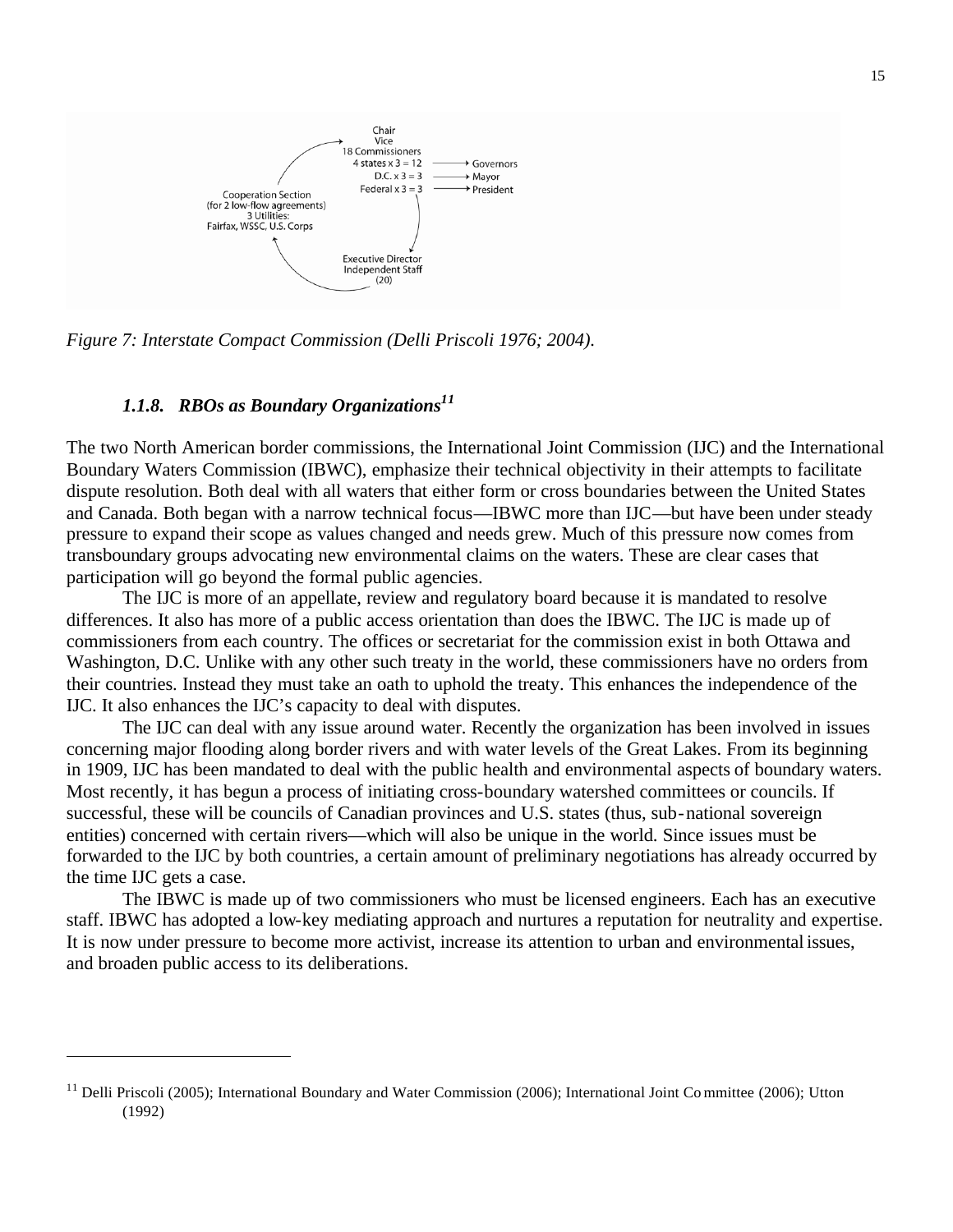# **1.2.** Some Canadian experiences<sup>12</sup>

The Canadian Prairie Water Board (PWB) is an example of institutional collaboration falling to the right of the center of the continuum. It monitors flows, provides oversight on water quality, advises on disputes, and uses fact-finding and technical committees. It is built on a master agreement among the Canadian Prairie provinces of Alberta, Saskatchewan, and Manitoba. Within the context of this master allocation agreement, provinces have reached bilateral agreements. Each jurisdiction manages its own water in inside that jurisdiction, and PWB monitors flow at the borders.

The PWB offers some important lessons: it operates by consensus; maintains strong, technically credible support; is flexible; and its rules can be redefined as it grows. Requirements are defined at the borders of jurisdictions. It starts with a master agreement on apportionment and then moves to bilateral agreements. Dispute resolution mechanisms are defined. It facilitates information exchange. Many of these lessons are echoed in other basin initiatives. Indeed, a similar process was undertaken on the Mackenzie River.

## **2. Europe <sup>13</sup>**

There has been great diversity in water management institutions and river basin management in Europe. The diversity reflects the differences in hydrology and geography. The Netherlands, Great Britain, and Portugal have focused more on flood management than have others. France has built the most enduring modern RBO system based on an arbiter role between the polluter and users and on investment incentives. Germany has relatively little river basin planning except the long tradition in the Ruhr Basin, where large industrial demands caused early focus on water quality and multiple uses. Portugal and Spain have long tradition of RBOs, which traditionally focused on supply-side aspects of water management. The new EU directive on water requires river basin planning and organization.

The British moved from a public river basin planning model to far more privatization. While the river basins were smaller and were operated for fewer purposes, the system also has national regulatory oversight. Since the 1970s, the French have operated a river basin system that falls somewhere in-between the se approaches. The major basins have committees that include representation by industry, environment organizations, and the general public. These committees, which formally represent users and are financed through pollution charges, set priorities for users over a period of 20 to 25 years. As in the United States, the European Union has begun to move from single to multipurpose orientation of its river basin organization, such as the Danube and Rhine. New EU directives now require river basin organizations and planning.

## **2.1. France**<sup>14</sup>

 $\overline{a}$ 

The French Water Agencies were initially begun as a funding mechanism and actually were called funding agencies in their initial stages. They are designed as financial intermediaries between polluters and users and water treatment operators. The basin agencies collect revenues from polluters and reallocate these by subsidizing investments in water quality improvement projects. While water management is financed

 $12$  From materials prepared for the U.S. Delegation to the Middle East Multilateral Peace Talks on Water, US Department of State.

 $13$  From private discussions with Dr Bernard Baraque, Paris and Evon Chere, Paris; see also UNECE 1999 and 2000; Mostert, van Beek, Bouman, Hey, Savenije, Thissen (1999); Le Mogine and Alearts, 2002

 $14$  Delli Priscoli (2001); Kaczmark (2002)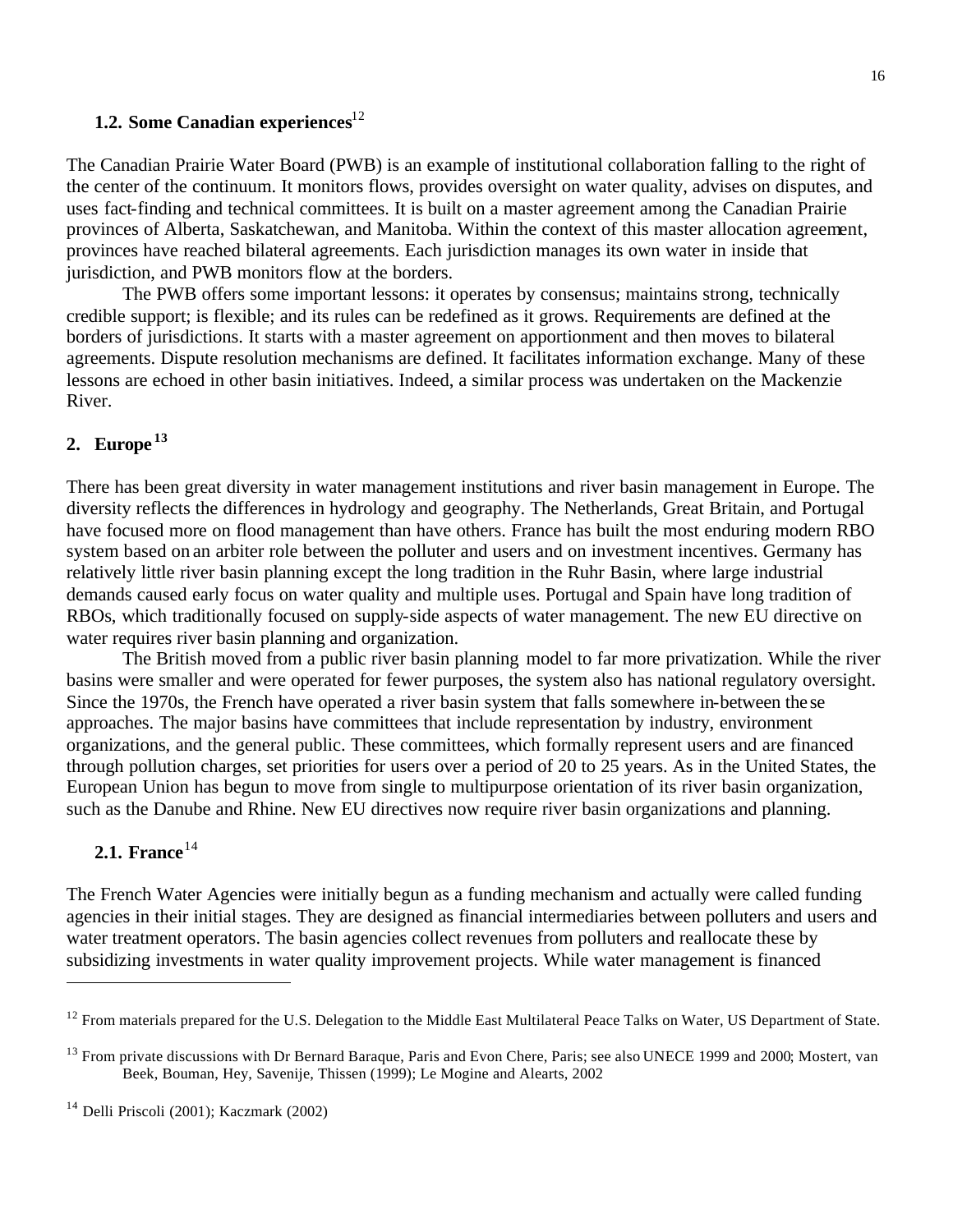independently from the general central government budget, the agencies can influence this management and thus integration of flood management—through this reallocation function (Figure 8; Sidebar 4).

From the participatory viewpoint, the basin committees, or water parliaments are the most interesting. These consist of local government, users, and the state. Elected officials from local government and users make up two-thirds of the seats. Representatives for the regions and departments are elected by respective councils and from the communes from the French mayors' associations. Users choose members themselves and various ministries choose other members. All of this constitutes what has been called a "water parliament." The committee is a consultative body. It advises on the levying of taxes and the allocation of revenues and it also approves the tax rates.

In addition, the committees are tasked with preparing the river basin master plans, called SDAGEs. In reality the bulk of this planning is done by the river basin agency. Apparently the users do not always see this activity as useful or have the means and time to pursue the effort. However, as difficult problems are emerging, such as low flow agreements for basins like the Adour-Garonne, the committees are beginning to see the important role for conflict resolution. These SDAGEs are supplemented by river basin management plans called SAGEs. Local water committees are specifically instituted for this function. They consist of local government members (50%), representatives of users, riparian owners, professional organizations and concerned associations (25%), and state representatives

 (25%). These plans continue the older practice of river contract planning. While the performance of the planning is mixed, there is an indication that the quality of the consensus directly affects the implementation of the plans.

This system is remarkable for its longevity, in how it tries to formalize representation and provide some clear authority lines, and perhaps most important, how it has attempted local and decentralized water management within the centralist state tradition in France. Indeed the direct participation of users in the bottom-up approach seems to contrast with the centralist government administration.



*Figure 8: French system (Delli Priscoli, 2001, and extensive discussions with several principles of French agencies).*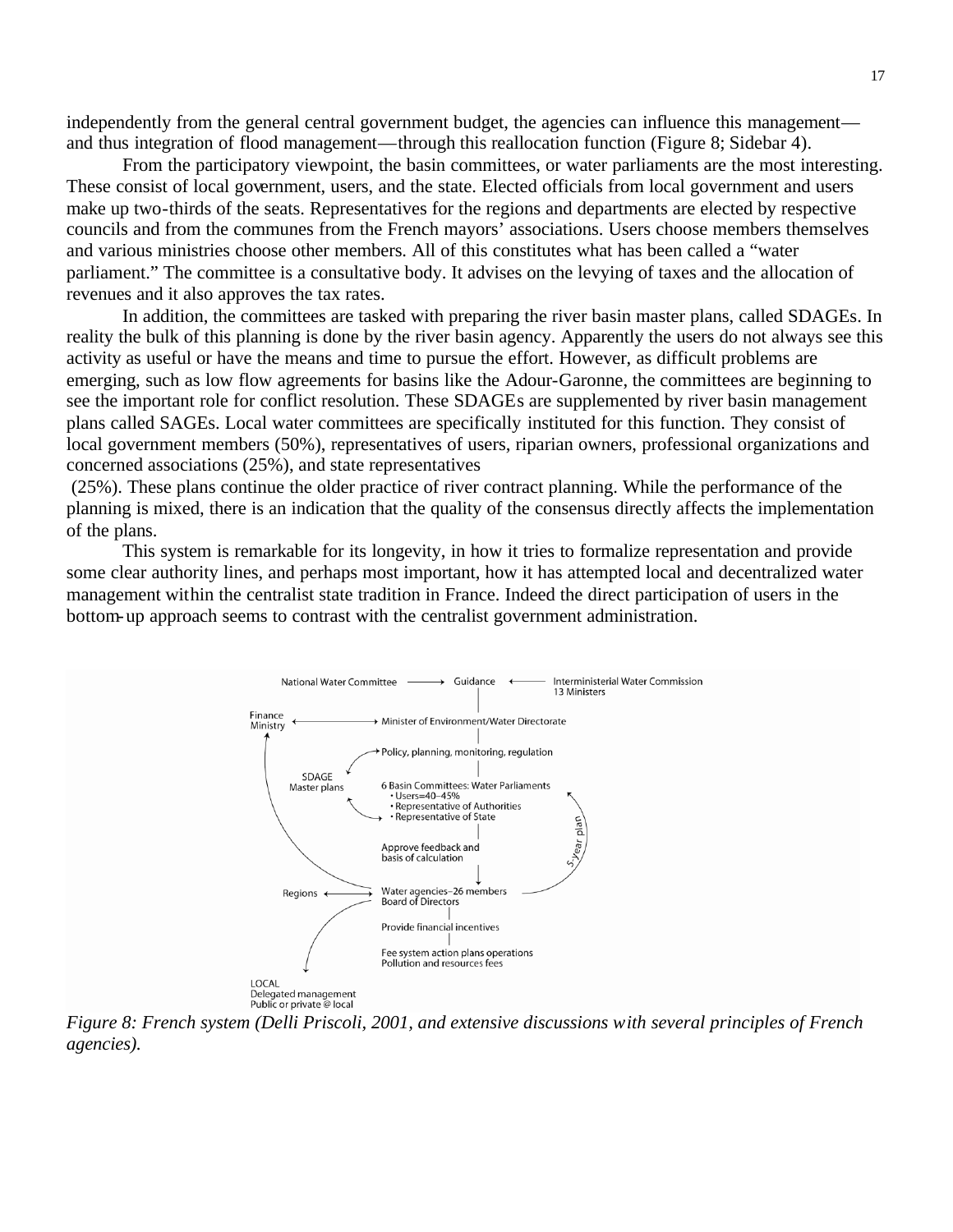## **2.2. Germany**<sup>15</sup>

As in most federal systems, the states have the primary responsibility for water in Germany. The only state with river basin institution units is in Northern Westphalia (NRW). These consist of water associations responsible for water quality and quantity in the Ruhr region. They began during the periods of rapid population and industrial growth at the turn of the century. Such growth threatened water supply and sewage systems in the regions. Thus water associations were established and membership of local authorities, industry, and supply and treatment companies was mandatory. Each association focused on different functions or task depending on the basin. However, the main concern was with pollution with some concern over water transfer. The associations were established by a special law and they are an expression of the tradition of water supply in Germany as self-government. And this is really its primary means for public participation

The water supply and waste treatment system is self-financing through a system of charges. There is little river basin planning outside this region and the NRW associations. Indeed water planning is just beginning to grow throughout Germany as a result of recent legisla tion.

# **2.3. The Netherlands** <sup>16</sup>

Water is intimately linked to national self-perception in the Netherlands. Indeed the Dutch water boards are among the oldest operating democratic institutions in Europe. Because of its geography, the Dutch concern has traditionally been with flooding. This started with a focus on the sea; recently the focus has moved to the rivers, however, along with concerns over pollution. The water boards are not organized along river basins or watersheds. Integration among the highly fragmented Dutch system is achieved through a system for planning.

The water boards are functional public bodies for management and the provinces are bodies for administration. The board is made up of representatives of interested stakeholders, meaning landowners and inhabitants of the areas. The right to vote is derived for the duty to pay taxes to the board. There are managing boards, which reflect the similar composition of stakeholders. Since the Dutch system is so fragmented, consensus is primarily sought through the country-wide planning process. This is actually designed to obtain consensus within the administrative structure. That process includes a national policy document, operational plans for implementing it, and provincial strategic plans for non-state waters. Accountability is assumed to take place through normal elected process in provincial councils and parliament. Interested stakeholders, such as environmental groups, are also involved in the process of planning. Consensus processes focus on consensus within the administration and not on direct participation of the users. Agricultural interests have traditionally dominated the water boards. There is discussion on separating the policy and operation functions more clearly and better integrating environmental values into the overall process. This has in large part occurred as a result of flooding and a move to rethink the basic approach to flood management, including returning some land to the water.

<sup>15</sup> Huisman *et al.* (1999)

<sup>&</sup>lt;sup>16</sup> Note articles on Dutch water history in Reuss (2002); TeBrake (2002); and Kaijser (2002).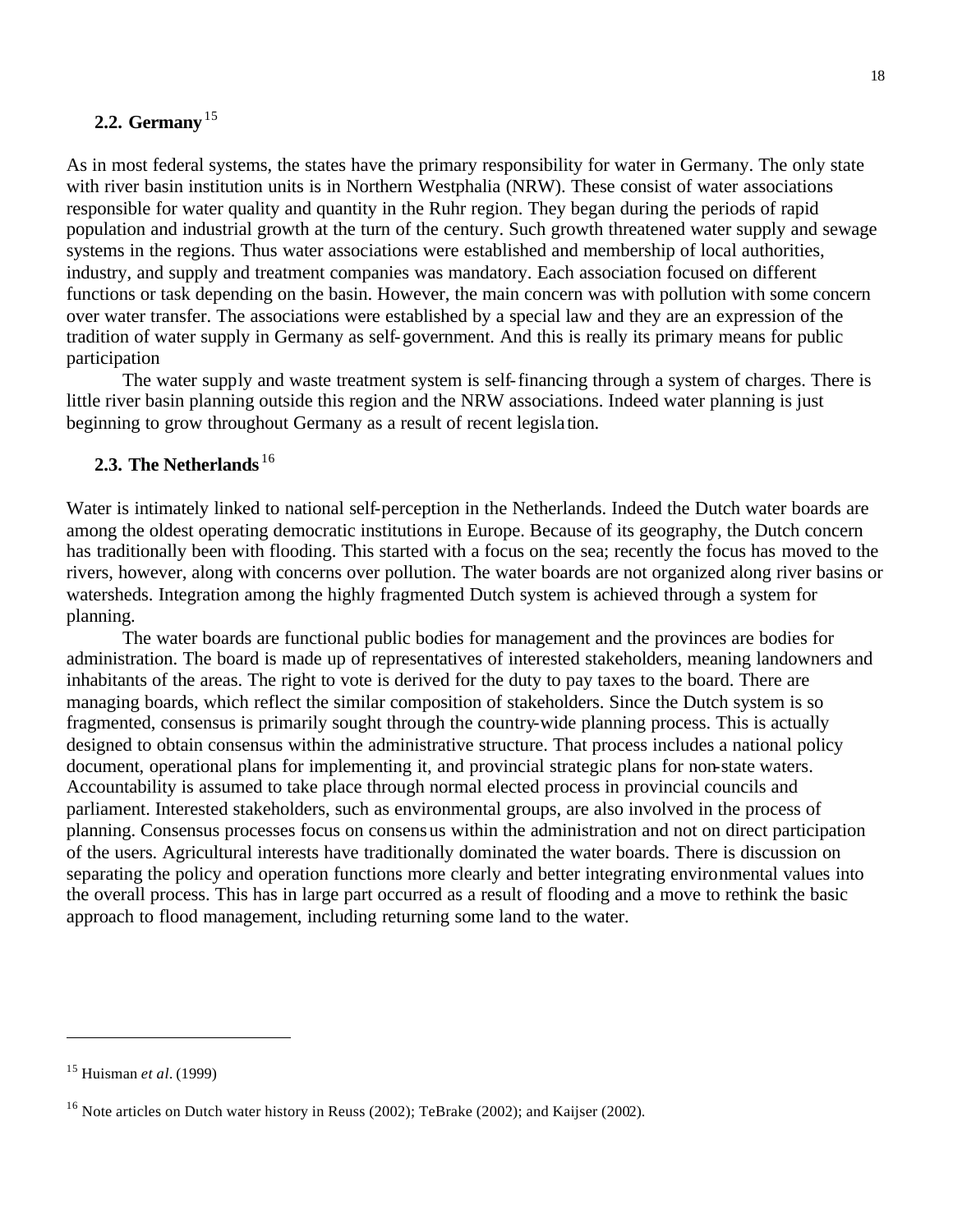#### *Sidebar 4:* **River Basins and Participation in Europe**<sup>17</sup>

It isn't by chance that only the three historically centralized monarchies have their territory now fully covered by river basin authorities: *Confederaciones hidrografica* in Spain, initiated in 1926 and generalized in the 1940s; 10 regional water authorities from 1974 to 1989 in England and Wales, which were seen as a centralizing move against the alleged inefficiency of local authorities, and are replaced now by even more centralized resource management policy, keeping river basins as a basic unit for water policies; and 6 French Agencies de L'eau which were initially seen as a central government tool to reinforce its domination over local authorities, and are now clearly understood as subsidiary institutions playing a role in post-decentralization governance.

In the subsidiaritiy countries having kept decentralization and communitarian management traditions, there are practically no river basin institutions as such: in the Netherlands, the waterboards in charge of drainage, flood protection, sewage treatment, and sometimes other tasks, do not follow catchments, largely because the country is flat and catchment limits are not obvious. But they are clearly subsidiary institutions, having a community type form of representation. In Germany, the *Ruhr Genossenschaften,* which pioneered modern river planning, are quite exceptional and linked to specific geographic and political history. In the rest of the country, river basin water sharing is made by ad-hoc working parties between concerned existing institutions, and there are no basin authorities. In Denmark, river basin institutions have been discussed and abandoned. In Sweden and in Finland there are water tribunals operating per groups of basins, but only to settle disputes which rose from hydroelectricity and subsequent river flow modification; water management remains carried out at the level of administrative regions. Integrated catchment planning is, however, studied and experimented with.

In the Mediterranean countries, one finds a general hesitation between growing demanialisation of all waters, and correlative development of central or regional government roles, and the river basin approach. In Italy, the administrative region was first preferred, but a subsequent traditional regional planning approach was poorly developed. In 1989 the Autorita di Bacino were created for the 9 or 10 largest rivers, to coordinate inter-regional planning. They are gaining momentum thanks to their cumulative expertise, but they remain weak until they obtain some direct financing mechanism. The 1944 law increased the public character of all categories of water. In Portugal, the strong legitimacy recovered by the 300 local authorities at the fall of the dictatorial regime placed the country in a central vs. local type of confrontation. This indirectly led to discard a project in the 1980s to create five river basin institutions, and also an equivalent number of regions. The country remains in a typical center periphery confrontation. There are however now five large inter-governmental boards for pollution control around the largest urban areas, and a new participative catchment planning approach breaking the country down into 15 river basin units. In Greece, there are water policy responsibilities at all traditional levels, plus river basin management (14 basins) where seemingly the hydroelectricity problem is dominant. In Spain also, the new constitution creating the autonomous regions quickly resulted in the Autonomias being the locus of a certain challenge of the traditionally hyper-centralized water planning in the Confederaciones. Besides, the 1985 law legitimized the role of the very ancient water user communities at more local levels, and proposed to develop a bottom up planning approach at their level. As a matter of fact, it is a community of users of a polluted and threatened aquifer, in Prat del Llobregat next to Barcelona, which gave a successful model to the water communities developed in the law.

A very complex situation is developing in most of the member States, because of experiments of public participation. In the U.K., for instance, even though water policy may now appear as the most highly centralized in Europe, and even the most inspired by the "Statist-liberal" paradigm (i.e., privatization and technocratic regulation), there remains river consultative councils which are widely consulted about catchment planning, even though in an informal and on statutory manner, typically in the British style of consensual policy. In Belgium water, the extensive federalization of the country, the Walloon region is developing a formal public participation process in river contracts. In the Netherlands, the Provinces are now placed at the heart of a complex procedure for integrated river basin planning. In France, the Agencies de L'eau were supplemented as soon as the end of 1970s by an apparently modest approach of river contracts, more informal then Belgium. There are now more than 160 river contracts going on, and then the Ministry of the Environment tried to make things more formal and more binding with the local catchment plans called the SAGE. While these are progressing very slowly, contractual and bottom-up river management is generalizing, including through the changing vision and methods of the approximately 60 river institutions earlier developed for mastering the river only with hydraulic projects.

<sup>17</sup> (B. Barraque, in Gayer, *et al.*, 2000)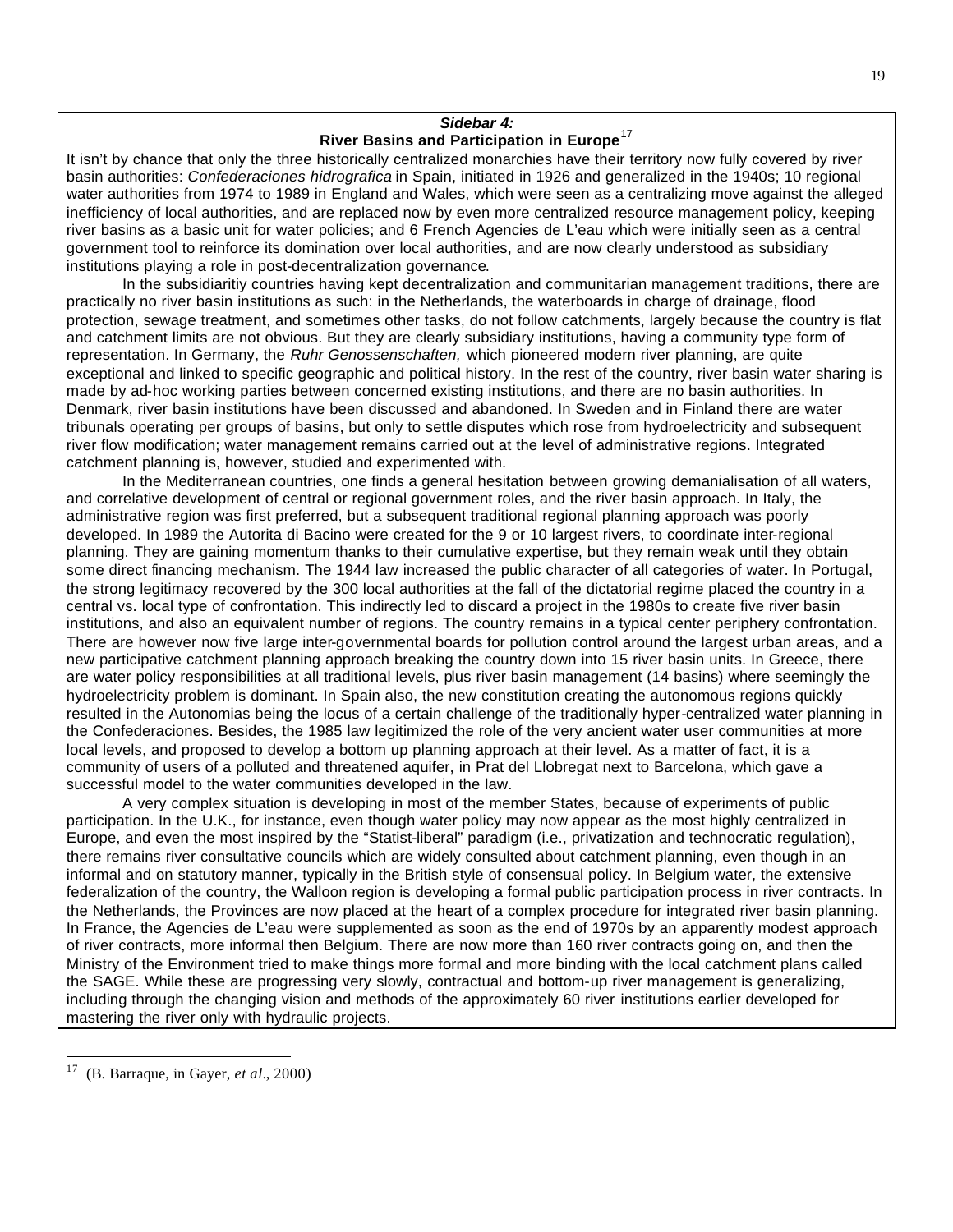#### **2.4. Portugal**

Portugal established four river basin organizations early in the twentieth century. They were focused on hydropower and later on irrigation. Hydropower and irrigation were merged into the Ministry of Public Works. Thus Portugal looks like several other countries in that the river basin organizations were biased toward large infrastructure, supply-side investments and were creatures of the central government. This is similar to China and Nigeria and others. During the 1970s, environmental quality and large fish kills led to questioning this structure. Like in other areas, there was a growing call for more bottom-up approaches, where the local and regional institutions could take more responsibility.

In the 1980s reorganization, five river basin authorities were created. They included environmental aspects of water, licensing of all water uses, planning, and collection of funds based on the user-pays principle. On water supply and waste treatment, the idea was to establish water users' associations of local authorities and other users. These were to be a means for direct participation in planning and management. The plan never really got moving, however, as government changed. But new legislation created planning means for 15 river basins, which retained the user and polluter-pay principles. It also established river basin councils, which have the purpose, like the national water council, for developing river basin plans. These plans and planning process are now in process. While the planning is being done on a river basin basis, it is administered by national and regional authorities that do not correspond to hydrologic units. The participatory processes and involvement processes are not as clearly spelled out as previous plans. Since water management does not always have a high political profile, it is also hard to get direct participation in consultation processes.

### **2.5. Great Britain**

There has been a long gradual evolution of the river basin organizations in Great Britain starting in the Middle Ages. In the modern era, with the land drainage act and the River Boards Act of 1948, organization by river basins emerged. In 1973, the Water Resources Act divided the country into 10 catchment-based water authorities. These were public bodies responsible for all water functions throughout the water cycle. Although successful in many aspects of integration, the RWA came under criticism because they were both the regulator and polluter. In the late 1980s, the utility functions of water were privatized, with the only asset sell-off seen to date in the water world. However, the National Rivers Authority (NRA) was created to regulate water management, thus carrying on the idea of catchment-based water management. The NRA calls itself guardian of the environment, or custodian of the common waters. It has a 15-member board and is organized around eight principle regions based on river basin catchments and subdivisions. It has three statutory committees in each region: a fisheries committee, advisory committee, and flood committee. These committees serve as a type of public participation—a combination of what has been seen elsewhere as technical and citizen advisory committees. They include major stakeholder and users such as farming, fisheries, conservation, recreation, navigation, water utilities, and industrial users. The NRA's primary focus is to protect and improve the environment and protect against flood.

The NRA tries to use the planning process to integrate its duties into comprehensive plans; however, it has little control over land use change on a catchment basis. It thus relies on partnership, compromise, and negotiations approaches with other relevant planning bodies. In the end, however, it cannot veto a development project. Public and stakeholder involvement lacks a statutory basis and the direct involvement of elected officials under this system. It looks a little like a corporate board. Public input is sought through the planning process and the preparation phase of the catchment plans. Extensive consultation has been held in the various regions as guidelines and standards were formed. In the end, the NRA is not bound by the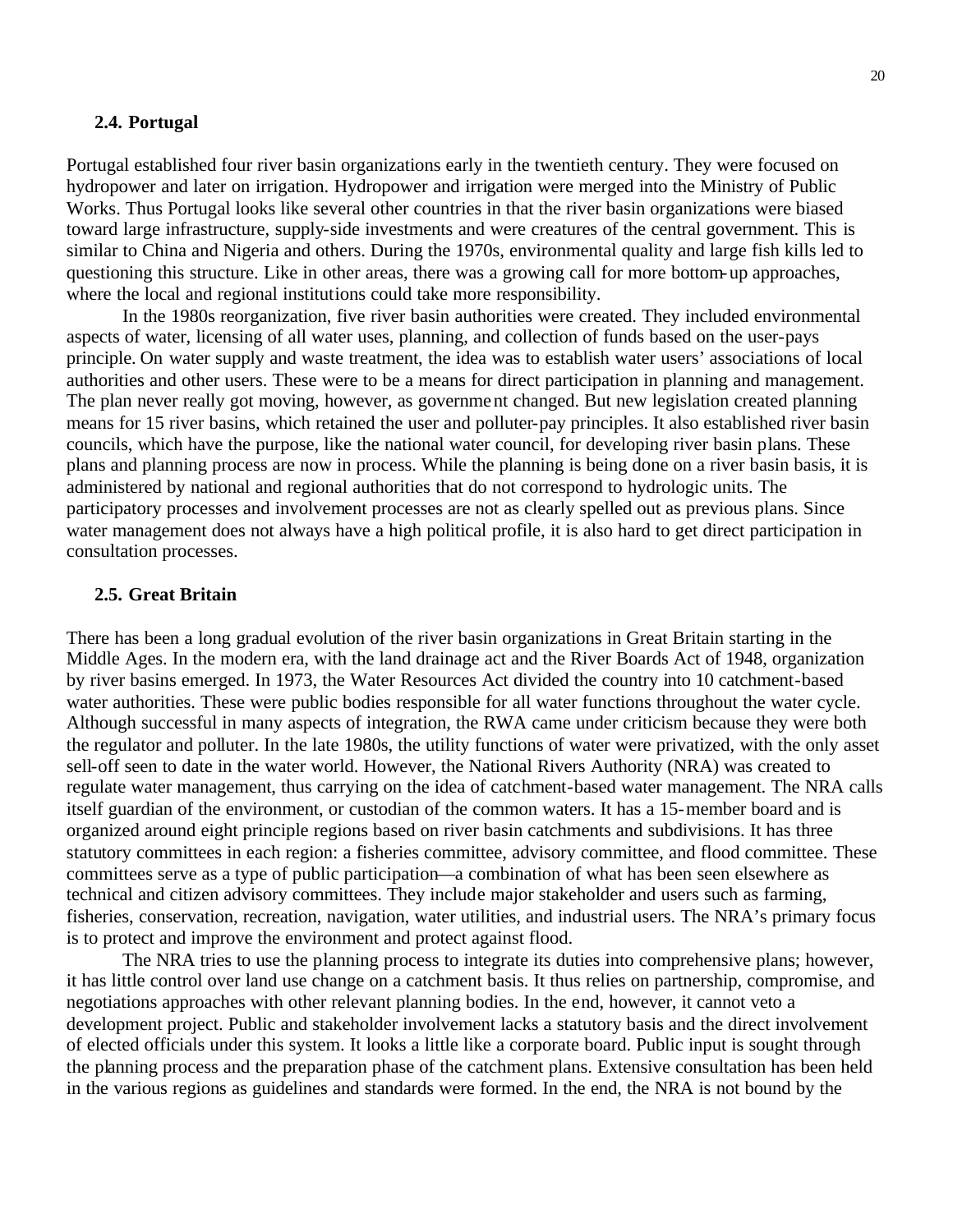outcome of such processes, they are all advisory.

## **2.6. Spain**<sup>18</sup>

River basin management has been present in Spain, in various forms, for over 100 years. Participation has both been encouraged and discouraged at various times. At the turn of the twentieth century, the hydrographic basin concept was used for the first national planning efforts. This was followed in the 1920s with the formation for hydrographic unions. These unions were primarily established for river basin planning. They include users and management along with administration. They disappeared in the 1930s due to lack of resources, but the river basin concept remained in the form of hydrographic confederations. Participation of the user continued with the representatives of users chosen by the users themselves.

During the late 1950s, water commissions were established. The commissions followed the same territorial and river basin jurisdictions as the earlier hydrographic basin concepts; however, they did not include user representation or any way for users to participate. The commissions became creatures of the national water administration under the general management of the hydraulic works department of the Ministry of Public Works.

During the 1980s, the reform government produced a new water act. The old commissions and confederations were united into new hydrographic confederations. These had management units called river basin authorities. River basin plans and a national river plan were called for. The new river basin authorities included a water commissioner, a technical directorate, and secretary general and planning office. They once again include representation of users. The steering committee of a river basin authority is composed of user representatives. In various exploitation boards, the users are a majority and have proportional representation on the regulation committees. Thus, the river basin authorities have been organized in accordance with new democratic principles, in accordance with the broader politics of the country.

The river basin authorities attempt to use the concept of "polluter pays." Levies, fees for regulation, irrigation, discharging, and use of public land are all under their purview. Conflicts occur during drought within the context of a "first in use" rights system, established under the Roman law custom. This makes the regulatory committee of the river basin authority very important. New environmental conflicts have also risen, with new laws recognizing ecological claims along with the traditional approaches to water regulation.

The basin concept has been central throughout the previous century in Spain. Conflicts have been managed by collaboration among the users and administration and, for the most part, this has been achieved within the context of basin management units. This practice has remained remarkably constant, despite the changing governments over this time.

# **2.7. Russia**<sup>19</sup>

The 1883 Water Law and the 1995 Water Code set the institutional framework for water resources management in Russia, which is built on the concept of State ownership of all water and management structures. It is also based on "user pays" and "polluter pays" principles. The Ministry of Natural Resources (MNR) is the key coordinating body for water at the federal level. Under the MNR there are 17 river basin agencies (RBA). Five of these are on the Volga River. With the RBAs, the MNR is responsible for the preparation of river basin plans. The RBAs are also responsible for the preparation of the basin-wide water

<sup>18</sup> Hera *et al*. (2002)

<sup>19</sup> Shevchenko *et al*. (2002)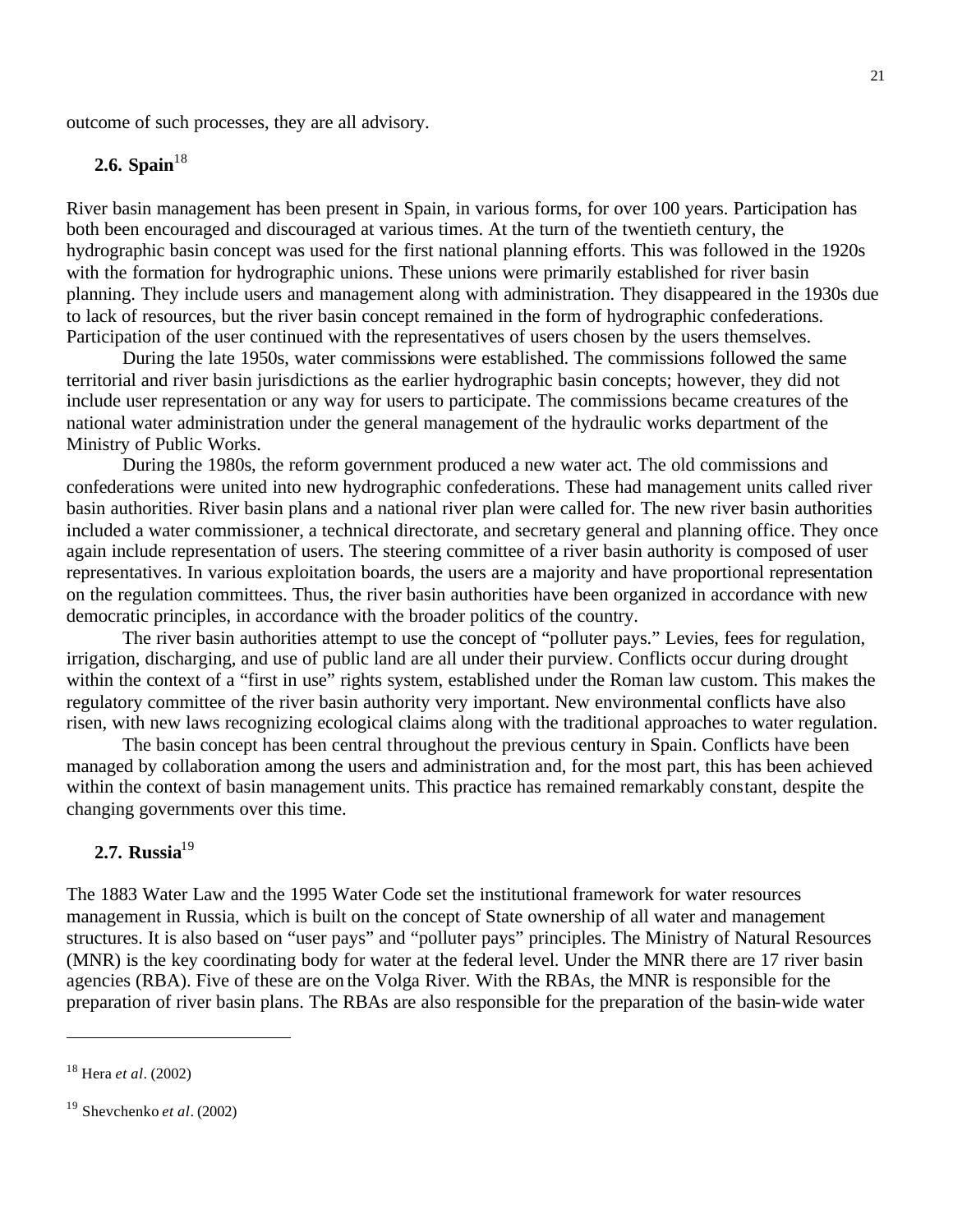

*Figure 9: Organization of the ROV program (Dukhovny and Ruziev, 1999; Dukhovny and Sokolov, 2002).*

management agreements on uses and protection of water. Legislatively, most of the pieces for IWRM management exist; however, the implementation is weak, especially concerning enforcing regulations management systems.

In 1998, the government established the Revival of the Volga (ROV) Program. Its aim was to improve the environment and enhance the quality of life in the basin. It is implemented by seven federal ministries, 39 constituents of the Russian Federation, and numerous other governmental and NGO organizations, all under the coordination of the MNR. The overall coordination is provided by the MNR. At the federal level, the MNR uses a steering committee made up of senior ministers of implementing agencies, state committees, and other institutions; at the regional level, the MNR works with each of the existing Territorial Associations for Economic Cooperation, located in the basin. These consist of the Governors of the oblates and republics (Figure 9).

The ROV program follows four principles and has specific targets. It is supposed to coordinate the complex of institutions and provide for participation of the public. The major water-related functions of the MNR are inter-basin and inter-regional coordination and settlement of disputes; development of laws, regulations, and standards; support of related research and development programs; international cooperation and coordination with state committees; and environmental monitoring. The MNR is responsible for development of federal plans and plans for all the river basins. These plans then are followed by local water agencies, which develop guidelines for the smaller rivers and basins.

The basin-wide plans set up water intake limits, forms of payment for water consumption and use, waste water discharge standards, water quality control measures, and river rehabilitation and use-control programs. The water management agreements are considered and adopted by special commissions that include the Federal and regional authorities, water users, and public organizations. Nevertheless, there is a lack of state policy for sustainable water use, a weak capacity to enforce regulations, and a weak management system.

The ROV could impact this whole system, as the Volga River is critical to Russia. Since the 1930s, almost 90% of the river has been controlled through a series of mainstem reservoirs. There are 21 dams (beyond many small dams) for hydroelectric power and the entire length is navigable to the Black Sea. The basin includes 61 million people, almost 45% of the Russian industrial output and more than 50% of its agricultural output. While these developments have greatly benefited Russia, the environmental costs have been very high. Thus the ROV, in addition the costs for maintaining the sources of cheap electricity, were not calculated into energy prices. The vast profits were centralized and distributed by the government, with some allocated to reservoir maintenance. All of this changed with the reforms. The river also has very high variability.

The ROV program itself is meant to be an instrument for public participation. It provides for basin wide consulting institutions, monitoring agencies, expert committees, specialized information, and scientific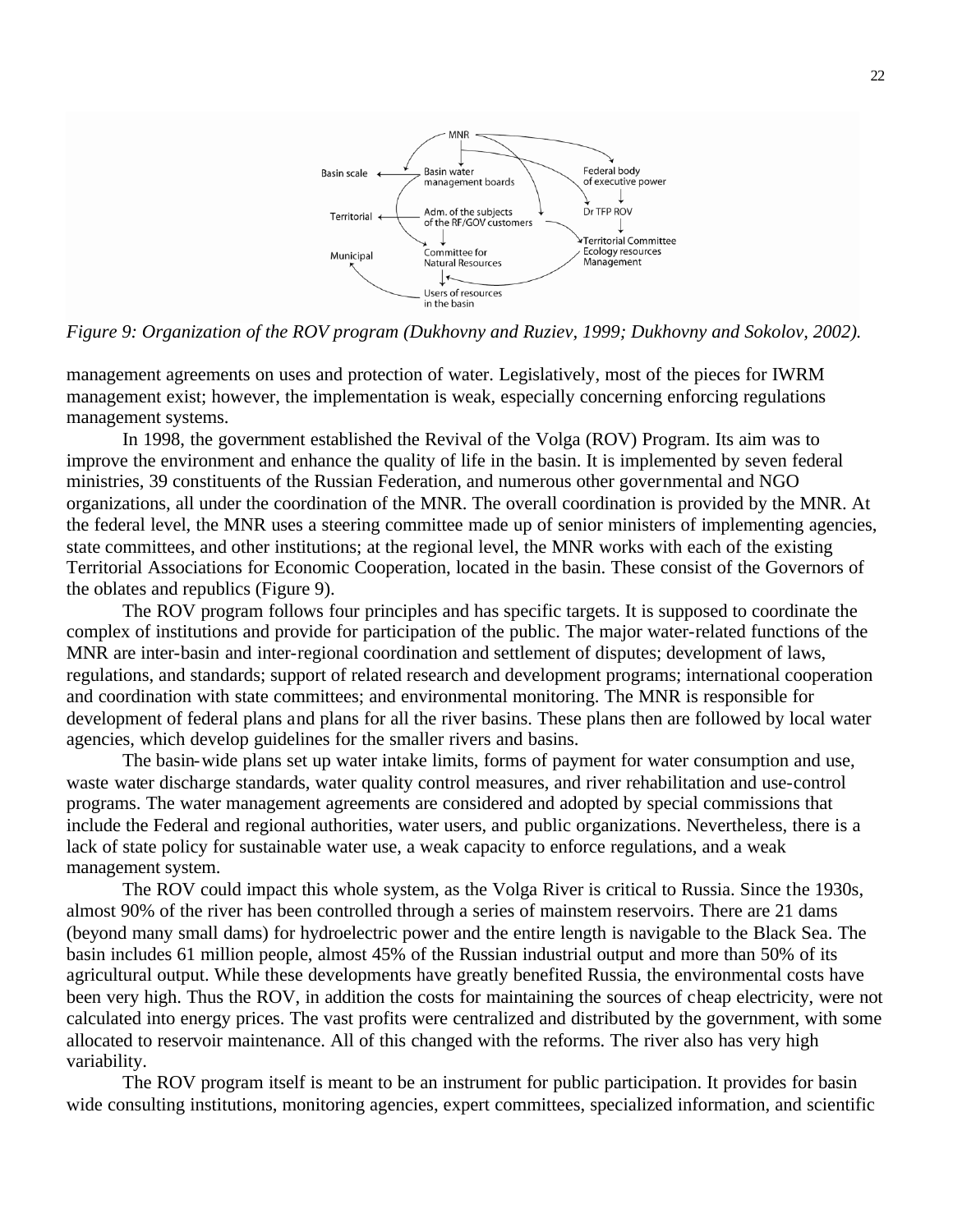and technological centers. Most of the financing for the ROV comes from the regions (Figure B.9).

The ROV has identified 1,000 projects consistent with program objectives. The estimated costs are around 140 billion rubles. These projects clearly recognize that a major shift to more efficient uses, conservation, and demand management are needed. Cost-effective criteria are needed for selection of projects. As in other parts of the world, these call for new management. Like in many Asian examples, the need for RBOs has been recognized as an outcome of similar forces. Also, the attempt is being made to meet this demand through an essentially traditional top-down bureaucracy, and embedded with traditional engineering approaches. Participation is recognized, but its impact on key decision is uncertain. The power of the MNR is central, so decentralization may have real limits. Also, like other places, more people are aware of the problem; NGOS have been born and it is hard to ignore or not truly include them.

# **2.8. The Danube** <sup>20</sup>

While there is great diversity along the Danube, there is considerable shared culture, values, and principles along the river. The Danube has a long tradition of cooperation around navigation. This cooperation has provided a forum for expanding into new areas of need concerning integrated management and sustainable environment. Since the mid 1970s, several conventions and treaties have formed an overall environmental program and organizational structure along the river. Figure 10 summarizes these conventions.

The Danube illustrates how a river basin organization and its experience can provide a basis or safe ground for negotiations on broadening needs. It also has shown how the broader forces of regional integration (in this case, the EU) can encourage cooperation along the river through the promulgation of regulations.

The basin countries and transitions follow these shared principles: using best available technology; control of pollution at the source; the polluter pays; regional cooperation; shared information, and striving for more integration in water management.

# **3. Africa**<sup>21</sup>

There is a history of river basin or international basin organizations in Africa during the twentieth century. Many of these have been discussed already in the context of general theory. They have often been plagued by donor dependence and in some case donor competitions, which has resulted in

hydrologic models on the same basin that disagree and compete with each other. They have for the most part not been owned by the in-country stakeholders. Nevertheless, the importance of river basin organizations, both internationally and within countries, is growing. This is especially true in Southern Africa. The United Nations Food and Agriculture Organization (FAO) summarized RBO efforts in Africa under four policy approaches or coordinating mechanisms.

- Type 1 No overall coordinating body for water with fragmentation among various ministries and under various acts and little chance for good IWRM. They saw Ghana and Sierra Leone as examples.
- Type 2 An overall coordinating body established. Other specialist agencies are subordinated in

<sup>20</sup> Nachtnebel (1999, 2002)

 $21$  Turton (2001); O.A.C. (1999); Carmo Vaz (1999); Delli Priscoli (2004); Shela (1999); Conley and van Nie rkerk (1999); Heyns (2005)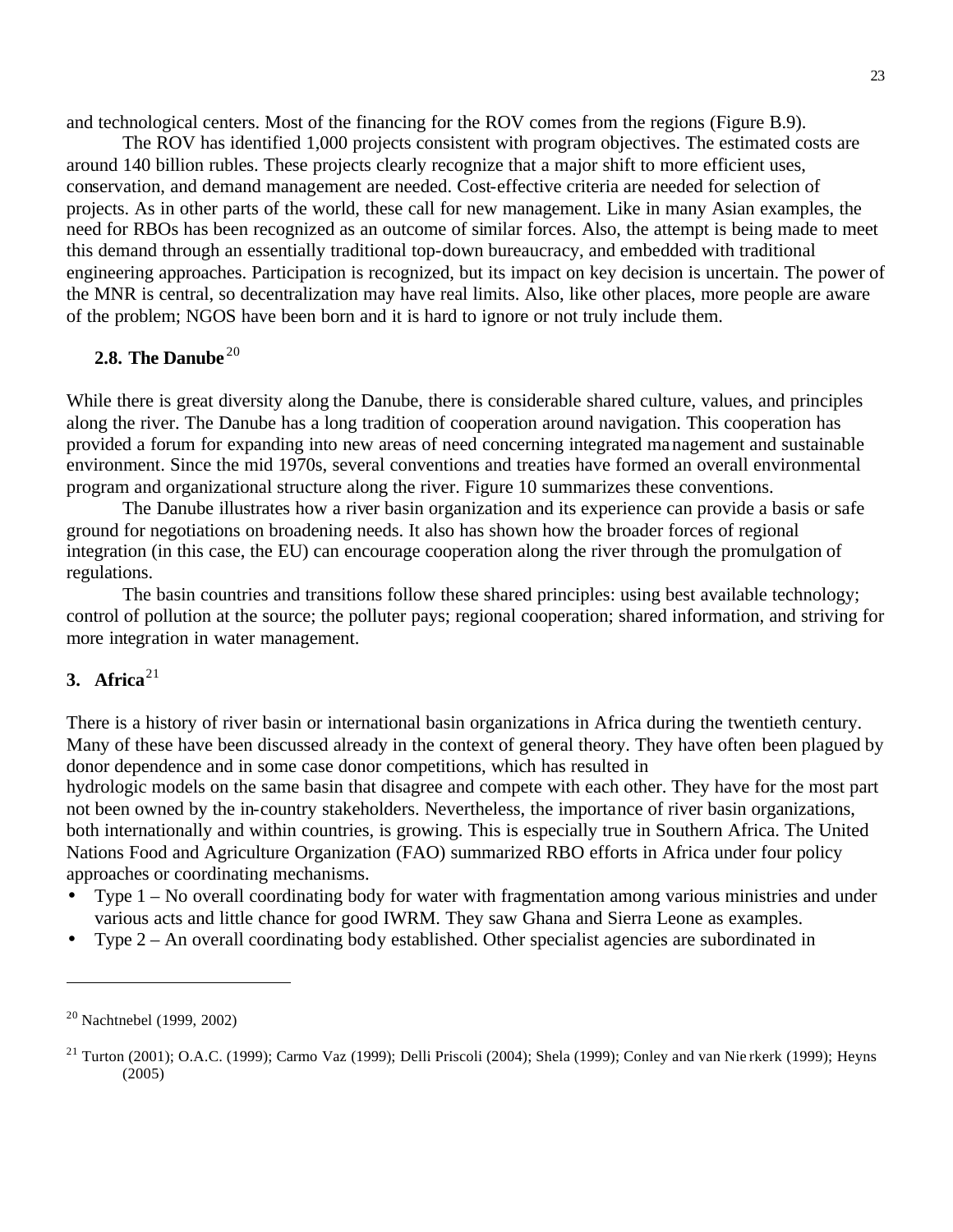- one form or another to the Commission or Board. Ethiopia is an example.
- Type  $3 A$  coordinating role within a water ministry that has other responsibilities such as soils, forests, fish, etc. Uganda Zambia and Nigeria (which has 11 basin authorities) are examples.
- Type 4 A ministry for water resource that controls all aspects of planning and management of water resources. Kenya is an example. Kenya in fact has three basin authorities.



*Figure 10: Structure of the International Commission for the Protection of the Danube River (Conference of the Parties) (Nachtnebel, 1999/2000; Natchkov, 2002).*

# **3.1. Nigeria**

Nigeria is a federation of states. The country is well drained by the Niger River system and its tributary the Benue. Organized water resources development for agriculture started in 1955. Up to that time, water resources development had been in the hands of small-scale and subsistence farmers. The first national development plan of Nigeria, issued in 1962, included agriculture and urban and rural water resources.

The drought of the Sahel in the 1970s, like in many other parts of the world, spawned the creation of River Basin Development Authorities (RBDA). This joined the Niger Delta Development authority, which had already been charged with the Niger Delta. The RBDAs were soon increased to encompass the whole nation. Their purposes were to assure systematic use of ground- and surface water; multi-purpose development; supply irrigation water; flood control; erosion control; and general water resources management. As in other countries, they were also seen as tools to stem the tide of rural-urban migration. After the Federal Ministry of Water was set up in 1976, they called for 11 RBDAs with the following functions:

- Undertake comprehensive development, with focus on ground- and surface water, irrigation, multi objectives, and flood control.
- Construct, operate, and maintain dams, dykes, and polders wells, irrigation and drainage systems, and other works
- Supply water from completed schemes for a fee to be determined by RBDA under approval of the ministry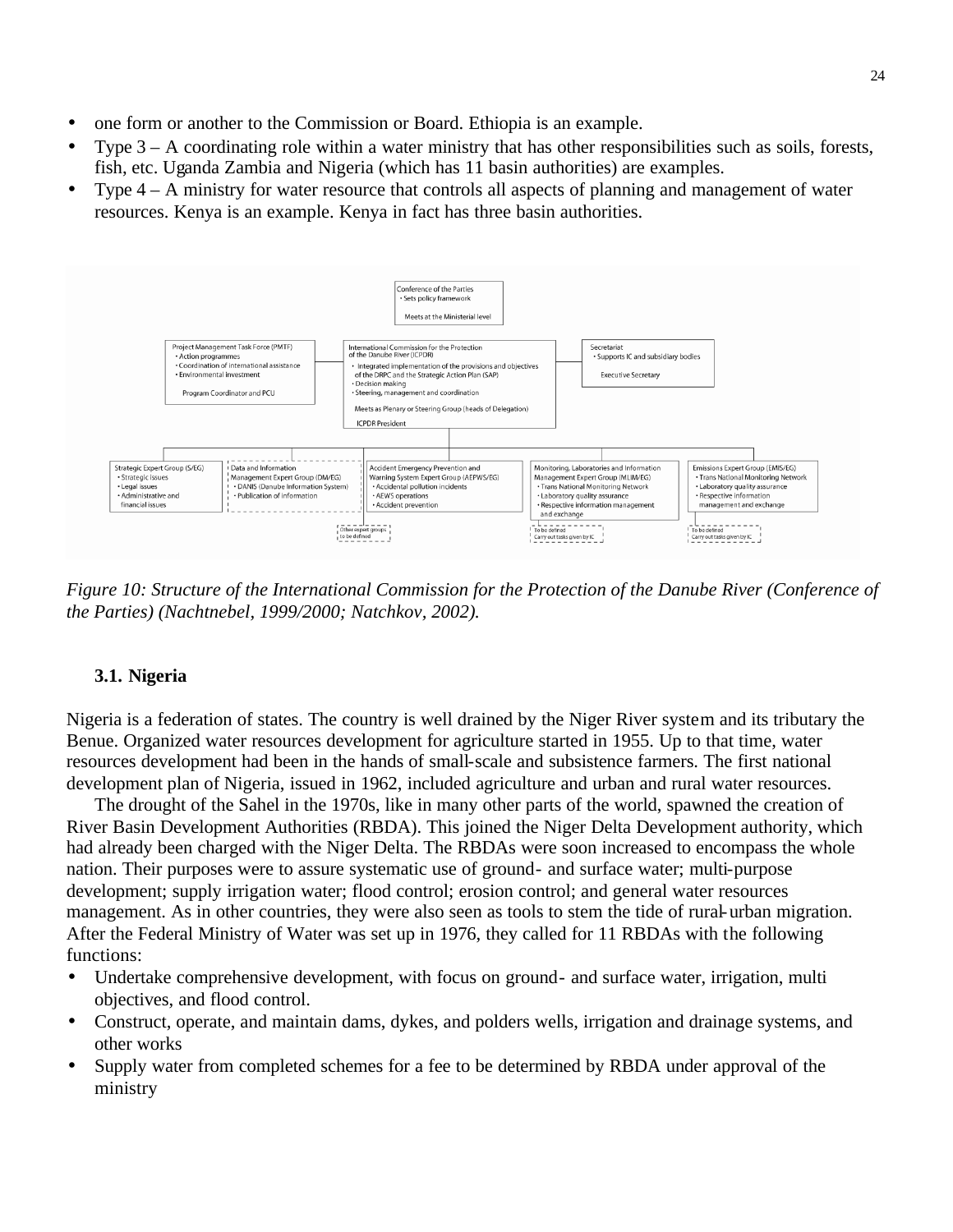- Construct, operate and maintain infrastructure services
- Develop, maintain and keep a water resources master plan.
- Undertake a scheme for erosion and flood control for watershed management
- Allocate water among users and sectors
- Operate water legislation and control measures in the basin.

In 1979, the RBDA functions were broadened to include fisheries, livestock, and a variety of other activities. In 1984, they were split into 18 RBDA, which covered each state of the Federation; in 1986, however, the RDBAs went back to 11 corresponding to river basins. Their functions were modified again and reduced. Their focus became more on development and less on direct production and engagement of extension services. In 1994 the RBDAs were renamed the River Basin and Rural Development Authorities (RBRDAs). Today there are 12, although there has been movement to reduce them to 6.

While the RBDAs constructed many dams, water use is still not well coordinated. Almost half of the 12 billion cubic meters of stored water are dormant. Of the planned 1 million hectares of irrigated land to be serviced by this infrastructure, only about 100,000 hectares are irrigated. The performance has been poor.

On the whole the RBDAs have not taken ecology and ecosystems into account. They have not dealt well with the conflicts emerging around land acquisition and development because there has been little involvement of the farmers in the process. Government policies have been inconsistent and there is a lack of data and knowledge. The policy on commercialization of the RBDA actually worsened the data collection situation. There has also been a high degree of politicization. Funding has been inadequate and the RBDAs have a low revenue-generating capacity.

Despite much effort and investments made by the federal government through the RBDAs, the achievements are modest compared to the objectives set at the beginning. The unsatisfied water demand has increased twice within a context of tension between users and a constant risk of conflict. The performance of the RBDAs has been mixed, since few of them were either financially or economically sound. In their tasks of monitoring and managing the water resources, all RBDAs have failed to do a satisfactory job. While their functions are rational, the financial constraints have reduced the programs of several RBDAs to a size that is inconsistent with their relatively large staff and related facilities.

The primary problems with the RBRDAs include: (i) RBDAs have no clear role and responsibility; (ii) lack of communication between RBDAs; (iii) top-down approach adopted in dealing with stakeholders; and (iv) lack of autonomy with regard to the federal and the state levels, as well as a lack of continuity in government policies.

Like many public enterprises, the RBDAs have not realized the high expectations to be a vital instrument for the attainment of self-sufficiency in production and harmonious water allocation. Some further reasons for their weakness include (i) the combination of regulatory and management functions; (ii) the frequent changes in policies and the interference in operating decisions; and (iii) poor resources allocation and management. In addition, stakeholders' non-participation and inappropriate planning have contributed to weaken the RBDAs, leading to increased conflicts among the water users.

To remedy these observed shortcomings, in 1988 the GON promulgated the Decree 25, which set up the reform package of the RBDAs within the privatization and commercialization program of the public enterprises. The broad objectives of the partial commercialization of the RBDAs were (ii) to re-orientate the RBDAs towards strict commercial principles and practices; (ii) to reduce the constraints on decision-making procedures and administration; and (iii) to move from their dependence on the treasury for funding to a more independent capital structure that would enable them to approach the capital market to fund their operations, without government support. These global objectives have not been fully achieved because the RBDAs were unable to survive without the government subsidies.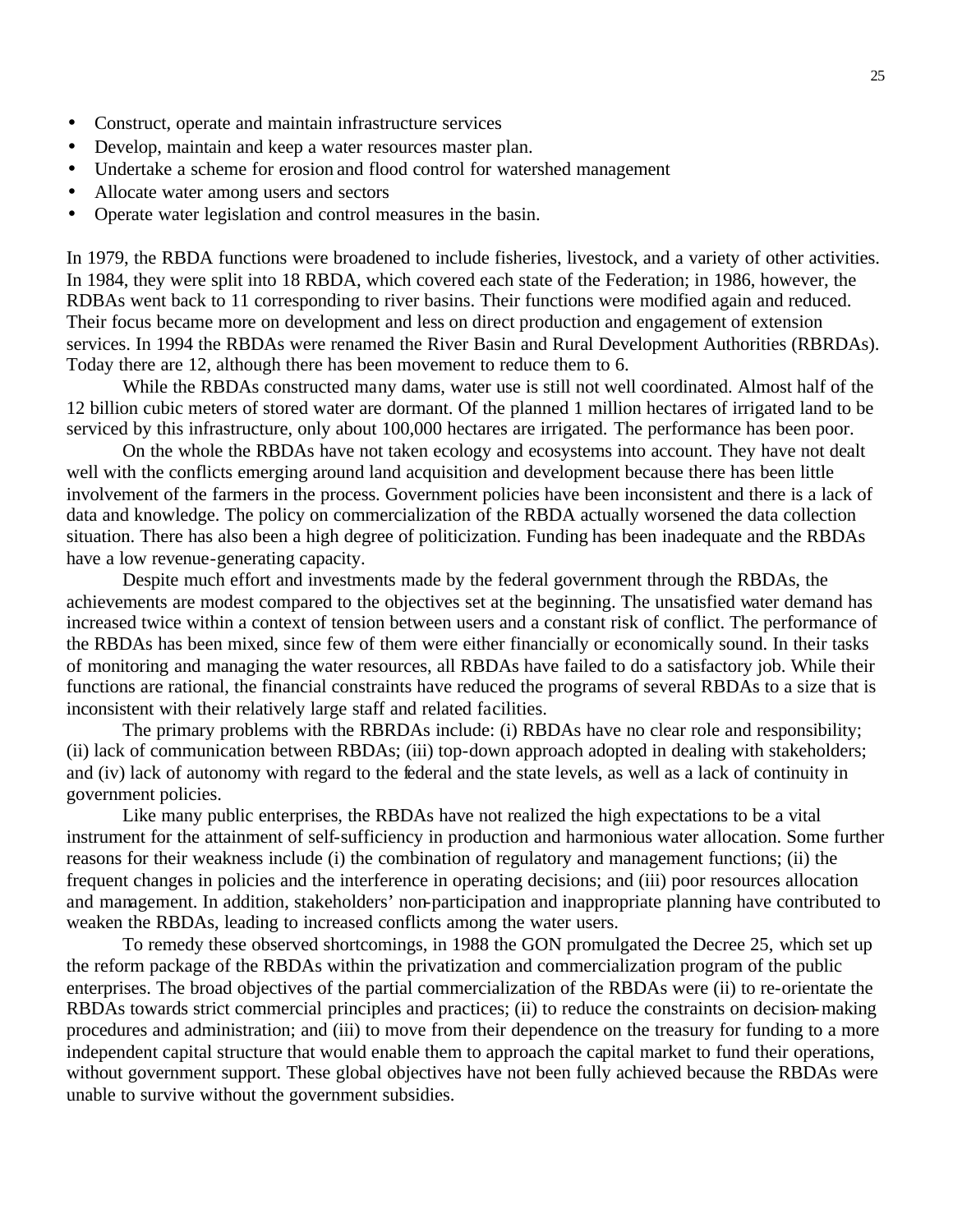Under the Decree 101, of 1993, the Federal Ministry of Water Resources (FMWR) embarked upon a water resources management strategy to address water problems including consideration of all the proposed water sector reforms. The prevalence of potential conflict situations, especially in water scarce basins such as the Komadugu-Yobe, has led to the formation of six steering committees, each addressing a watershed basin. The Act of 1995 established these steering committees based on the hydrological watershed. Their representatives include river basin commissioners, stakeholders, and relevant federal departments, as well as state representatives. The objective of the steering committees is to facilitate joint and participatory basin management, but they have not yet actually met.

The preparation of the national Water Resources Management Strategy is currently underway. It will address issues such as institutional reforms, legislative reforms, assets, and assets management. The result of this work will serve as the basis for national water resources management reform.

## **3.2. An Example: River Basin Management in the Komadugu-Yobe RBDA**<sup>22</sup>

The Komadugu-Yobe basin is located in the semi-arid northern part of Nigeria (figure 11). It covers about 188.000 km<sup>2</sup> with a population estimated at about 30 million inhabitants. The annual yield of the basin's water resources has been estimated at 13.7 10<sup>6</sup> cubic meters. The surface water resources, consisting of 8.200 10<sup>6</sup> cubic meters annual water yield availability, are more available in the upstream part of the basin. The downstream portion holds the main groundwater resources, estimated at  $5.5 \times 10^6$  cubic meters yield availability, mainly located in the Chad geological formation.

The middle part of the basin contains one of the country's most significant wetlands. The Hadeja wetlands are composed of swamp, grassland, and woodland created by the passage of the Hadeja and Jama'are Rivers. The area flooded annually by river discharge supports various socioeconomic activities and provides a favorable environment for migratory species.

The HJRBDA and CBDA RBDAs have overall responsibility for water resource management in the Komadugu-Yobe basin. The HJRBDA has responsibility for the operational management of the upstream basin in the states of Kano, Bauchi, and Jigawa. The CBDA is responsible for the lower part of the basin from the Nguru wetlands to the river mouth at Lake Chad, including the states of Borno and Yobe. The two RBDAs are defined by political boundaries rather than hydrological basin limits. In the upper basin, the HJRBDA has constructed 14 dams, including 3 major ones: the Tiga, Challawa, and Rwankanya dams. The total water storage of these three dams is estimated about 3.7 billion cubic meters. These assets were developed in order to promote irrigation schemes and provide water supply for rural and urban areas in the RBDA's domain of operation. The water allocation has been developed on an ad hoc basis, taking into account the needs of public irrigation, the water demand to supply the Kano district, and various downstream needs. The CBDA has to deal with the basin management from the Nguru wetlands to Lake Chad. This river basin management organization does not have dams and water availability and is mainly reliant on upstream water release.

 $22$  Material based on private communications with O Dione at the World Bank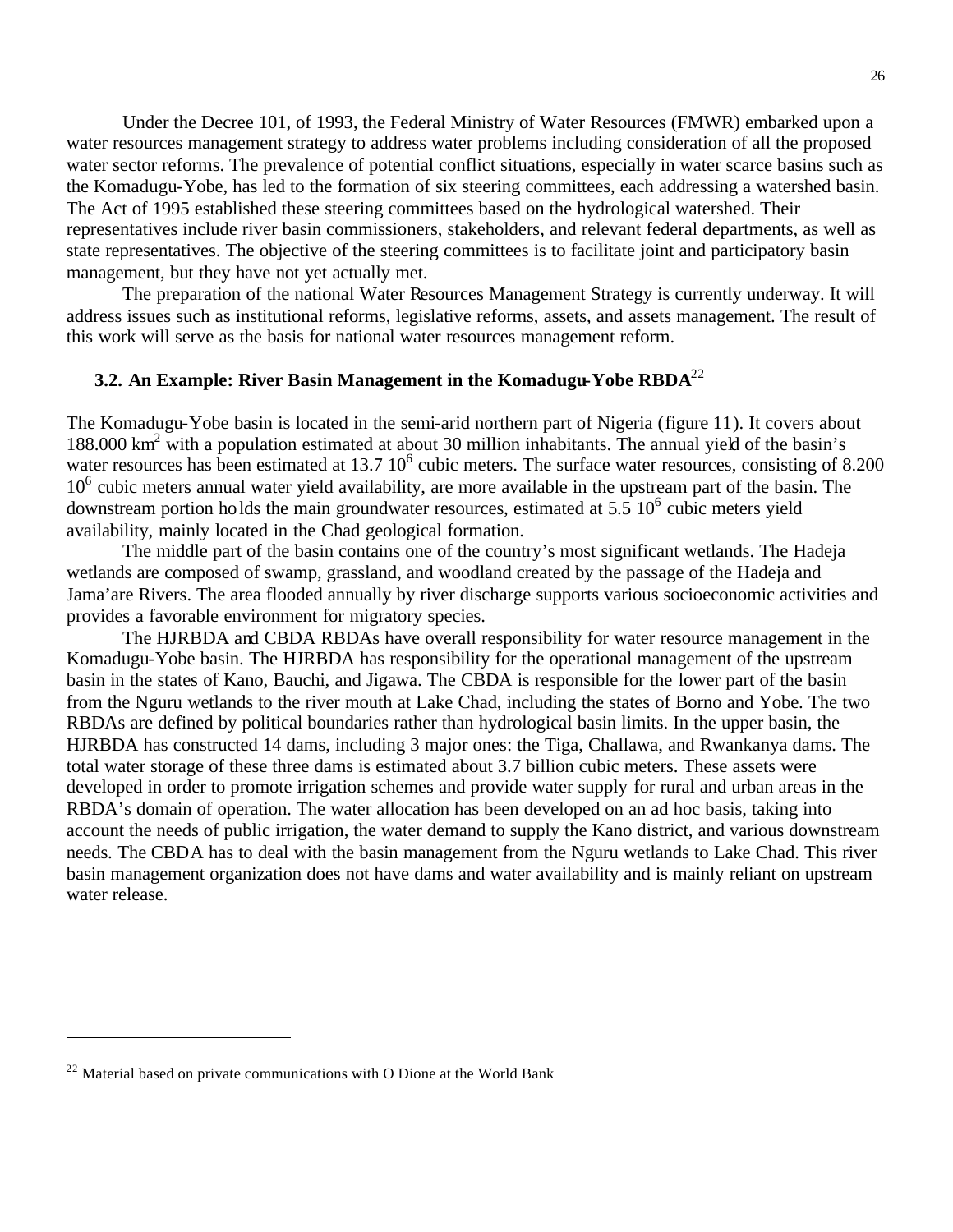

*Figure 11: Map of the Komadugu Yobe Basin (TFDD, 2007).*

The water-sharing agreement is not clearly defined. In addition to the two RBDAs, several institutions are involved in the basin's institutional management framework. These include the following: (i) the Federal Environment Protection Agency (FEPA); (ii) the governments of the five states that have domains in the basin; (iii) the local government authorities (LGA); (iv) the North East Arid Zone Development Program (NEAZDP); (v) and several water users associations such as the Hadeja Nguru Wetlands Conservation (HNWC), the stakeholders consultative forum, the Dagona Joint Area Development Association and the movement for the survival of the Yobe basin. Nevertheless, the separation of the basin management by two RBDAs has led to a misunderstanding between both RBDAs and various users from upstream to downstream.

Legal considerations in the basin rest mainly based on customary laws; however, these laws are inadequate to address interstate water arrangements and the growing management demands. The promulgation of the Water Law Act of 1993 empowers the Federal Ministry of Water Resources through Decree 101 to regulate the water management in the basin. Similarly, Decree 86 empowers FEPA to ensure that water resources management is not undertaken in a manner tha t results in negative impacts. To date none of these legal considerations is working efficiently within the basin.

The top-down approach adopted by the two RBDAs in planning and managing the basin has prevented the involvement of users in decision-making. The creation of the basin-level Steering Committee for the Komadugu was supposed to bridge the gap between the RBDAs and the stakeholders. There is a need to define and implement a clear framework, with clear roles and mandates for all actors within the basin, so as to implement a clear management process. For many years, IUCN has been involved in the conservation of the Nguru wetlands. A considerable effort has been made to organize communities and develop a comprehensive and integrated use of the wetlands; however, all these efforts have not led to sustainable successes. The water shortages faced by downstream users and the competing demands with other sectors, such as sugar cane irrigation schemes and water supply, have prevented the achievement of the program objectives set by IUCN at the beginning, with regards to water flow releases from upstream.

Recognition has been reached that sectoral approaches cannot meet the current basin problems. Solutions to the current unbalanced water situation must come through deep institutional reforms that include the involvement of both the RBDAs and stakeholders at all levels.

While Nigeria has put great emphasis on river basin management and its RBDAs it falls short on Millington's conditions for success. The high-level commitment varies and is actually confusing. There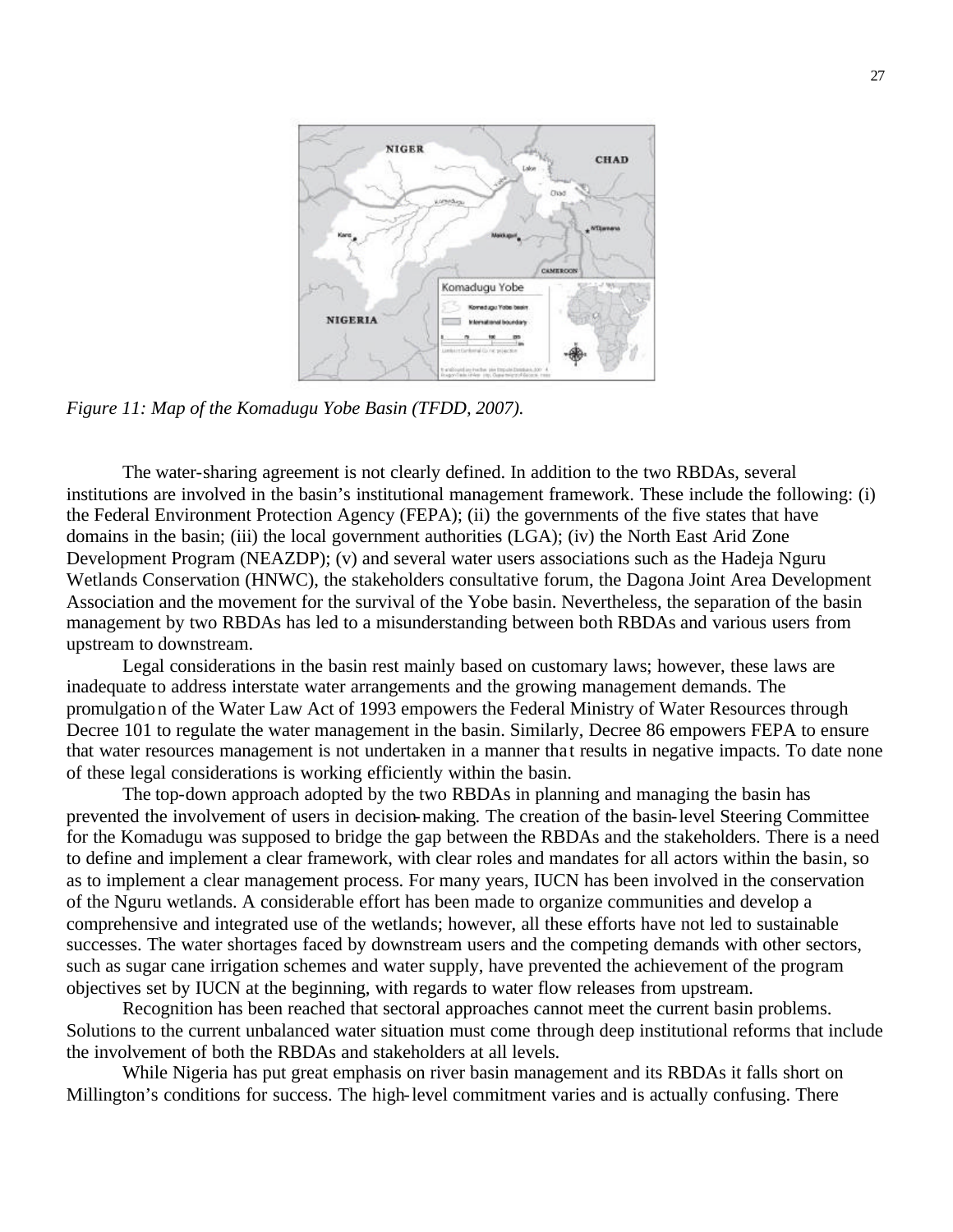remains a low knowledge base. There is little community participation. Lines of accountability are unclear. The RBDAs, as in many other parts of the world, appear to be handmaidens of the federal government. They have operated in a top-down fashion and have often been highly politicized. They have focused on supplyside solutions with the result that performance has been very poor. They have been unable to accommodate the changing values of water management into their organizations. At the same time there have been highly successful small-scale irrigation operations right next to the large-scale irrigation system failures.

# **4. Asia**<sup>23</sup>

 $\overline{a}$ 

In Asia, the Mekong commission, roughly at the same point on the continuum as the Indus Commission, has continued deliberations even during periods of conflict. Like many other river basin organizations, it started with a permanent advisory board of professional engineers. About 25% of its expenditures (USD: 44 million seed and USD: 800 million attracted investment) are for data gathering and feasibility studies. Among its achievements are 12 tributary projects providing 210 megawatts of power and supplementary irrigation for 200,000 hectares, flood protection, pump irrigation, agricultural research and extension, fisheries, and river navigation. However, as Kirmnani notes, the Commission suffers from weak sense of ownership among the parties of the region. It has been too dependent on external staff and support.

As Frederiksen and many others note, there is little question that the agreement made over 40 years ago on the Indus was critical to regional security and subsequent economic development for Pakistan and India in the region. After partition, Pakistan was left as a downstream state. What had been an intra-nation transboundary water issue became an international transboundary water issue, just as in the Aral Sea and Central Asia in the 1990s. Sharing waters of the Indus, Jhelum, Chenab, Ravi, Beas, and Sutlej in Punjab and Sind was a leading cause of tension between India and Pakistan. It is highly likely that it would have led to major conflict. The treaty and the process of negotiation averted conflict. The treaty has held even during periods of conflict between Pakistan and India. The lessons from this conflict are critical to transboundary conflict management today.

With the help of outside parties, India and Pakistan moved from positional posturing to more interestbased negotiations. Initially, Pakistan called for arbitration and India refused and called for a special court. Both are classic approaches for positional bargaining. Instead, at the initial suggestion of David Lilienthal of the TVA, a World Bank mediation process was initiated. The initial idea was that engineering studies could define optimal uses and stimulate shared operation of the rivers. After more stalemate, this succumbed to creative solutions for dividing the waters proposed by the bank at the request of the parties. While the optimal technical solution did not carry the day, talks were begun on the basis of shared epistemic technical and engineering values of integrated assessment. Creative options that expanded the pie were generated by the interplay of such expertise and discussion did begin on sharing benefits and not only allocating waters. The World Bank, as a third party, brought resources and the ability to generate resources to the table. They also brought expertise in development and water. Thus the negotiations moved from positional arbitration to mediated joint problem solving and back to a cross between mediation and arbitration. The well-known solution was to divide the eastern and western waters, provide for a transition period where link canals could be built, provide for India to fund some of the construction, and the generation of international capital to finance other parts of the project, including reservoir storage for Pakistan. In addition to the financial resources available, the World Bank efforts succeeded because it was possible to increase the amount of water available.

 $^{23}$  Delli Priscoli (2001); Dukhovny and Ruziev (1999); Dukhovny and Sokolov (2002) ; Li (1999); Mekong River Commission (1999); Niem (2000); Radosevich (2002); Iyer (1999); Ramu and Herman (2002); Xia, Huang, Chen and Rong (2001)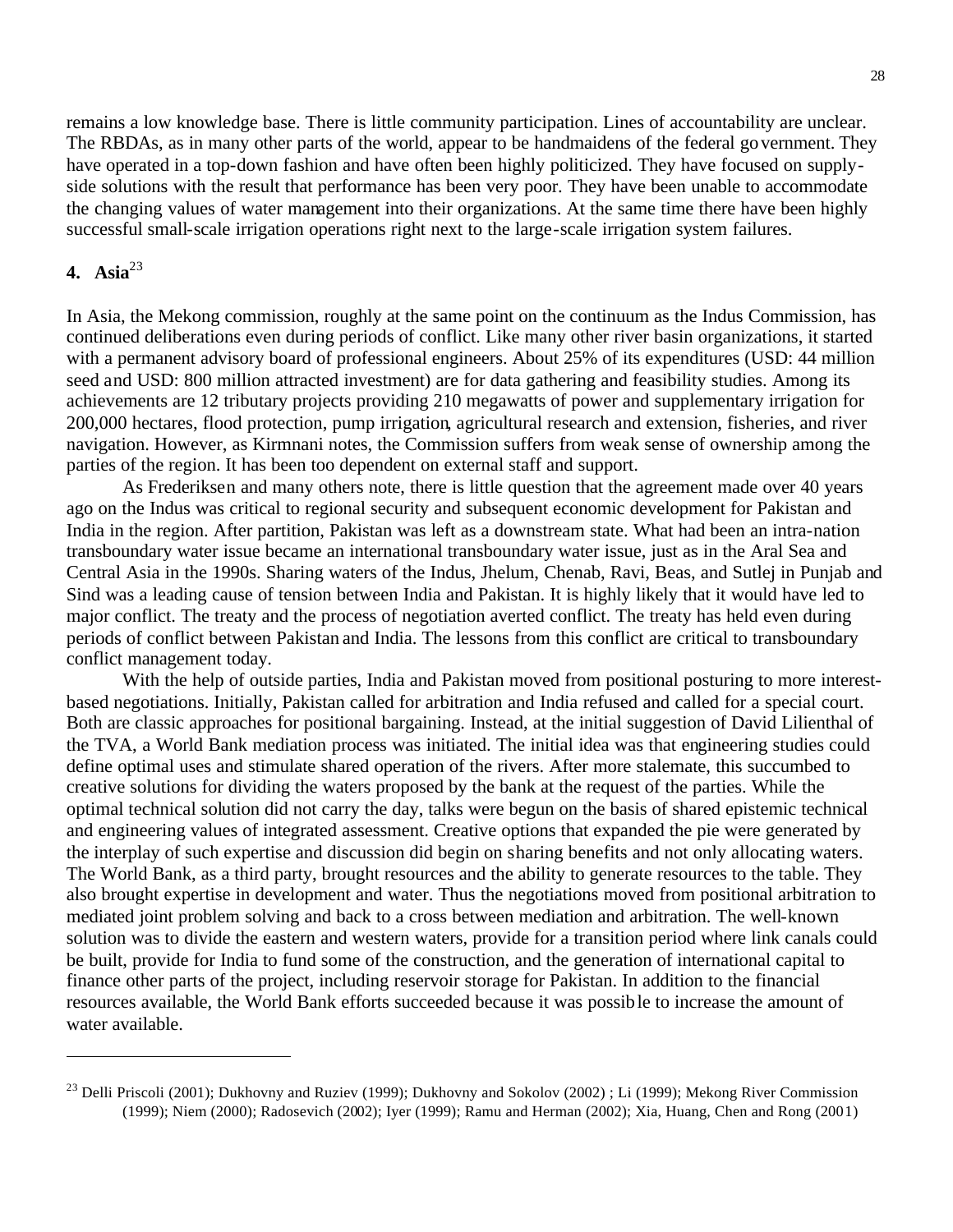#### **4.1. Vietnam and Mekong**

The new water resources law (1998) in Vietnam calls for a national water resources council (NWRC) and river basin organizations. The NWRC has been established. It is advisory and its job is to recommend strategies to the government. It is in the process of developing a national strategy and action plan. There is still debate on what form the river basin organizations should take and how much authority and power they should exercise. Whatever the form, there is need for better coordination across various interest in the Mekong Delta, more community awareness of problems and solutions, more stakeholder involvement, and better use of available technical expertise at the local levels.

To date, one such RBO has been formed, the Red River Basin Organization. This RBO and presumably others will be located under the Ministry of Agriculture rural development (MARD). The RBO is supposed to advise the MARD, assure adequate data collection, coordinate planning, and promote public participation in the planning process. The RBO consists of a commission and a support office. It includes representatives of 25 provinces and 7 central ministries. The chair is appointed by the MARD. It appears that it will be funded from hydropower revenues, fees, and taxes for other water services, along with funds from the central government. A standing committee of 15 members will carry on the major work. It will reach decision by two-thirds majority vote.

Stakeholder participation is mixed in Vietnam. On the one hand, the system of decentralization and local democracy is strong. On the other hand, political groups other than the communist party are inhibited, thus NGOs and broad civil society groups so important for participatory processes in RBOs do not really exist. Ministry officials have been used to the top-down central planning model.

At the international level there is a long history of basin cooperation under the Mekong River Committee (MC) and now (since 1995) the Mekong River Commission (MRC). This is a history that has spawned the well-known "Mekong spirit."

The Mekong Commission was established in 1957 with headquarters in Bangkok. The MC was under the umbrella of ESACP. It role was to promote, coordinate, supervise, and control planning and investigation of water resources development projects in the lower Mekong Basin. Despite the 40-year history, through all conflict, much of the potential remains untapped. Indeed the Mekong was a main focus of the U.S. President Johnson's Water for Peace program in the early 1960s, diverted eventually by the war.

The MRC resulted from negotiations in the Paris Peace talks of 1991 and the willingness of Cambodia to rejoin the MC. A working group was formed to produce a draft agreement on cooperation for sustainable development of the Mekong River Basin. The agreement seeks to promote environmental conservation and sustainable development on a regional and cooperative basis, as well as on an equitable basis that considers the social economic factors of the people. It includes the four lower Mekong Basin States: Cambodia, Laos, Thailand, and Vietnam. It is a three-tiered organization: the Council, which is the ministerial level; the Joint Committee at the director general level and the Secretariat at the technical level. The Secretariat has over 120 people. Each country has it own national Mekong Committee. In Vietnam's case, this committee has been primarily a liaison for coordinating donor-funded activities related to the Delta. The MRC follows a program approach, meaning programs in five work areas.

The MRC sets a type of political space or safe area for meeting and talking. It specifics general principles, procedures for decisions, and other policies. As such it also can exercise a normative function on countries and be catalytic leader to those countries in areas such as participation and new flood-management tools. The MRC has shown an ability to address common interests and differences quickly. It has shown the values of using outside parties to help negotiate or mediate agreements. It also can help national governments progress in building national institutions. By advocating public awareness and participation in the MC, it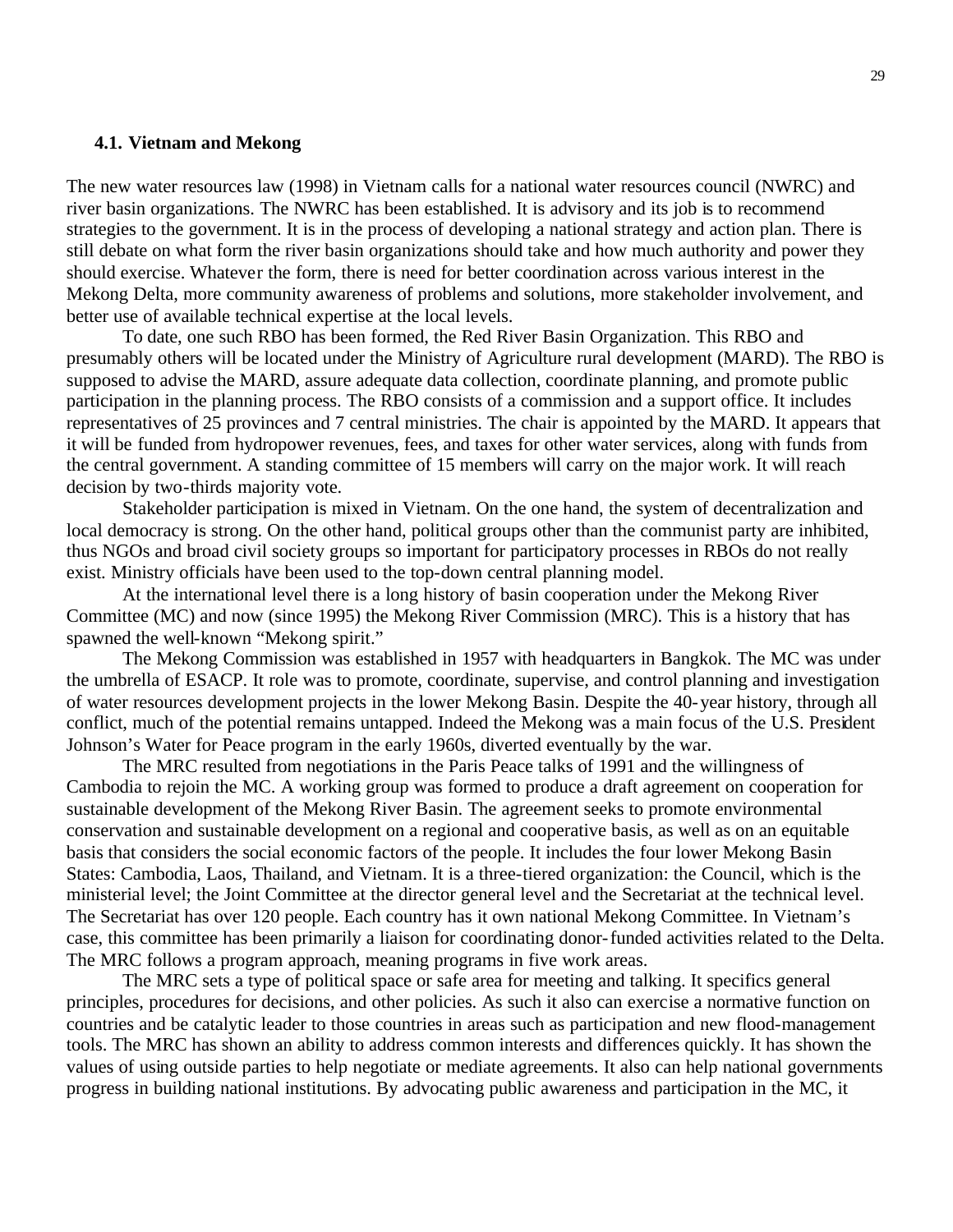encourages each member country to also do so.

Overall, within Vietnam and MARD there is no clear mechanism to bring stakeholders and affected parties together on a regular basis. Thus there is little joint discussion of impacts and solutions and problems. Most of this has been done on a bi-party basis between the government and individual provinces. This also inhibits transparency, as clear definitions of who plays what role is lacking. While there has been an attempt at separating functions such as policy setting, management, and operations, it is still important to openly define the relationship between these functions. On the other hand, experience has shown that when farmers are given clear responsibilities for managing the parts of an irrigation system close to their areas of interests, they commit funds and effort to maintain and operate systems efficiently.

In effect, the current RBO model seems to be heavily influenced by the traditional top-down bureaucratic experiences using advisory committees with voting procedures and controlled participation in a hierarchical context. However, there is a considerable basis of local and decentralization experience to build on in Vietnam.

### **4.2. China**

Flooding is a major concern on many of China's rivers. It is vital to the social and economic development in China. In the modern era, comprehensive planning, with flood control as a central focus, was begun in the 1950s. Until recently the major approaches have involved levees, reservoirs, flood storage, and retention. Protection along China's rivers varies from the 10-20-year flood to in excess of the 100-year flood along some parts of the Yellow River (Figure 12). Flood monitoring, warning, and forecasting systems have become quite sophisticated. In 1997, China passed a law regarding flood control. This law builds on previous laws requiring flood control to be part of river basin planning, which is ultimately accountable to the Central Ministry. The law recognized the need for measures beyond traditional structural solutions, such as population control, policy of economic development, safety in buildings, systems of post flood relief, and compensation and flood insurance programs. It also calls for stakeholder participation.

There are seven major river basin commissions (agencies of the Ministry of Water Resources, MWR), which perform the functions of water administration in the river basins. These functions are quite broad and range from planning to administration, coordination, conflict resolution, operations, and regulations. This institutional arrangement reflects traditional top-down and essentially administrative or technical bureaucratic approaches to flood control. The local water resources management is really the only element that gets grassroots interests of users into the planning process. These include the provincial, prefecture, country, and village levels. In addition, China puts emphasis on the actual teams and mobilization of people for flood fighting. This is an important element of participation in the picture of flood management. In the end, the level of flood protection is directly linked to the levels of and changes in socioeconomic development.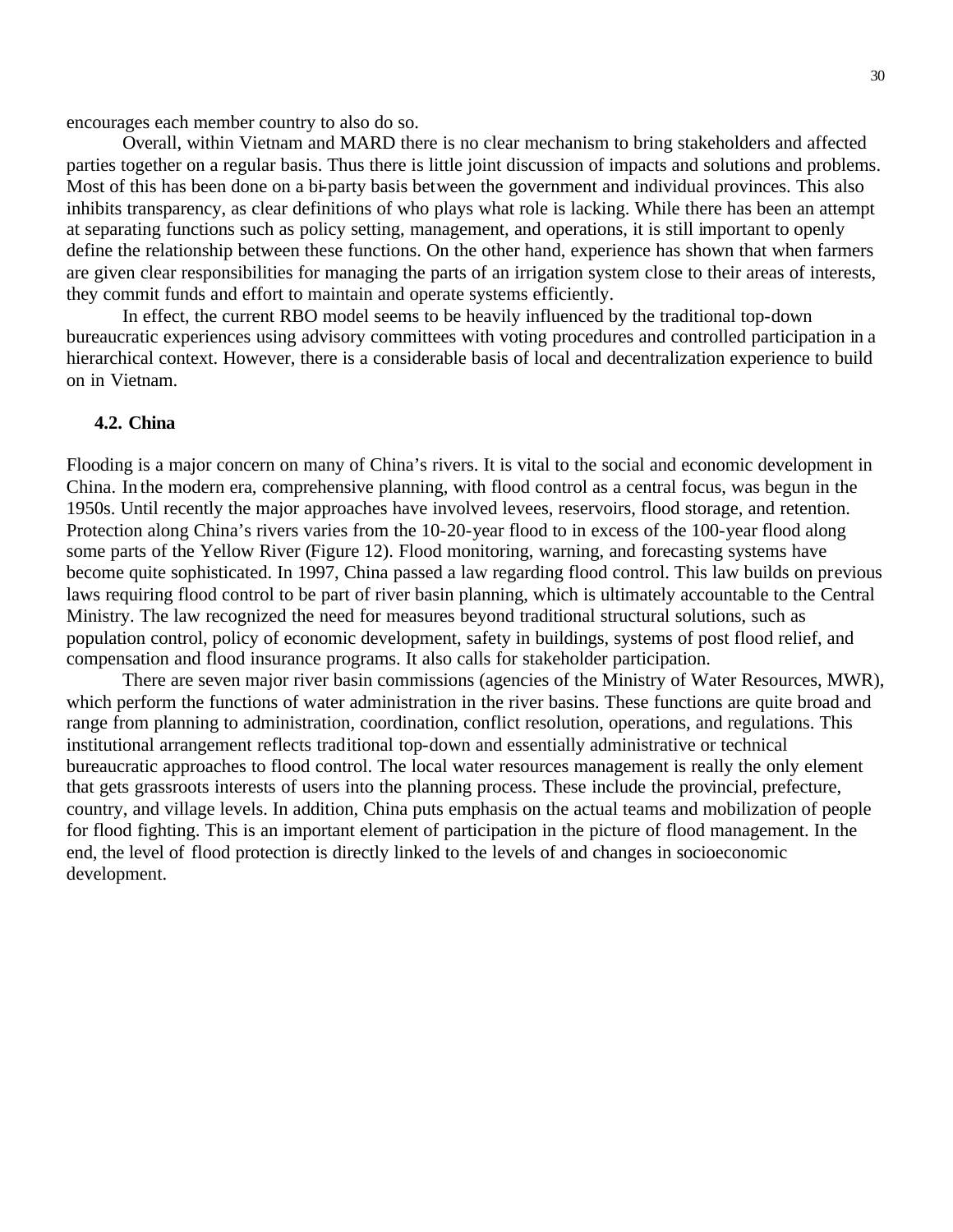

*Figure 12: Map of the Yellow River Basin (TFDD, 2007).*

Participation looms as a major issue for flood policy and the river basin commissions. New laws, with their calls for measures beyond traditional structural measures, as well as increased pressures on land from population and economic growth, will force calls for direct access to these processes. It is not clear how this will occur. The current structure does not appear to offer such access beyond the inter-agency and intergovernmental coordination routes. The RBCs are really offices of the MWR; they are commissions without members. There is discussion of legally authorizing them to include representatives of various sectors and users.

In the Tarim basin, the incompatibility of the production objectives and policies set by the central and regional government and those of prefectures around the watersheds of tributaries has become clear. It has inhibited the ability to recover dried-up flow areas of the lower reaches of the basin. Consequently, the reorganization legislation for the Tarim Basin Water Commission (TBWC) includes the five prefectures, along with traditional regional government authorities in decision makers. In addition, under a new basin project, it calls for more community involvement and water user participation. Thus, TBWC is beginning to forge direct linkages with water supply corporations and water user associations. It is seeking to engage such groups in workshops.

China illustrates the complex interaction of political culture, traditional technocratic power, and new pressures for empowerment, along with new demands on water. While most seem to realize that the river basin is the best way to organize all these divergent forces, it is not clear how willing the MWR and the river basin commissions will be to make what amounts to fundamental organizational change in their management culture to accommodate such.

### **4.3. The Yellow River example**

The Yellow River Conservancy Commission (YRCC) is an agency of the Ministry of Water Resources. It is responsible for unified management of the basin and resources. This includes flood protection and most of the water uses, coordination, planning supervision, and services. It formulates basin-wide policies, strategic plans, and comprehensive plans. It supervises and coordinates tasks and tries to resolves conflict among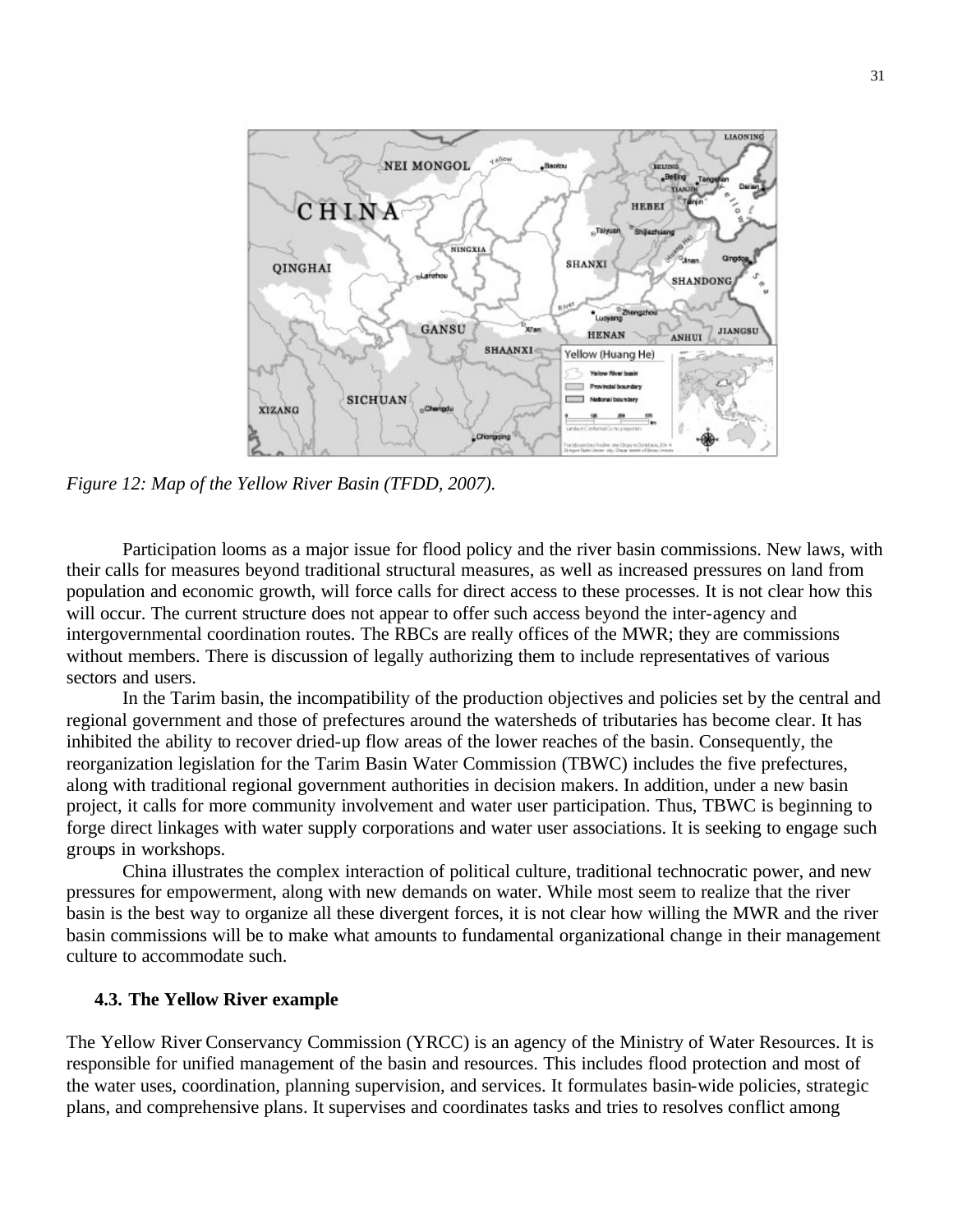sectors and users. It is a comprehensive authority with a large and highly competent technical staff. Flood control is one of its most important tasks. Unlike most of China, where local governments perform most of the flood protection, the YRCC does so for the Yellow.

While the YRCC is comprehensive and integrative, it is built on the traditional hierarchical, technically driven, top-down model. To this degree it is supply orientated in its approaches. It does the planning, constructing, and operating along the river. These include plans for water and soil conservation, navigation, water utilization, protection, and flood prevention. It carries out a sophisticated process of scenario-based contingency planning using decision support systems. Advanced networks of technology, computer hardware, and cooperative efforts among various departments and levels of government support this. It also prepares and carries out an allocation plan. It is the agency for permitting water abstractions.

Like other states with central control experience, stakeholder participation seems to be done through the various coordinating mechanisms among the state and local and regional organizations. There does not appear to be developed civil society, as in other countries with one-party domination. In addition, there appears to be little formal stakeholder participation in the formulation of the plans, scenario exercise, decision support systems, and overall planning. The YRCC has achieved a high technical level and some excellent performance. However, it is not clear how and whether it can handle newer ecological demands and accommodate empowerment aspirations and a growing number of interested stakeholders. It is also not clear whether allocation processes and planning respond to higher-value uses versus established political/bureaucratic interests.

Indeed, in 1996, changes were instituted that may be a window into the future of RBO and management in China. The YRCC was authorized to take on overall management of the river. It was tasked to operate on the basis of demand management, and certain amounts of water were required to be reserved for environmental purposes. A consultative mechanism was established that included all users along the main stem. This consisted of regularly held meetings along the river on important issues in planning operations. The plans were also tasked to deve lop programs that included typical non-structural measures, such as resettlement, population control, agricultural production restructuring, land-use planning, and safety buildings.

### **4.4. Indonesia**

Like other countries in Asia, Indonesia is starting to recognize the importance of river basins and to reorganize. However, it is also having trouble accommodating stakeholders outside the traditional state governmental and corporate entities. Indonesia has two RBOs: the Jatiluhur Water Authority and the Brantas Water Management Corporation. It is planning for six new corporations. At the provincial levels, recent legislation has called for Basin Water Operating Units (BWU) under provincial Water Resources Services, which will have regulatory and operational functions. It also calls for coordination institutions called Provincial Water Management Committees (PWMC) and Basin Management Committee (BMWC). The Jatiluhur and the Brantas are centrally owned and managed. The former began on the model of the TVA, but gradually it shifted into the Water Ministry.

Like elsewhere in Asia, these RBOs and the BMWCs really lack stakeholder participation. Stakeholder participation has generally been limited to participation through water user associations (WUAs) in irrigation. There is little direct involvement of stakeholders in planning, program development or implementation, or in the regulation of basin-wide water management. Like other areas in Asia, the idea has been to use line agencies, government corporation to provide inputs. Since the late 1990s, however, NGO activity has increased along with the broader range of interests needing to be considered on the system-wide basis. However, NGOs and civil society groups are still not well organized and lack financing means. There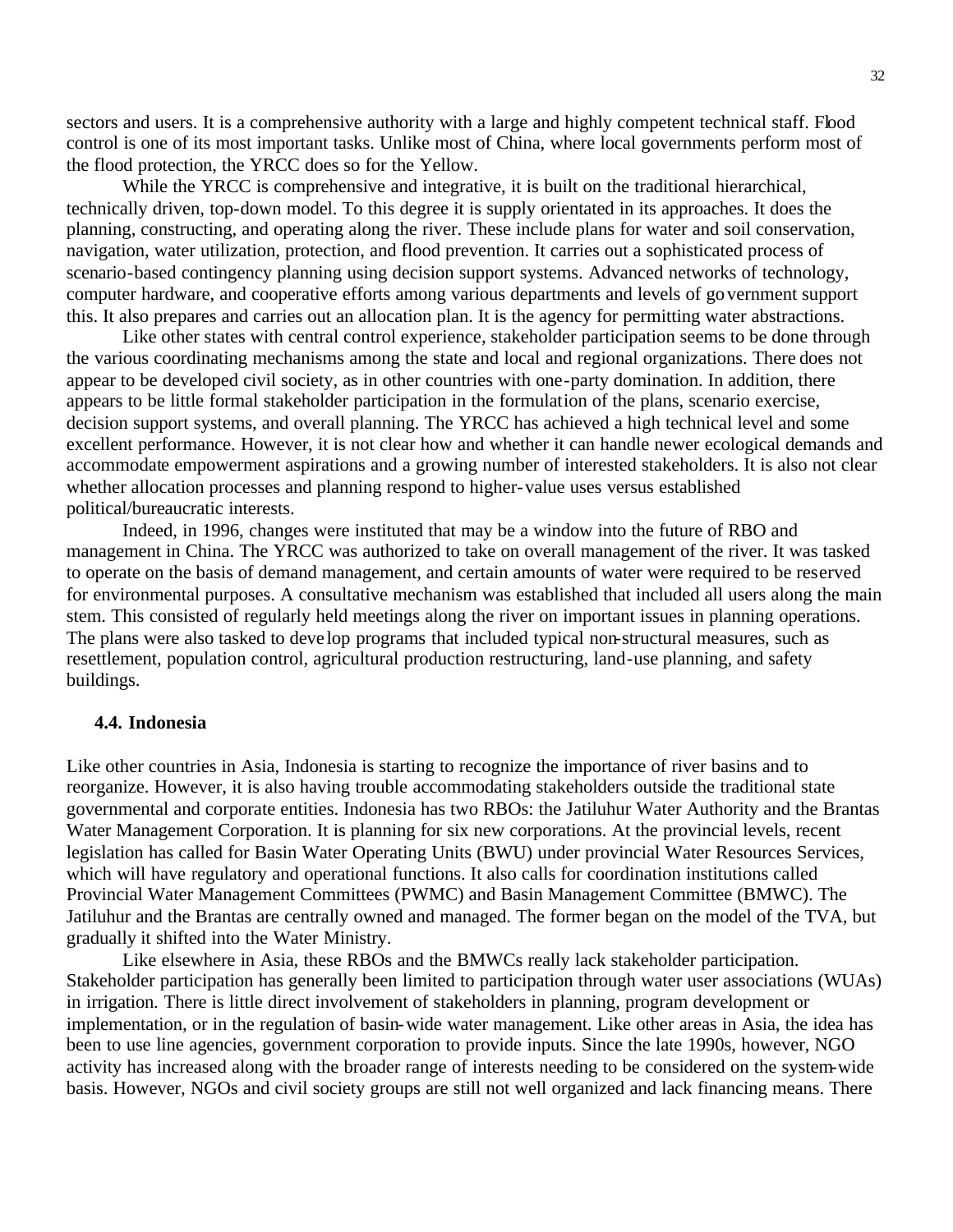is little such participation even in the legislative process. The town hall meetings that have been held tend to reflect the paternalistic and hierarchical attitudes of government. The BMWC and provincial committees lack formal stakeholder partition. The various boards also lack such participation. Thus the basin-wide work really reflects the voice of the Central Ministry. One result of all this is low general public awareness of water issues such as flooding. Indeed, the Jatiluhur depends on the provincial government for public awareness, while the Brantas has initiated a few awareness programs on its own.

## **5. Latin America**<sup>24</sup>

There has been dramatic water resources reform throughout Latin America. Mexico is among the most important. Brazil, Argentina, Peru, Columbia, and Venezuela have each looked to the Mexican model; however, the Brazilian and Colombian national laws give stronger emphasis to river basin councils.

In South America, a Coordinating Intergovernmental Committee (CIC) was established for the La Plata Basin, which helped prepare the treaty of La Plata Basin. This arrangement can be seen as near the center of the continuum. The CIC responds under a conference of Foreign Ministries. Numerous bi-national entities and technical commissions have been established for the survey, design, construction, and operation of various waterworks in the basin. In practice, the institutional machinery has not worked well (Sidebar 5).

### **5.1. Brazil**

 $\overline{a}$ 

New water resources management in Brazil now emphasizes the river basin as the main management and planning unit. Water pricing of bulk water is being reformed. Basin committees with state and local water users and civil society groups are being formed. Basin agencies are often becoming the executive arm of the basin committees. Federal and state water resources councils are the regulators with government, municipalities, water users, and civil society representatives. In general, there is a strengthening of the water rights systems that goes along with all this.

As an example, in the Paraia do sul River Basin, the CEIVAP, which is an umbrella committee for the whole basin, has technical and financial functions. These include resolving water conflicts; approving basin water plans; setting guidelines for water allocation and water quality; setting water pricing criteria, charges, and investment needs to be approved by the National Water Resource Council; collecting water charges; verifying revenue collections; and helping integrate among all agencies and other entities involved in river basin management.

CEIVAP is a streamlined operation. It will not be the owner of infrastructure nor carry out construction or implementation of investments defined in the basin plans. It will not be responsible for operations and maintenance functions. In this transition period, the expected revenues will be about \$6 million per year: 3.6 from domestic users and 2.4 from industrial users. Nevertheless, projected revenues will probably only finance about 10% of the projected needs of around \$1 billion. It remains to be seen whether the new basin setup will help integrate water quality and quantity. The link between the water pricing and permit systems must be strengthened. In addition, agreement between the national government and the three states involved is needed to provide incentives.

 $^{24}$  Mestre (2001, 2002); Delli Priscoli (2004); Economic Commission for Latin America and the Caribbean (1997); Johnson (2001)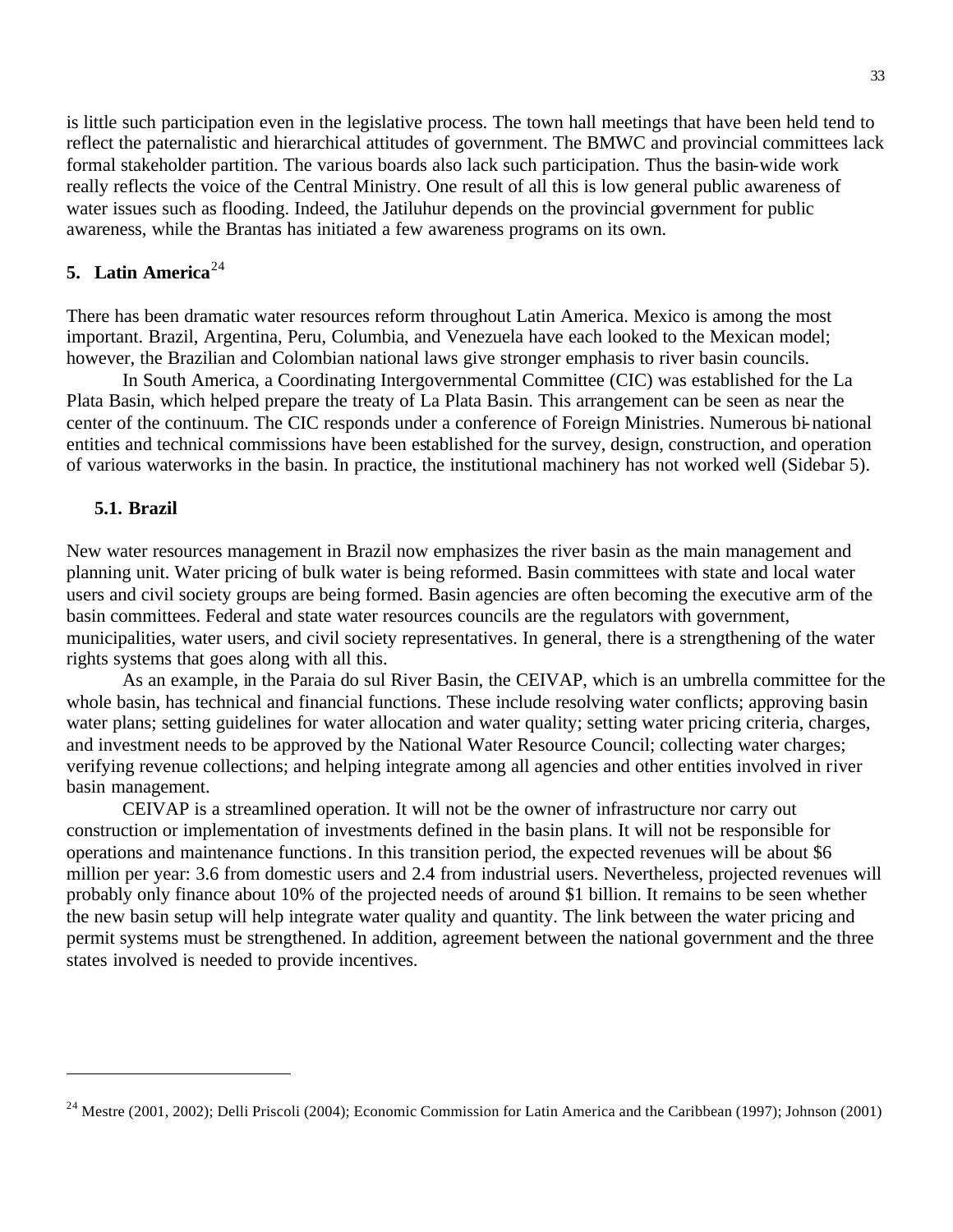#### *Sidebar 5*

#### **Perspectives on RBOS and participation in Latin America** (Mestre, 2001;2002)

Argentina has attempted to create several river basin organizations (RBOs), either triggered by national government (in lesser numbers) or by provincial efforts (most of them) Water institutions are weak—national and provincial—with few exceptions. Public participation was ample long ago in Provinces like Mendoza. However, gradually, centralism reduced some participatory niches, although important efforts have been made in the past few years to revert such tendencies.

Bolivia is steadily leading the way in public participation with a national law dedicated to this subject. Bolivians are now heavily participating at department and local levels. No relevant RBOs exist, but local authorities have provided space, time and resources for public participation to take place. However, action derived from public participation is still relatively scarce.

Brazil has fostered the creation of hundreds or river basin organizations of many sorts (second attempt in 30 years) with the support provided by the Water Law enacted in1997. Public participation is increasing; independent water movements supported by NGOs are strengthening and today represent one of the best examples of public involvement in water management. The Central government is opposing to some of these movements and the newly created Agencia Nacional das Aguas will complicate the scenario for a while. The Brazil model was inspired by the Mexican and French models of basin organizations. However, Brazilian Consorcios are a new breed of watershed organization that fosters enthusiastic participation and support (including financial resources)

In Costa Rica, both Tárcoles and Tempisque Basins have been operated by pseudo NGOs with modest but interesting results (both in terms of water management improvement as well as for public participation positive experiences) Government has a light approach on these matters in general terms (the sole exceptions are both basins)

Via pertinent legal supports (i.e., a specific law with valuable concepts throughout), Colombia has created interesting mechanisms (Corporaciones Autónomas) with local entities playing important roles and challenging strong central entities. However, direct public participation is still scarce. Although the corporaciones are numerous and at least three of them are very powerful, the rest of the institutional arrangements are weak.

Chile, with a mature vision in terms of water management and its governing institutions, has made sporadic attempts to create ample public participation schemes with mixed results, heavily related to specific regions and existing socioeconomic issues. RBOs have not been successful in Chile for a number of reasons. Furthermore, the Water Law, with all its supporters and harsh critics, tends to difficult possible decentralized integrated water resources schemes.

Ecuador has weak national and regional institutions to foster public participation; the Consejo Nacional de Recursos Hídricos is still struggling to survive within a sectoral ministry: Agriculture. Decentralization is under way with mixed results. Opposition comes from present strongholds, such as the Corporación del Guayas. However, in specific cases, such as Cuenca, efforts are currently made to incorporate results from systematic public hearings on programs dealing with water treatment, allocation and protection. Some of the best practices are being supported or directed by entrepreneurs, in a philanthropic manner.

In Guatemala, little advance has been accomplished as all actions are held almost with no public knowledge (i.e., Lake Amatitlán and Guatemala City) Institutions are weak and water laws or acts are inexistent.

Paraguay has struggled to create RBOs and to foster public participation. Lack of Legal and Institutional frameworks, political willpower and financial resources has long impeded such actions to take place. Today, the Paraguayan water sector is heavily in demand of capital investment and a new deal in terms of government reforms of many sorts, especially in those tasks related to possible public involvement.

Uruguay has a two-fold approach: on one hand, local authorities and individuals in certain departments tend to participate in considerable numbers, but with very little achievements on the long run; and on the other hand, central government—that struggles against any sort of modernization approaches—has little belief that public participation may be a good idea to improve water management without involving large costs, both economic and political.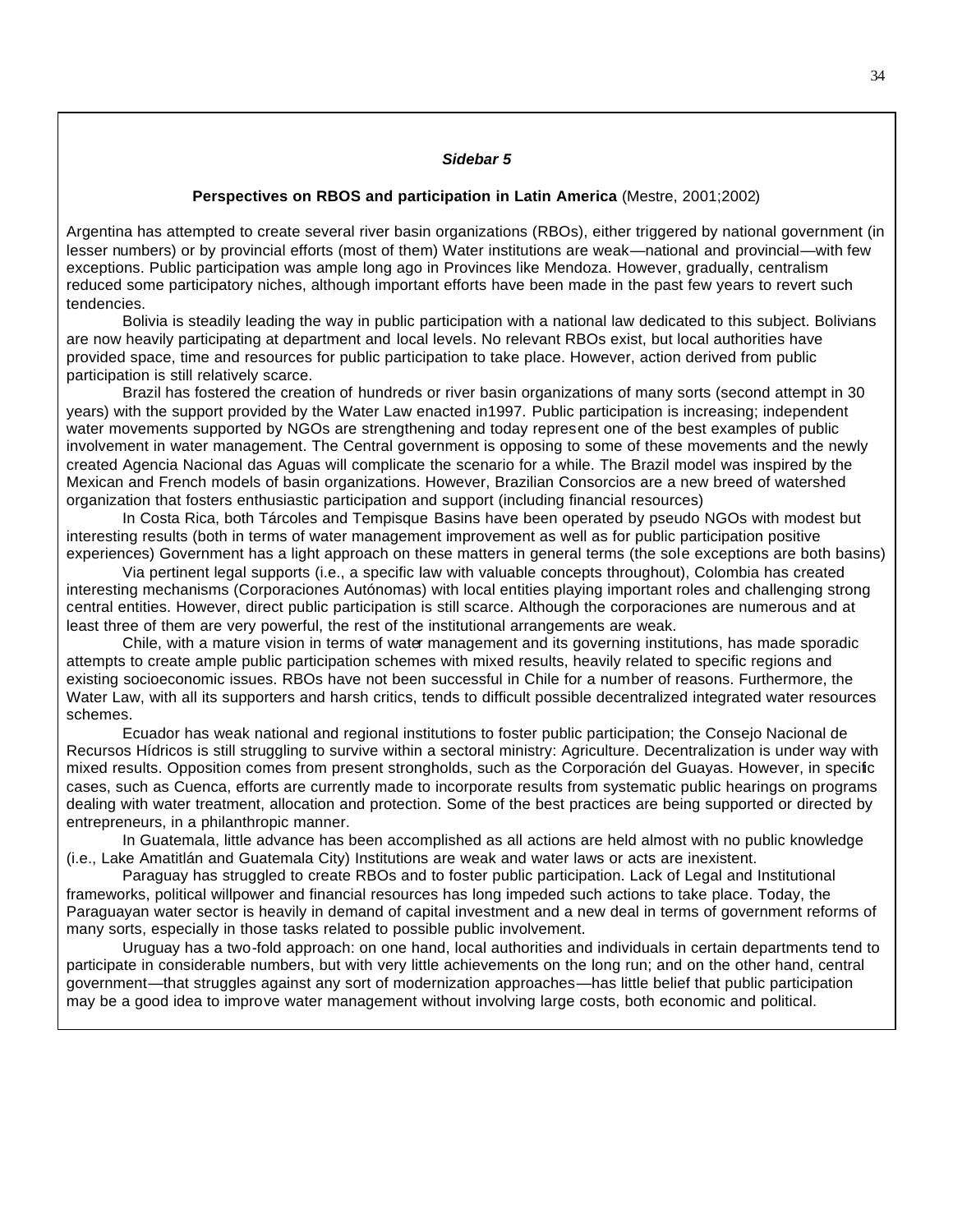Like other parts of the world, states fear losing their power and control with basin entities. The interaction between the CEIVAP and other sub-basin entities also can engender the same fears. This is true with the federal government. There are new partnerships, so parties are adjusting to a new environment.

Similar actions and reactions are taking place in the Curu River basin. The voluntary reforms of the state of Ceara have strong World Bank support. The basin includes local organizations built around reservoirs, called social catchments, as well as basin committees. All of this provides a forum for permanent negotiation for the allocation of water.

These cases are beginning to show what others have learned about building river basin organizations. There is a need to strengthen the intermediate levels of decision-making and to encourage more stakeholder participation. However, in the Paraib do Sul, the basin is very large, making it hard for the general public to conceive of the whole. In the Curu, they are relying on strong links among the users of reservoirs and other water bodies. It is clear that the culture and the socioeconomic environment influence the structure of organizations. In other words, one model does not fit everywhere. For example in Curu, there is a more centralized system: basin committees thus do not control their own resources. It remains to be seen how the strong centralized tradition will fare—whether it will essentially defeat the regional idea of the river basin unit, as it has in other parts of the world.

In the PDS, there is more tradition of decentralization. They are using an approach similar to that in the Chapala Basin in Mexico: the paired basin committee and basin agency approach. Basin entities are expected to become self sufficient based on bulk charges. Thus the state and federal government are expected to exert a weaker influence on decision-making; whether this holds true remains to be seen, however. Also in the charges are the engines for reform. In the Curu, the stakeholders already have been working together and have been operating in an environment of almost continual rationing.

There has also been a long history of river basin management concerns o the Sao Francisco River, one of Brazil's most important rivers. Like with many rivers worldwide, navigation uses first prompted concern for the river as a whole. As in other areas, navigation was a means for bringing agricultural goods to market and for opening up new territories and settlements. Over time, irrigation and hydroelectric power uses grew. All of these produced the familiar patron of a structural focus, an economic development focus, and then growing sectoral rivalries.

The Sao Francisco has a major estuary and delta, which exhibit the problems of upstream development and altered flood flows (Figure 13). Over time, river regulation has favored hydroelectric power and flood control. Numerous government initiatives have emerged to deal with the river. A senate committee has been set to investigate the basin and set the stage for the creation of a river basin development corporation and an interstate liaison committee. The basin issues are familiar: little knowledge of environmental impacts, low traditional stakeholder participation, poorly regulated development with large single purpose projects, limited human and institutional capacity, lack of a holistic vision to drive management, problems with land regulation, fisheries, urbanization, and water quality.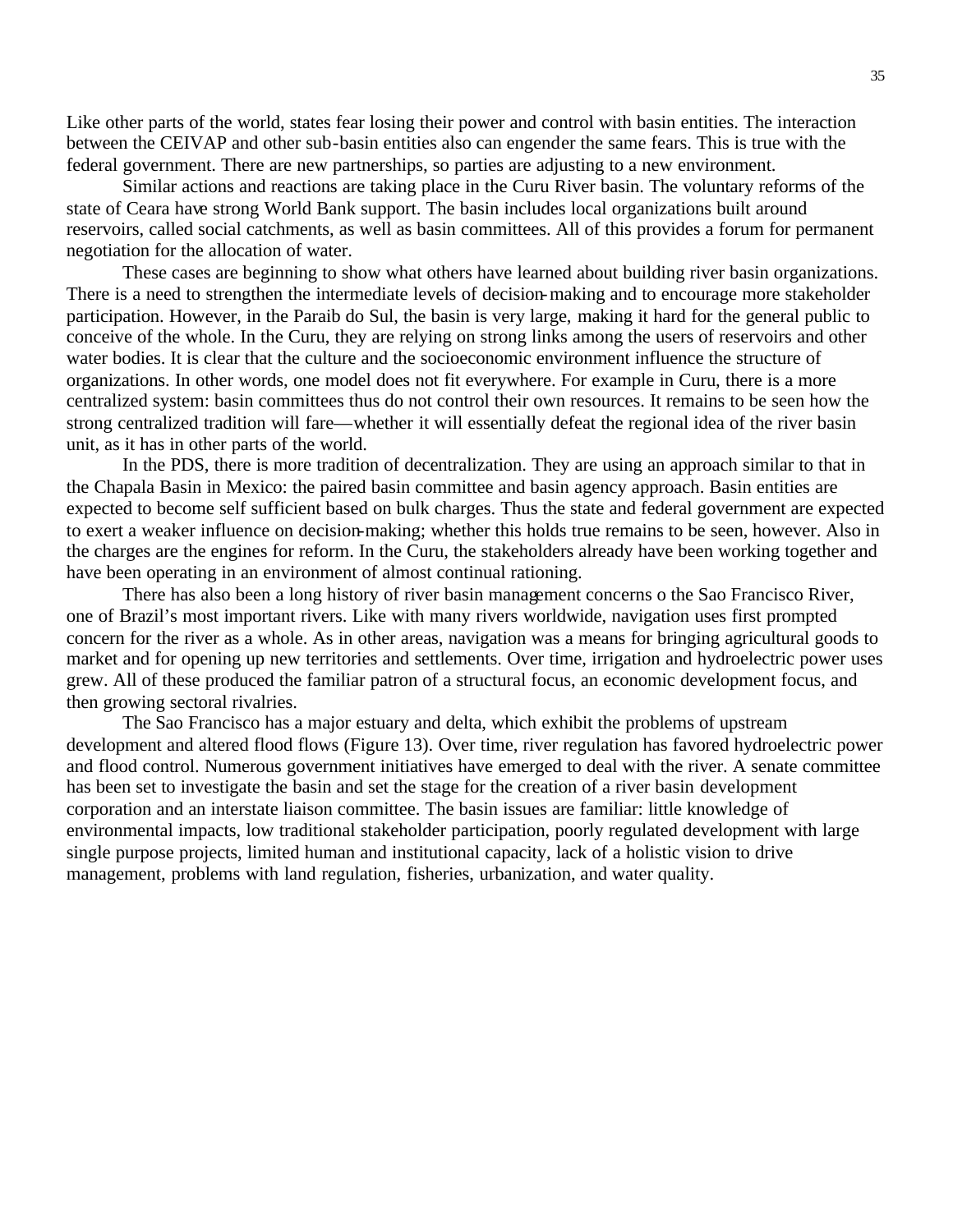

*Figure 13: Map of the São Francisco Basin (TFDD, 2007).*

The principal federal agencies are the CODEVASF (Rio Sao Francisco Development Agency), CHEF (Sao Francisco Power Company), and SUDENE (an organization for planning and development in the Northeast). In the early 1980s, a special executive committee, Integrated Studies of the Basin (CEEIVASF), was created under the Commission for Integrated River Basin Studies in Brazil for planning studies on the river. This committee lacked independence, however, like many other such efforts in the world. There is also the Interstate Parliamentary Commission for the Development of the Rio Sao Francisco (CIPE). This group includes leaders of legislative assemblies of the five riparian states and the union of municipal authorities in the basin. In the late 1980s, there were important planning studies for development efforts in the whole region.

Against this backdrop of long concern, the states of the Northeast in cooperation with the National Water Secretariat formed a group from the water sector of each state in 1995. A special commission for the Development of the Sao Francisco Valley was also created in 1995 by the federal senate to promote discussion about river basin planning. The states themselves have varying degrees of expertise. In 1997, as already mentioned, the federal government passed a national water law and a system of public institutions or basin committees for issuing water rights and implementing a charging scheme.

All of this has moved the various entities closer to river basin management. CODEVASF has been increasing user participation through user-controlled water districts. However, CHESF continues to develop hydropower in a single-purpose mode and with little regard to comprehensive management. The agency has encouraged cross-sectional planning and has emphasized strengthening the basin committee as a way to do this. The idea is to find ways for entities to build relationship and work out joint gains, for example, through the creation of more basin committees and user associations. There is a major watershed program geared toward changing the paradigm for water planning.

The Sao Francisco, like the Colorado in the U.S., shows how difficult it is to engage a large basin in river basin management, even when there has been a strong focus on the river basin and numerous attempts and knowledge of the experiments around them. The political motivations of various entities do not always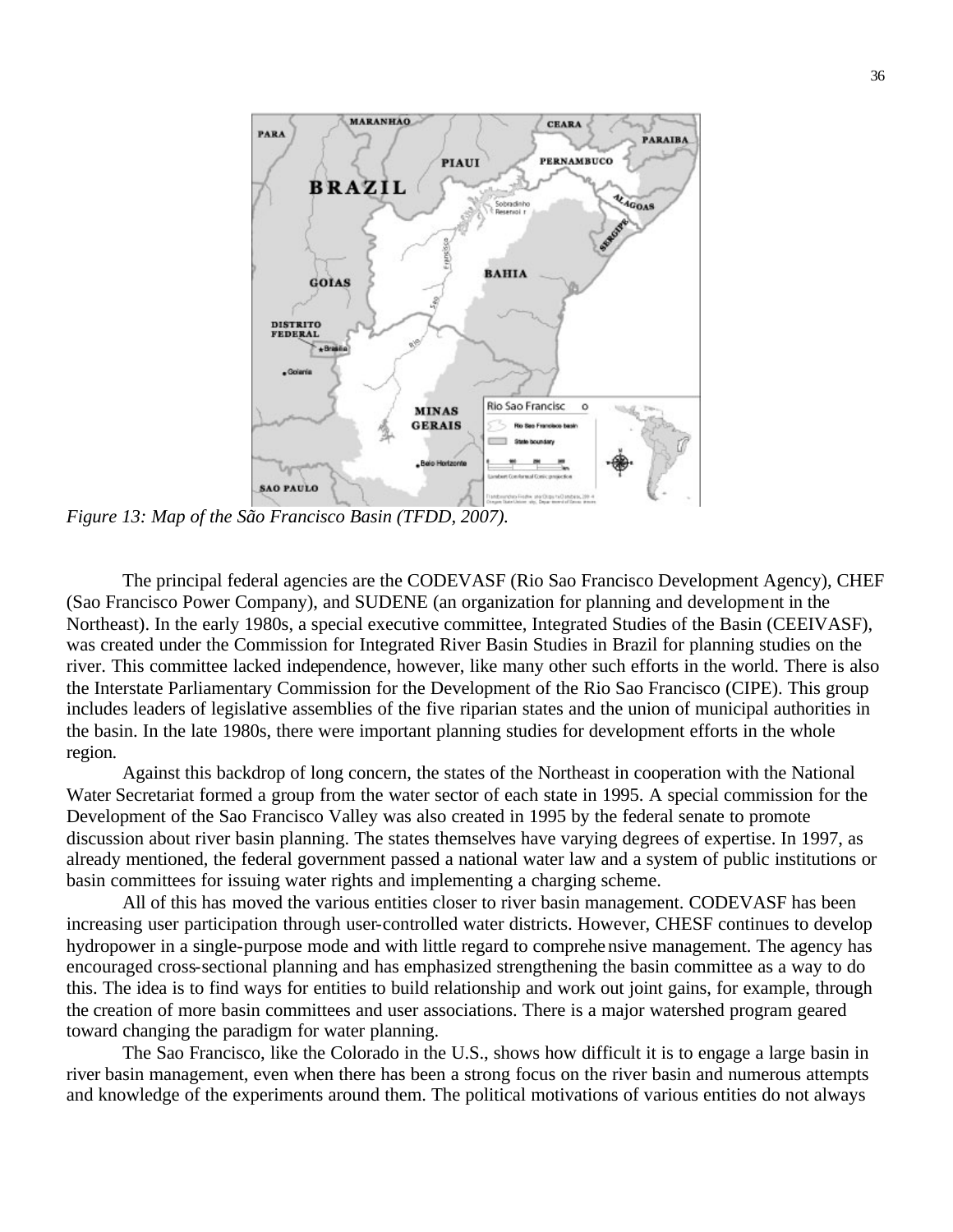agree. The supply management tradition and top-down tradition continue and are very hard to change.

### **5.2. Mexico**

Socioeconomic development in Mexico has always been tightly linked to water. The 1917 constitution established that water is owned by the federal government and cannot be privately owned. The National Irrigation Commission was created in 1926. This was followed in 1945 with the creation of the Hydraulic Resources Secretariat (HRS), which was a federal ministry responsible for irrigation, river management, and control, along with municipal water and wastewater. From 1947 to 1960, HRS put several river basin executive commissions (RBECs) in place, primarily to promote hydraulic development. These were run by the federal government with little interaction with water users associations other state and local entities. They became powerful regional entities that altered state and regional politics; however, by 1977, they were dismantled. In 1976, a new federal ministry called the Agriculture and Hydraulic Secretariat (AHRS) emerged. In 1989, the National Water Commission (NWC) was the sole federal water authority. It was placed inside the AHRS and had broad responsibilities dealing with water rights, allocation, use, effluent charges, infrastructure, and operations.

In December 1992, the National Water Law (NWL) was enacted, which strengthened the NWC. Through NWL, the roles of regional actors were better defined and participation of state and local water users and general public was encouraged. However, environmental deterioration continued, as did the gap between supply and demand. NWC was transferred into the Environment, Natural Resources and Fishing Secretariat in 1994. Since that time, 24 river basin councils have been established, water planning readopted, and thousands of water rights issued. While efforts have been made to decentralize, especially in the Lerma Chapala Basin, they have not moved far (Figure 14). Water is still primarily a federal activity. The river basin councils are means to coordinate government institutions and to negotiate with users and social organizations.



*Figure 14: Map of the Lerma Chapala Basin (TFDD, 2007).*

Mexico currently has 25 river basin councils, 6 basin commissions, 2 basin committees, and 38 groundwater technical committees. Users are increasingly interested in learning more about management and taking on roles formerly played by government entities. The knowledge base, one of Millington's criteria for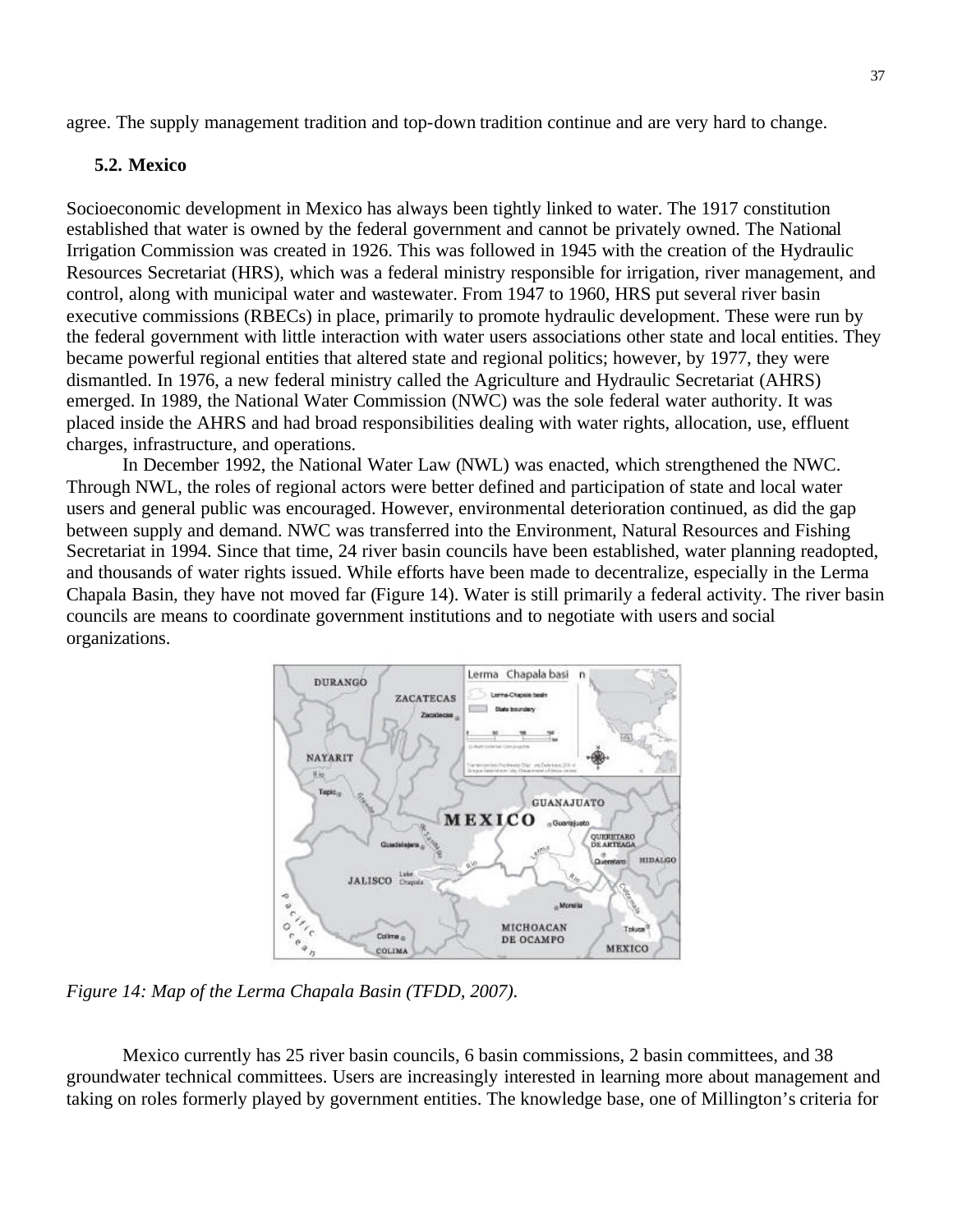success, is growing. The river basin councils are beginning to play a greater role in planning. They do respond to and provide a forum for stakeholder participation. They still need to gain in legitimacy and credibility, along with the NWC and regional councils. The RBCs complement rather than replace the governmental organizations, although they are likely to take over even more functions of the NWC in the future. They work through consensus; however, they do need a stronger legal personality. In short they still need further refinement in the definition of lines of accountability and authority.

The Lerma Chapala River Basin Council has been the forerunner in this trend; it illustrates much of this development and the tensions among federal and other interests when trying to establish river basin organizations (Figure 15).



*Figure 15: State government-Lerma Chapala River Basin coordination (Mestre, 2001; 2002).*

#### **5.3. Lerma Chapala example**

This is one of the richest areas in Latin America and the most important in Mexico. Twenty percent of all national commerce and services activities occur within the basin. The river basin needs coordination across all uses including flooding. Frequent conflicts over water quality occur. Growing crises in use, allocation, environmental deterioration and efficiencies spawned social reactions in the early 1990s.

In 1989, a consultative council was formed, which was precursor of the river basin council. It also created a technical working group made of public servants from across sectors. This group became an important engine for keeping the council going. The primary tasks of the council were negotiating resources, coordinating efforts, conciliating different positions, forging consensus, creating legal instruments, and generally facilitating planning and allocation polices. The council met yearly while the technical committee met regularly. The council made decision through consensus. In difficult cases where such could not be reached, it referred issues to selected high-level members of the technical working group. This mechanism became a critical means for resolving disputes. It is very much like the disputes review panels used in North America (Figure 16).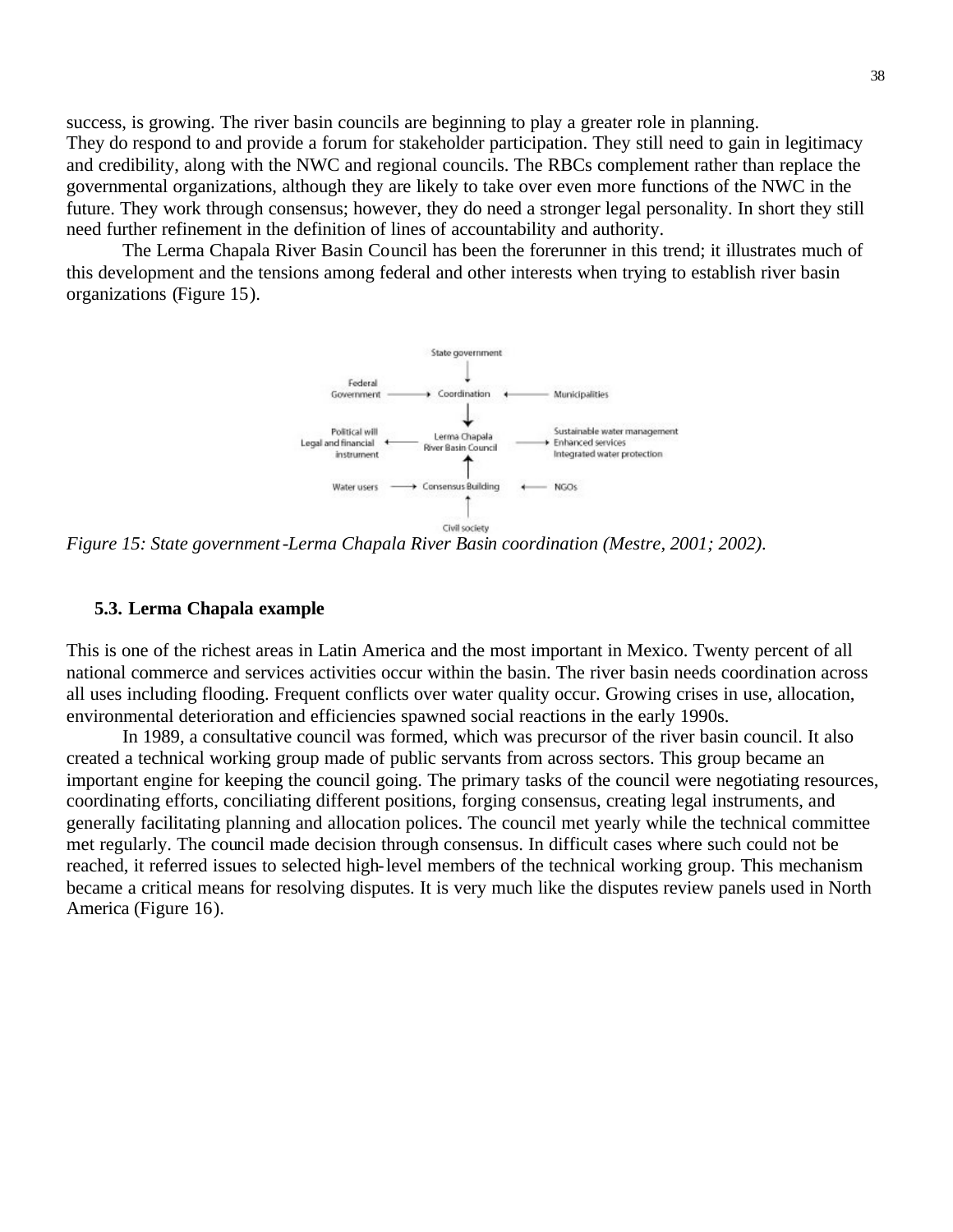

*Figure 16: Lerma Chapala River Basin Council (Mestre, 2001; 2002).*

Like other successful river basin ventures, the council was persistently if not in a low-key way opposed by federal interests. This is much like attempts to create river basin organizations in the U.S.: the states preferred bilateral agreements and the federal government saw its power as diminished.

The Lerma Chapala River Basin Council was born in 1993, after much negotiation, under the National Water Law, out of the national water council. The first council included more than ten key agency representatives, all five state governors, and six water users of different sectors. The water users could thus interact with the government across sectors and at the various levels. The users eventually came to be chosen by the general assembly; they would come from the state water user organizations within the Lerma Chapala. In effect, the LCRBC is akin to the idea of a water parliament found in the French system, but with less formal power to influence allocations. At its root, it seems to be an institutional approach to broaden stakeholder participation. LBRC is a mixed organization: it is not an authority, public or private. It is legally supported by the NWL. It is consultative; however, it can officially question, propose, and approve decisions. It does not have regulatory responsibility and is not a service provider. It seems to work well to raise issues early, to engender a sense of ownership and participation in decisions, and perhaps forestall or mitigate the intensity of conflicts (Figure 17).



*Figure 17: Lerma Chapala River Basin Council Water users assembly (Mestre, 2001; 2002).*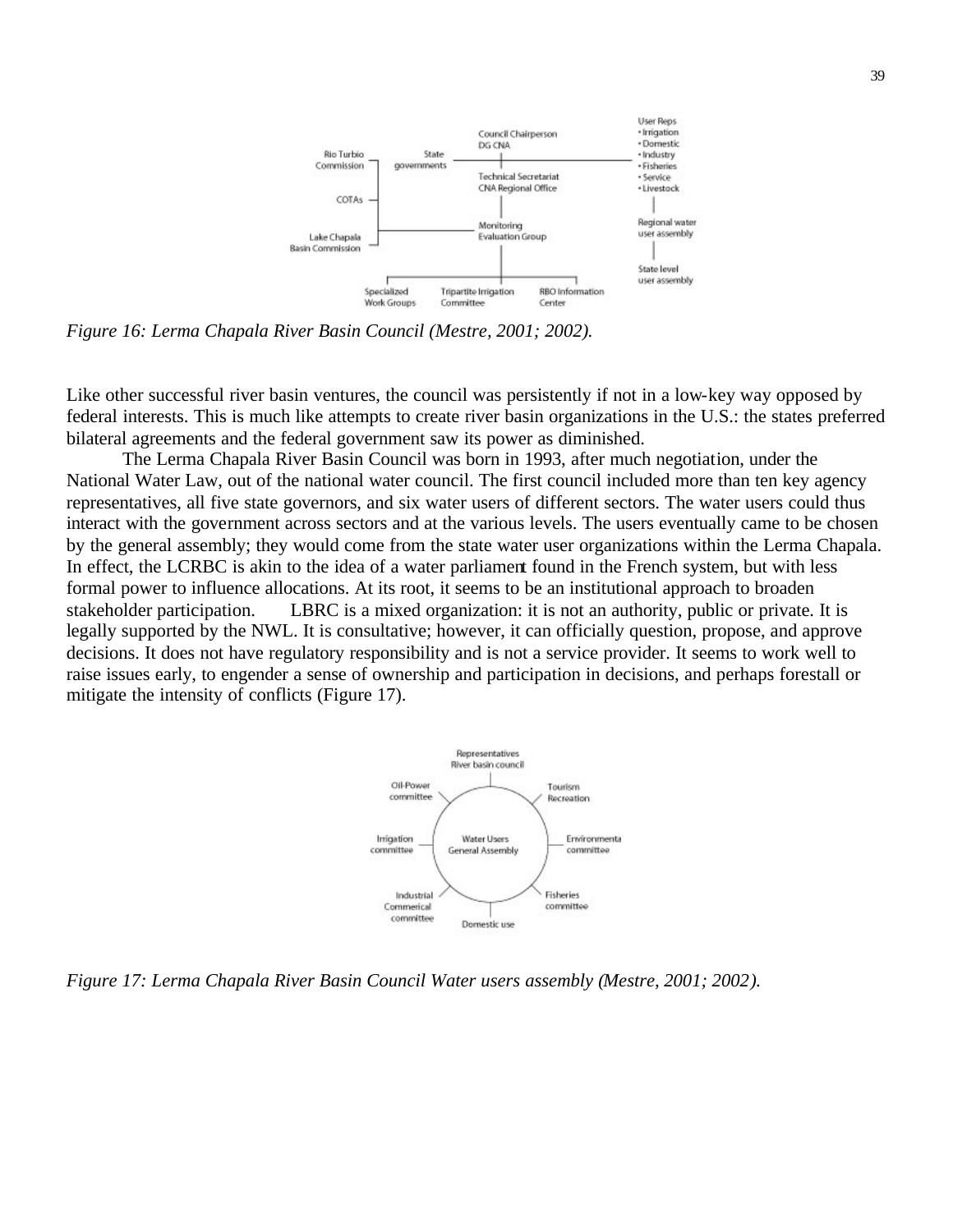

*Figure 18: Approach to regional water management (Mestre, 2001; 2002).*

The Lerma Santiago Pacifico Regional Agency (LSPRA) complements the LCRBC. This is a government organization subordinate to the NWC. It can suggest basin level tariffs, establish collections schemes for revenues, use financial resources, issue water rights licensing, pollution control, efficiency schemes, and conservation and intervene in disputes and provide water rights.

There is still lack of clarity between the roles of the LCBRC and the LSPRA, however. This makes the system susceptible to creeping centralization attempts by the federal government. This is especially true because of the dependence (to varying degrees) of both LCBRC and the LSPRA on the NWC. The NWC developed the river basin master plan drafts in a top-down manner. It was, however, eventually evaluated by the technical working group. Water licensing and rights management remains the exclusive province of the federal government. Many new titles have been issued and this is a major accomplishment. But this also brings some problems where illegal uses have now actually become legal. The Regional Agency of the Government has the key role in water licensing, and the LCBC plays only a marginal role (Figure 18).

While progress has been made, water rights need to be revised. Much more water efficiency is needed; water markets need improvement, as do regulation means. Better water balances are needed. Sanctions must be improved and allocation is not really working properly. Success in these areas will, to a great deal, depend on how well the LCBC and LSPRA do.

# **6. Australia**<sup>25</sup>

 $\overline{a}$ 

#### **6.1. The Murray Darling**

Murray Darling basin covers more the 1 million square kilometers: almost all of Southeast Australia and a great deal of the continent (Figure 19). The basin is larger than Spain and France combined. Attempts to coordinate along the river began as in many places with navigation. Navigation was crucial to opening the interior for development and settlement. By the turn of the century, it was clear that agreement was also needed on water supply because of increasing demands for irrigation. Agreements at the turn of century focused on building storage and structures, as the focus was on development. A Murray Darling Commission was instituted. Its mission was revised several times during the century, but for the most part remained focused on quantity. More recently, the environmental costs of successful development became apparent. These included collapsing river banks, salinity problems, declining fish, more effluent discharge into the rivers, deteriorating water quality, outbreaks of blue green algae, and reduced flow in the rivers. In the 1990s, there was the recognition that the states and the commission were not integrating the management of the water or basin resources in ways that were sustainable. There was a need for stable

 $^{25}$  Millington (2002); D. Blackmore (2002); private conversations with Australian water officials, 2004 and 2005; Murray Darling Basin Commission, www.mdbc.gov.au.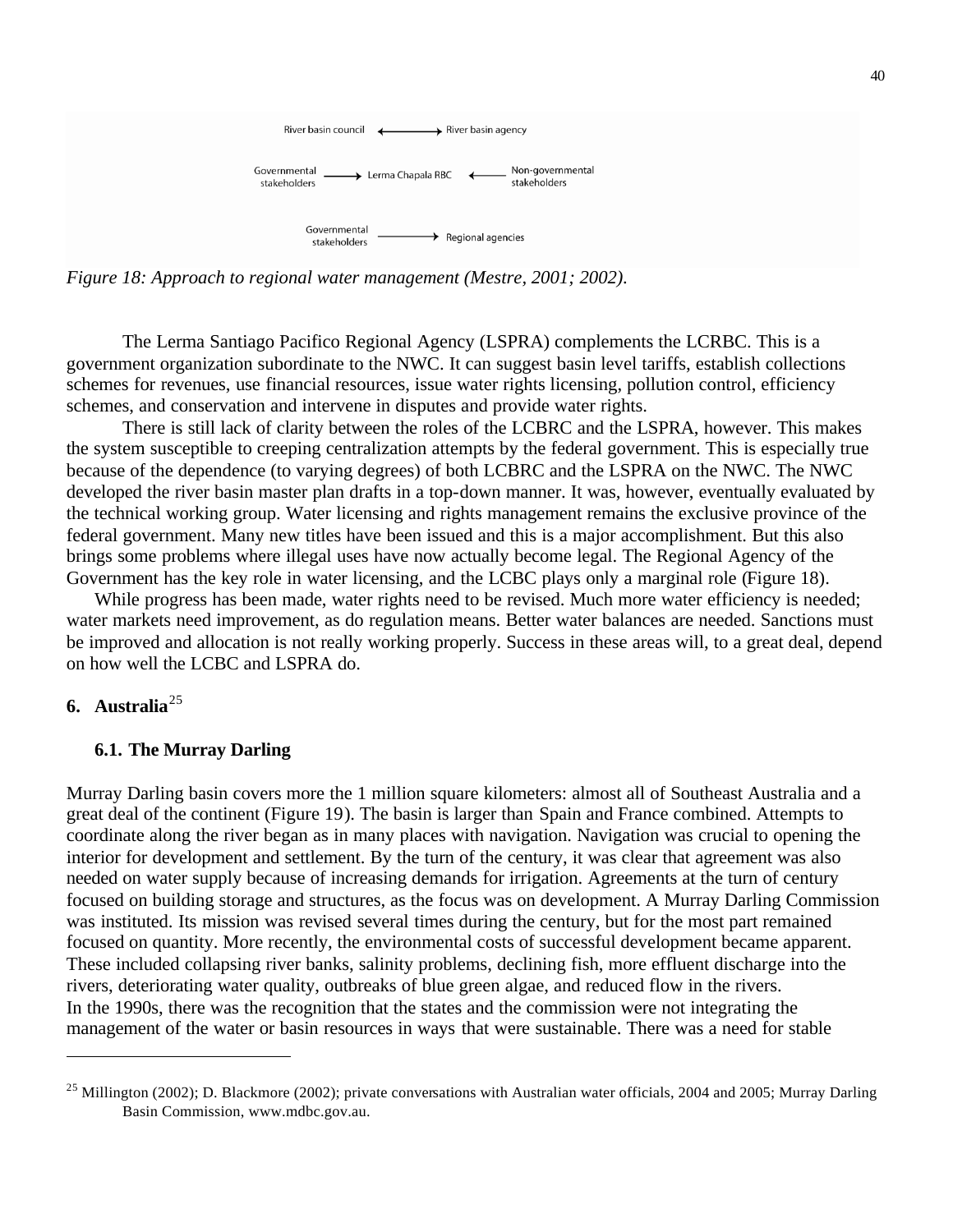

*Figure 19: Map of the Murray-Darling Basin (TFDD, 2007).*

institutional frameworks, better knowledge of problems, better integration across all aspects of natural resources, and much stronger community participation in identifying the problems and solutions. In the 1980s, each state had to refer any development proposals that would impact quantity and quality to the commission. This referral role is similar to that of the Mekong Agreement and to the Delaware River Basin Commission. This expansion of power led to the creation of the Murray Darling Basin Ministerial Council and a new supporting commission in 1985 (Figure 20 and 21).

The objective of the organization is to promote and coordinate effective planning and management for equitable, efficient, and sustainable use of the land, water, and environmental resources. Among its most important innovations was the establishment of the Community Advisory Committee (CAC) to provide an independent advice on the Basin communities regarding water and resources issues. This committee represents regional groups from throughout the basin.

The staff at the commission is responsible for managing the Murray Darling system, but not the tributaries in each. It is the engine that drives "on the ground actions." It is strong because it is a communitydriven strategy. The action strategy rests on what is called a Community of Common Concern (CCC). This is a flexible concept meant to include a range of communities and types of local action groups. To date there are over 50 areas with detailed community action programs and over 100 land care groups working. There is a comprehensive program called "stream watch and river care" introduced into the schools. This is meant to get the school communities educated and involved through participation. These programs are successful and are in turn having a major influence on the parents of the school children. The programs encourage communities to develop plans for management of the resources. Indeed, local land and management plans developed with high participation are considered essential precursors to any eventual private leasing, under public authority, of water supply systems or irrigation.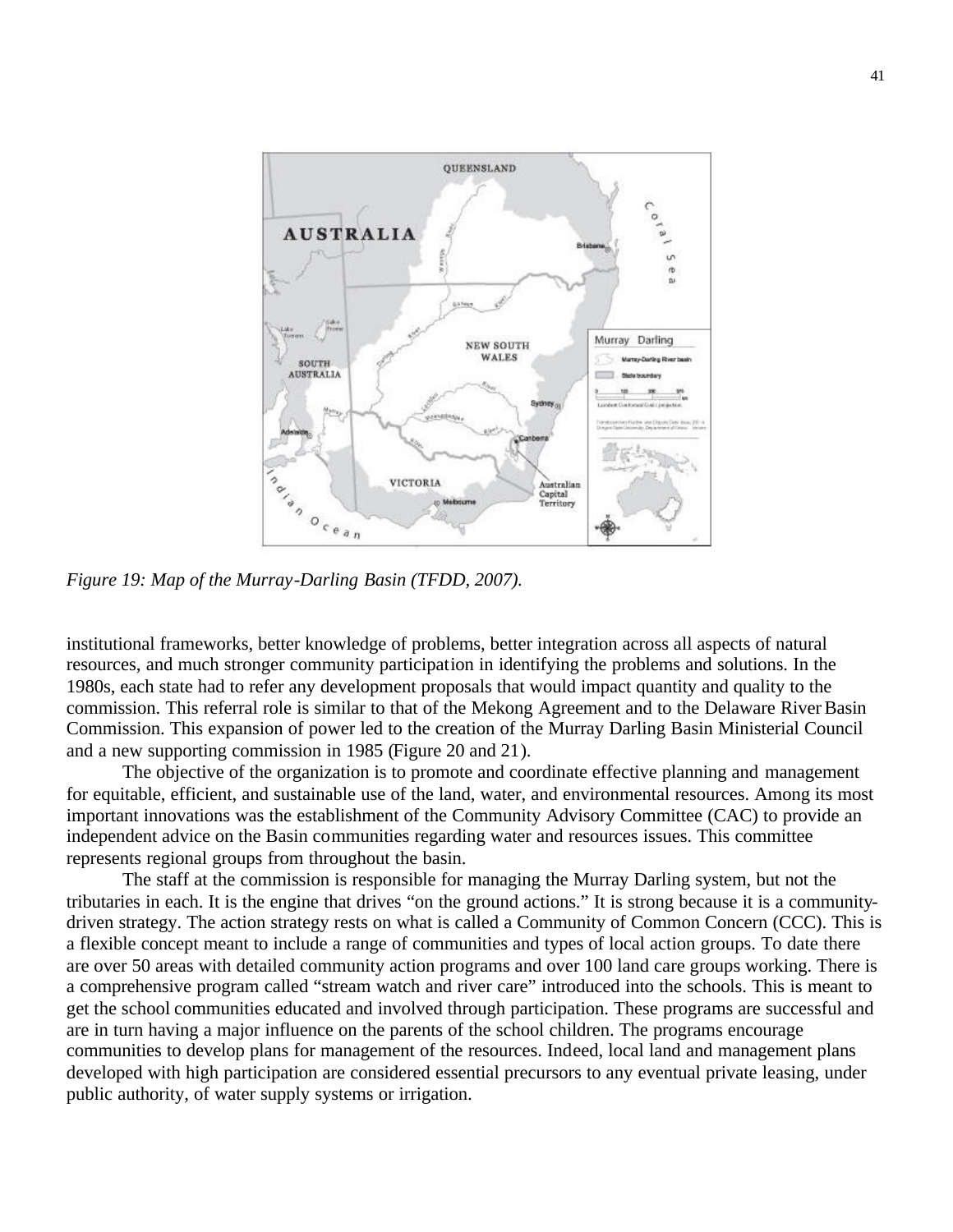

*Figure 20: Murray-Darling Basin Ministerial Council structure (Millington, 2002; Blackmore, 2002; Murray-Darling Basin Commission; and several private conversations with principles of Murray-Darling)*

The community actions programs include the identification and definition of local problems, the investigation of options, and the drafting of plans with implementation strategies. The adopted plans require landholders, industry and government to agree on some long and medium term commitment. The plan will include initial bench marking, performance targets, cost-sharing arrangements, and a monitoring system (Figure 22).

Perhaps the most important bottom line to the Murray Darling experience is the broad and deep recognition across society of the national, regional, and local economic importance of proper river basin planning. A clear understanding up and down is necessary to avoid bad decisions and to capture potential benefits. It is also essential for building stable water rights and entitlement systems, which are necessary for legitimate and accepted allocation decisions and polices. As an example of monitoring the council commissioned a water audit report on water use. This resulted in a cap on increased diversions while detailed discussions take place on appropriate policy for off-stream diversions and management regimes. None of this could occur without the MDBC structures, which brings a wide variety of stakeholders into the debate in ways that allow them to feel responsible and that they are participating. For this, the local implementers must be involved, together with the policy makers, so the knowledge base must include local as well as national and technical knowledge.

The MDBC organization has the key attributes for good basin organization: high-level ministerial commitment, meaningful community input, high knowledge levels, and clear accountability among participating members.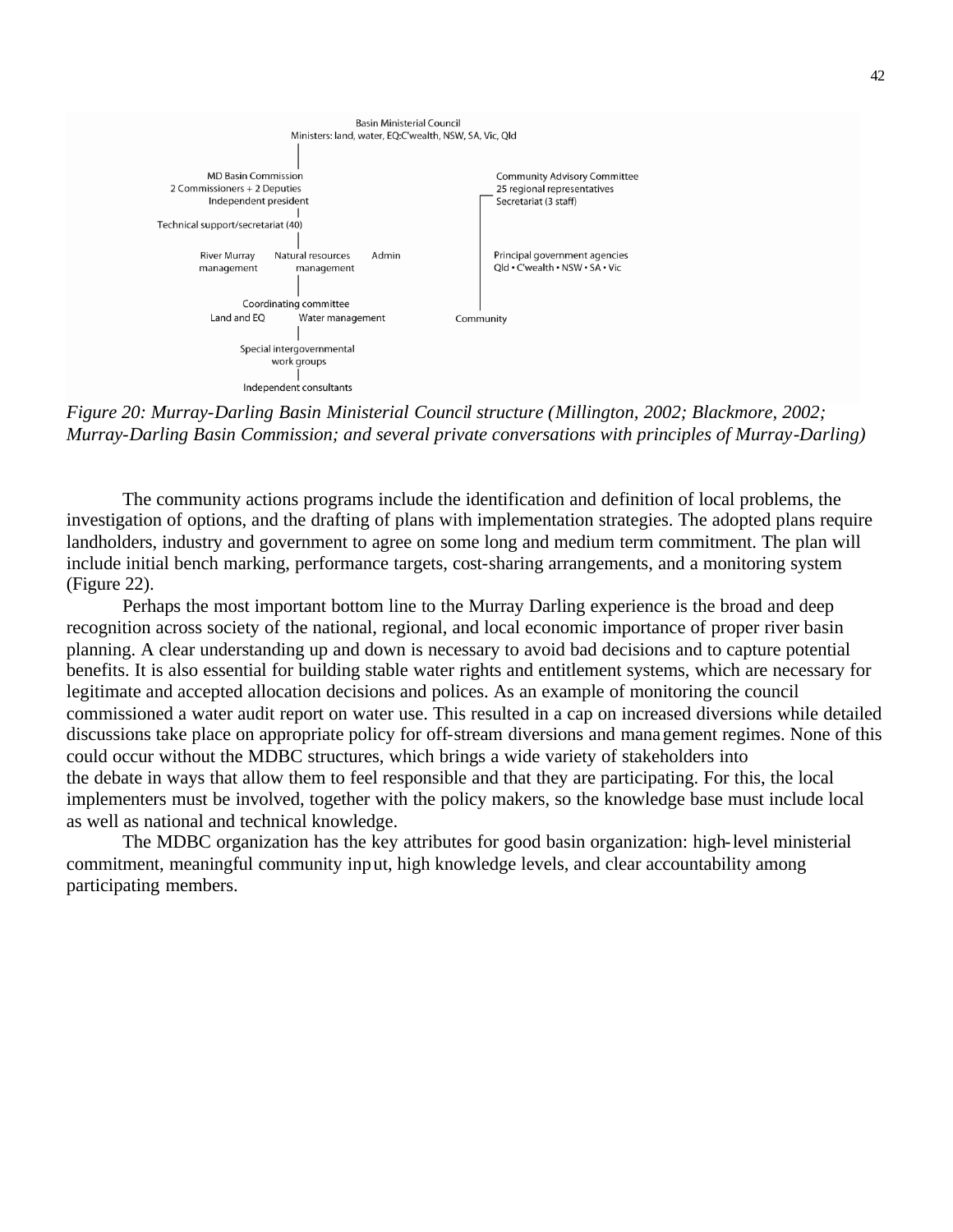

*Figure 21: Murray-Darling: principal government agencies (Millington, 2002; Blackmore, 2002; Murray-Darling Basin Commission; and several private conversations with principals of Murray-Darling).*



*Figure 22: Murray-Darling natural resources management strategy (NRMS) (Millington, 2002; Blackmore, 2002; Murray-Darling Basin Commission; and several private conversations with principles of Murray-Darling).*

### **6.2. The Heart of the Murray Darling Organizations: Participatory Processes**

The CAC was constituted because many in the national government were concerned that unless this concept was expressly stated, the state governments, over time, might reject the idea of such a high level "voice" affecting them. State governments with either a strong development or environmental attitude have not necessarily liked such a strong high-level CAC.

Usually the CAC gets a three-year term, but re-appointment can occur and often does. The Ministerial Council appoints the Chair after consensus agreement. This is not an easy choice; choices have ranged from former bureaucrats to regional and farmer representatives. The second Chair was a farmer/regional government representative, who lifted the profile of CAC, focused its debates, and generally got the basin community to see how the CAC could be useful as a means to get ideas directly to the political leadership. There are 26 members, 21 of whom are state representatives chosen on a catchment or regional basis. They are spread between each state in about the same proportion as the main sub-basins in each state, plus representatives from four "special interest" organizations and an Aboriginal representative. The latter five are nominated by the groups themselves. The states choose the catchment and regional representatives. In practice, these representatives usually come from the CCCs in each state. For example in New South Wales, there are seven major sub-basins, each with a catchment management committee (or CMC, but generically a CCC) and a representative of each of these goes onto the CAC—mostly with no interference from the state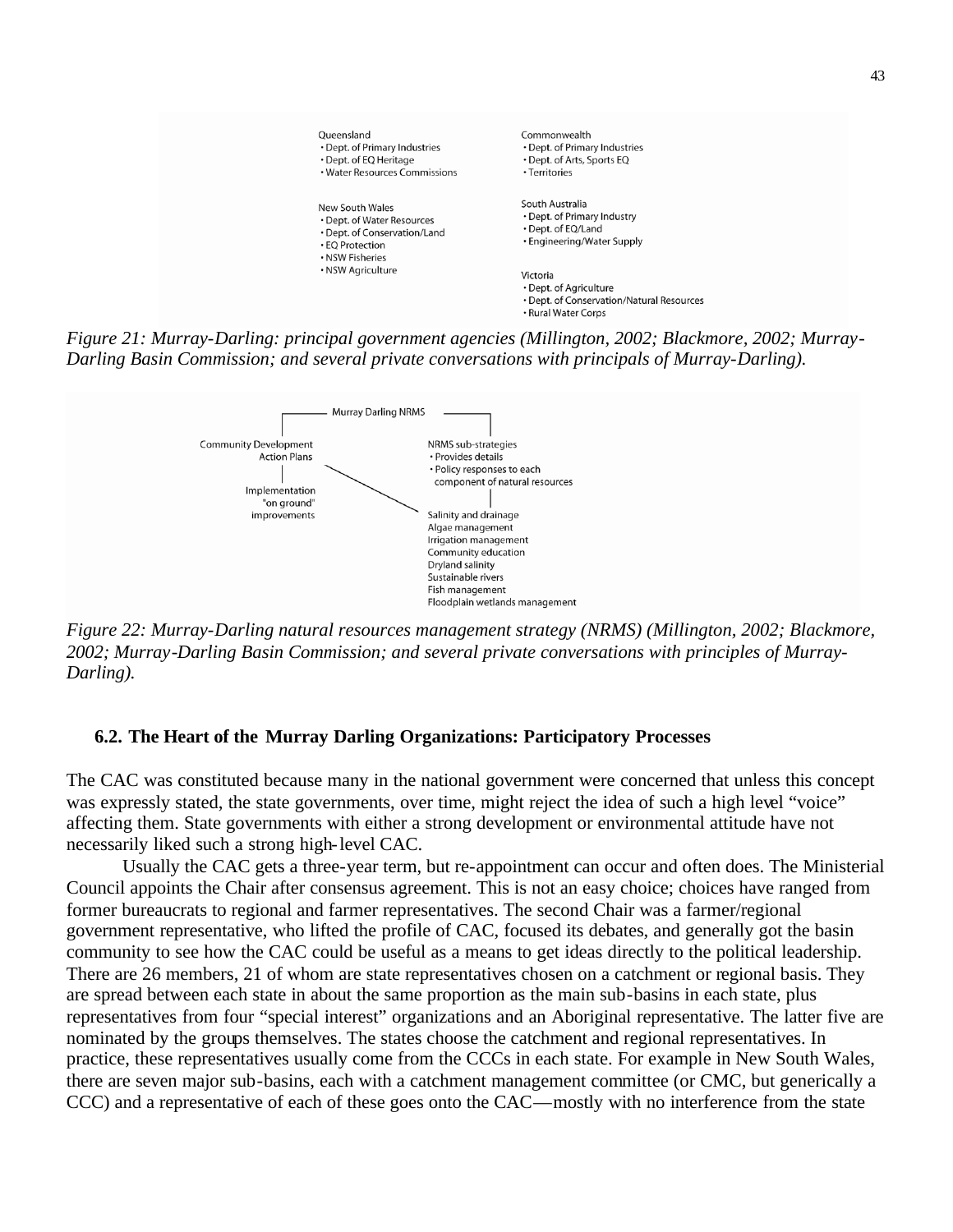minister. This means that there is a good connection from the CMC, or CCC, upward to the CAC and a good connection of issues and transference downward of experiences in one part of the sub-basin to another. (In each sub-basin the CMC is made up of a wide cross-section of the community and there are good links downward to the many land care, river care, stream watch and other such groups that are achieving real change on the ground.

The CAC deals first with issues that are referred to it by the MC or the Commissioner, and concerns of the basin community that needs to be referred to MC or the Commission. These must be major issues. Discerning issue salience is a key role for the CAC Chair and it is crucial to keeping the CAC relevant to the basin and the MDC objectives. In effect, this means that the CAC can actually be assessing community opinion before the MC determines policy options, rather than exploring reactions to new policies.

There is no fixed approach to the CAS operations. Generally it does some strategic planning when a three-year term starts. It usually holds a series of workshops or [briefings at key locations throughout the basin on a particular issues, but this depends on the understanding in the basin and on the responses of the 21 major CCC groups in the basin represented on the CAC. The CAC has a budget from the MC that allows it to commission limited studies and obtain expert briefings. The CAC usually reports to each MC meeting, of which there are generally two per year.

Some of the Murray Darling terminology can be confusing. The CCC is really a generic term. Some states use total catchment management committees (TCM), others use integrated catchment management, and still others use catchment management committees. At lower levels, there are the land care and river care and other such local action committees.

In sum, the participatory Murray Darling process seeks to combine a bottom-up knowledge with topdown action. The participatory processes through the CAC and the CCCs have teeth and directly affect the ministerial council. The focus is really the 21 sub-basin CCCs. Each of these is supposed to create a good natural resource strategic plan for its area, which goes upward into the CAC deliberations and downward to smaller groups within each sub-basin. The idea is for these plans to take the basin-wide and particular state policy frameworks and put them into strategies and local actions. These actions then link downward to the various action groups within a sub-basin such as land care, river care, and stream watch within the school structure. This linkage aims to ensure that these smaller community groups, where the real action occurs at property or sub-catchment level, do put their efforts into a common strategic direction that benefits the region as a whole.

The MDBC and state bureaucracies must develop the "technical" story on emerging resource problems and help these groups to develop responses. Each key agency has representatives on the 21 senior CCCs; the chairs of these 21 CCCs are thus key people. They can make or break to enthusiasm and output at this level.

It does appear that the MDBC is developing resource knowledge and injecting this into the community, even if there is residual reluctance in some states for getting out and selling ideas. There is also a need to look more carefully at the economic impact of reforms being instituted. As could be expected, the quality of the CCC chairs varies. The strategic support also varies. Most farmers still need some convincing to participate. This makes the role and enthusiasm of the state agency CEOs and the CCC chairs so important.

### *Note*

The materials for this appendix have been gathered from many sources which include gray literature inside several major water organizations, as well as published materials. Training session on RBOs held around the world and several private communications with individuals have also been important to developing the following descriptions. In this regard communications with Eduardo Mestre, Peter Millington, Evan Chere,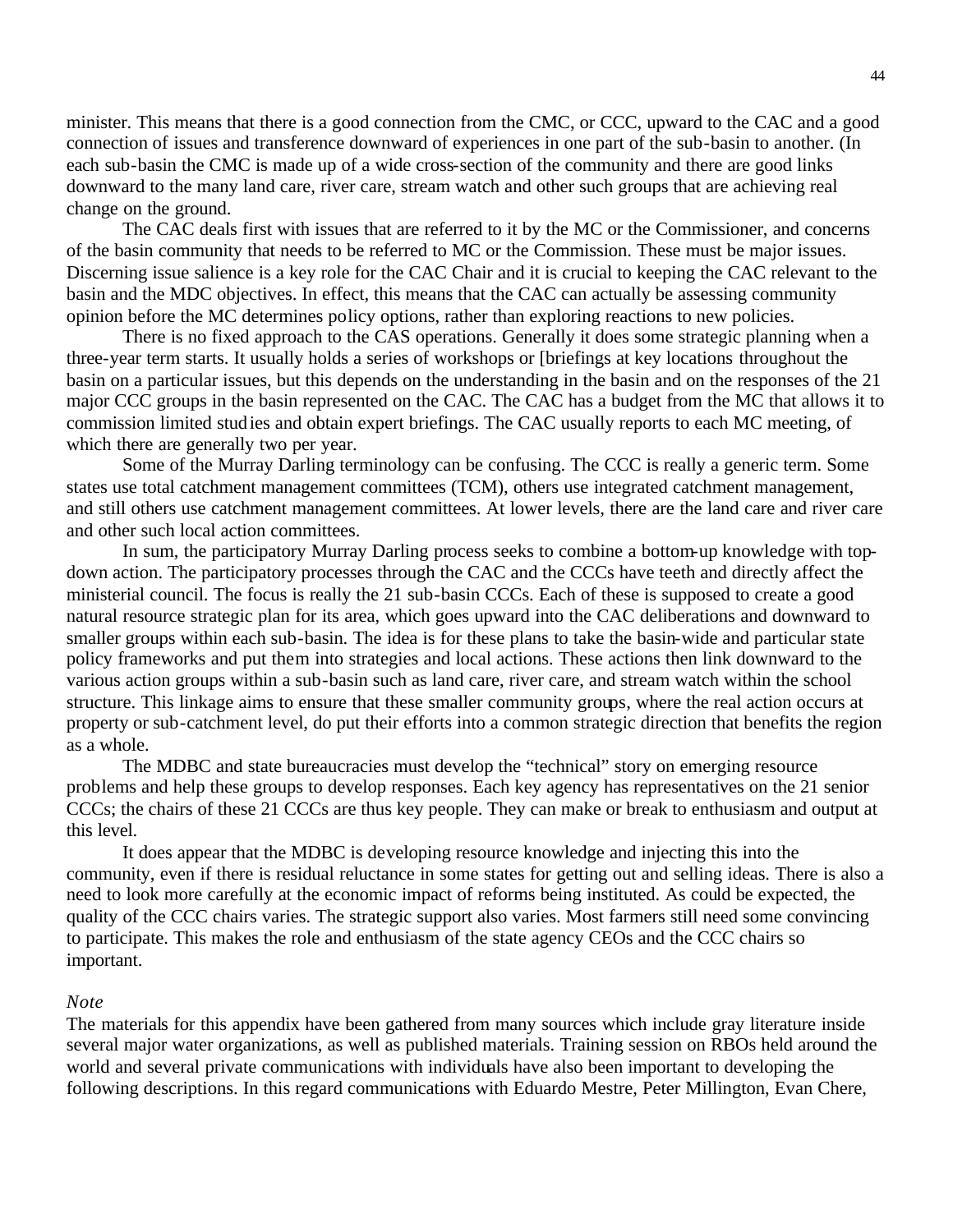and Bernard Barraque were most useful. However, the actual descriptions are the views of the authors. The list should provide a good entrée into further work for interested readers.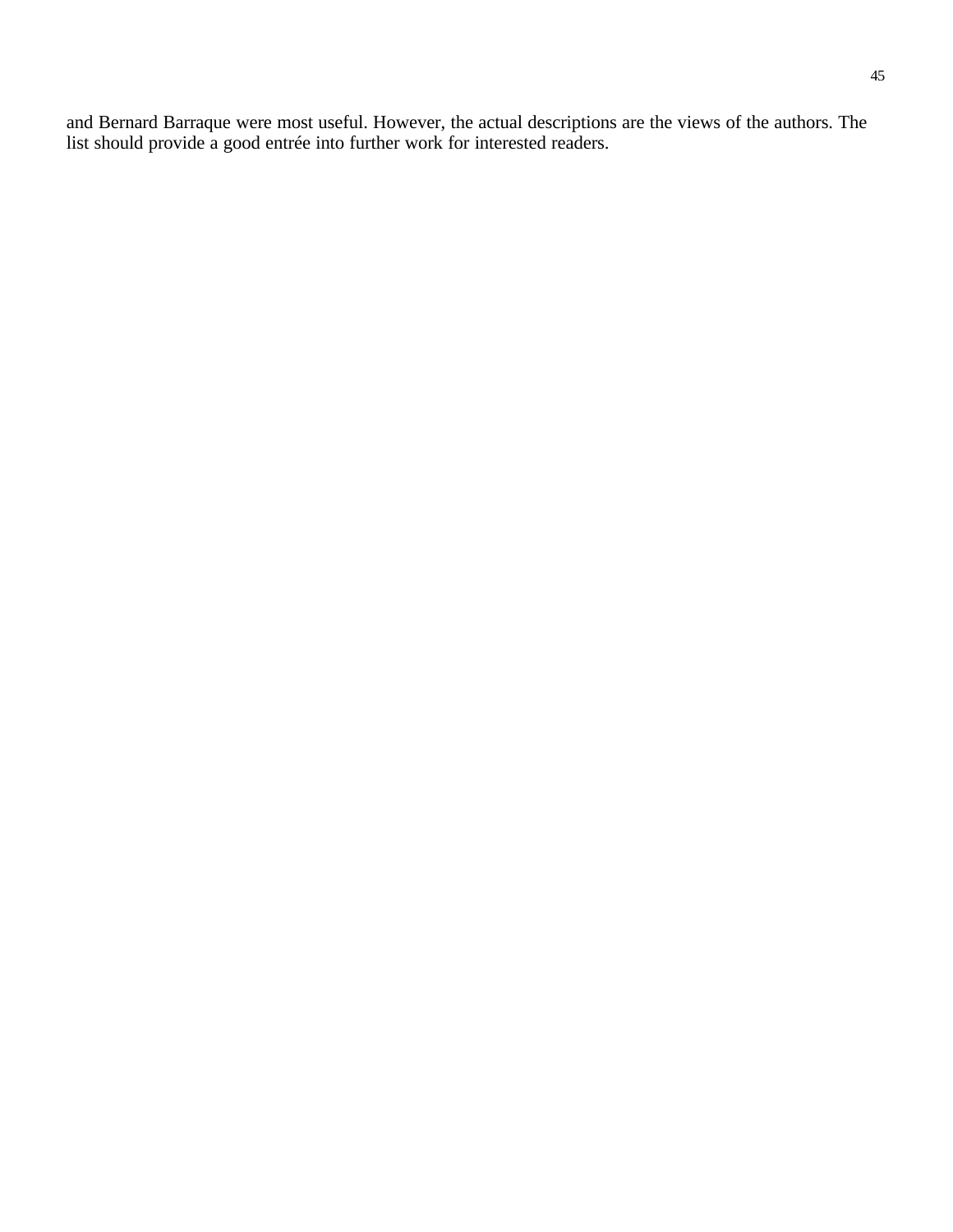## **References**

Arnold, J. L. (1988). *The Evolution of the 1936 Flood Control Act*. Fort Belvoir, Virginia: USACE Office of History.

Barraque, B. (2000). In Participatory Processes in Water Management (PPWM) - Proceedings of the Satellite Conference to the World Conference on Science: International Conference on Participatory Processes in Water Management, 28–30 June 1999, Budapest, Hungary, ed. Gayer. UNESCO-IHP/IA2P/IWRA. Paris: UNESCO. IHP-V.

Blackmore, D. (2002). Reforming the water sector, what Australia has done. In *Integrated Water Management at River Basin Level: An Institutional Development Perspective,* ed. G. Alearts and G. LeMoigne. Washington, DC: RFF for World Bank.

Carmo Vaz, Á. (1999). Incomati, in Mostert (ed.), River Basin Management: Proceedings of the UNESCO International Workshop, The Hague 27-29 October 1999, IHP-V Technical Document in Hydrology #31.

Carmo Vaz, Á. and Pereira, A.L. (2000). The Incomati and Limpopo International River Basins: A View from Downstream', *Water Policy*, 2 (1-2), 99-112 [14]

Conley, A.H. and van Niekerk, P.H. (2000). Sustainable management of international waters: The Orange River case. *Water Policy,* **2,** pp. 131–149.

Delaware River Basin Commission (2006). [online]. (Updated 19 Jan 2007). Available from http://www.state.nj.us/drbc/.

Delli Priscoli, J. (1976) Public Participation in Regional Intergovernmental Water Resources Planning: Conceptual Frameworks and Comparative Case Studies, Unpublished Ph.D. dissertation, Georgetown University, Washington, DC.

Delli Priscoli, J. (2001). Participation, River Basin Organizations and Flood Management, for ESCAP, Bangkok, October 2001.

Delli Priscoli, J. (2004). River Basin Organizations, RBO: U.S Experiences. For World Bank Training on building RBOs, Abuja, Nigeria, June, 2004.

Delli Priscoli, J. (2005). Presentation, *The Columbia-Snake River - Nch'i-Wana; Water Infrastructure and Development*, Stockholm Water Week, Stockholm, Sweden, 25 August 2005.

Dukhovny, V. and Ruziev. (1999). Aral Sea. In *River Basin Management: Proceedings of the UNESCO International Workshop, the Hague 27-29 October,* ed. Mostert. IHP-V Technical Document in Hydrology #31.

Dukhovny, V. and Sokolov. (2002). International Arrangement to Manage the Aral Sea Basin. In *Integrated Water Management at River Basin Level: An Institutional Development Perspective,* ed. G. Alearts and G. LeMoigne. Washington, DC: RFF for World Bank.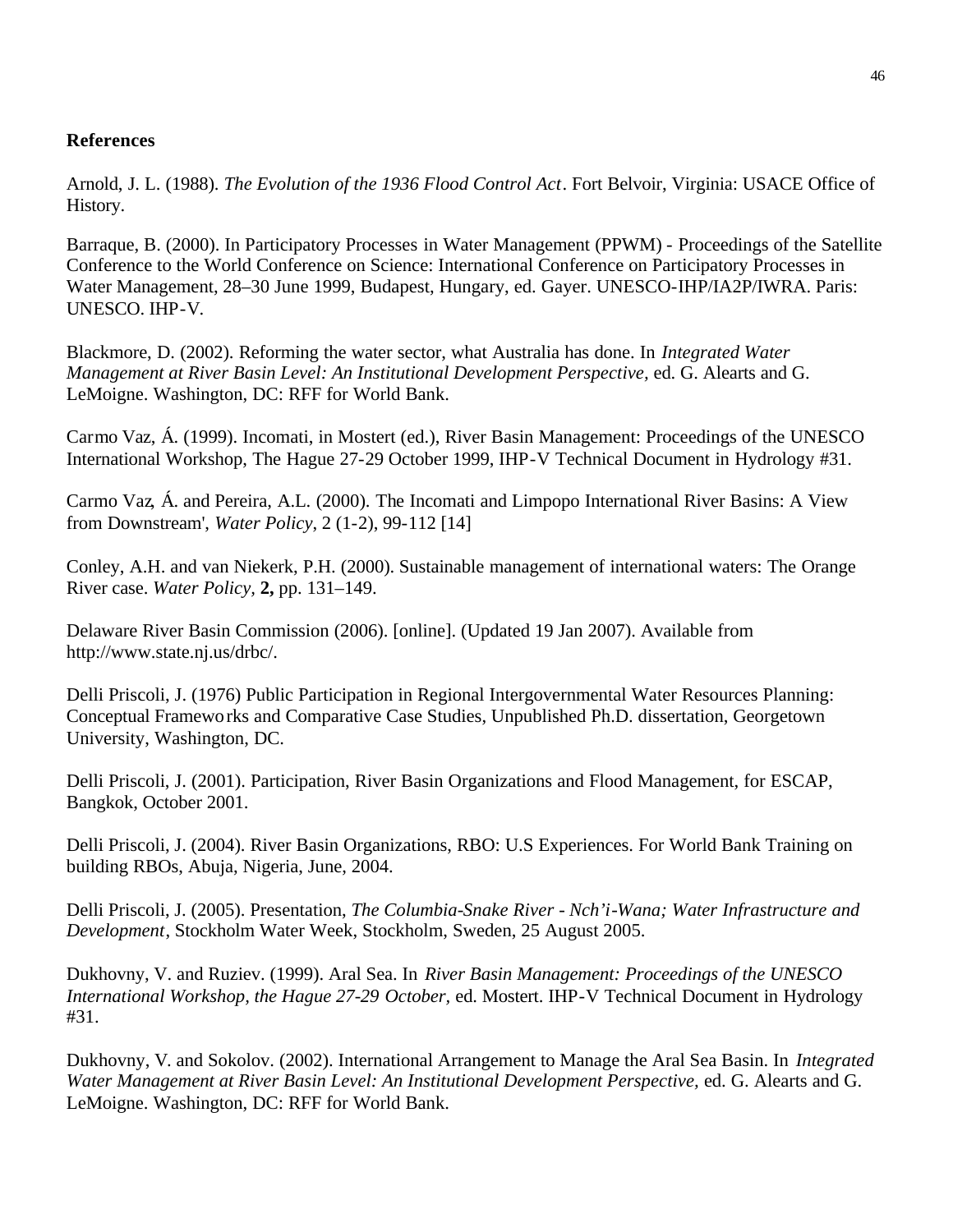Eckstein, O. (1958). Water Resources Development: the Economics of Project Evaluation. Cambridge: Cambridge University Press.

Eckstein, O. and Krutilla, J. (1958). *Multipurpose River Development*. Baltimore: Johns Hopkins Press.

Economic Commission for Latin America and the Caribbean (1997), Network for Cooperation in Integrated Water Resources Management for Sustainable Development in Latin America and the Caribbean, ECLAC, Circular (6), December.

Hera, G., Sanchez-Fresneda, C., Esanola, J.M., and Pozo de Castro, M. (2002) The Public Water Administration and the role of the Confederaciones Hidorgaphics in Spain. In *Integrated Water Management at River Basin Level: An Institutional Development Perspective,* ed. G. Alearts and G. LeMoigne. Washington, DC: RFF for World Bank.

Heyns, P. (2005) "Governance of a Shared and Contested Resource: A Case Study of the Okavanga River Basin," International Ecosystem Symposium on Ecosystem Governance, Kwa Maritane Bush Lodge, Pilansberg South Africa,10–13 October, CSIRO, Pretoria, RSA.

Hoffman, J. (2001). Interstate Commission on the Potomac River Basin (ICPRB), Briefing, 9 October. Alexandria, VA: USACE, Institute for Water Resources.

Hubbard, P. J. (1961). *Origins of the TVA*. Nashville: Vanderbilt University Press.

Huisman, P., de Jung, J., Wieriks, K. (1999/2000). Transboundary Cooperation in shared river basin: experiences form the Rhine, Meuse and North Sea, in *Management of Shared River Basins,* ed. Savenije, van der Zaag, and Wolf, *Water Policy*, **2**.

Ingram, H. (1971). Patterns of Politics and Water Resources Development. *Natural Resources Journal,* pp. 102–118.

Interstate Commission on the Potomac River Basin (2005). [online] http://www.potomacriver.org International Boundary and Water Commission (2006). [online] Updated 19 Jan 2007 http://www.ibwc.state.gov

International Joint Committee (2006). [online] Updated 16 Jan 2007. http://www.ijc.org

Iyer, R. R. (1999). Conflict Resolution: Three River Treaties. *Economic and Political Week, Bombay,* 12 June, pp. 1510–1512.

Johnson, R. F. M. (1999). The Colorado. In *River Basin Management: Proceedings of the UNESCO International Workshop, the Hague 27–29 October,* ed. Mostert. IIHP-V Technical Document in Hydrology 31.

Johnson, R. M. F. (2001). Redefining Brazil's Water Management System: the Cases of the Paraiba do Sul and Curu River Basins. COPPE Hydrology and Environmental Studies Laboratory, Federal University of Rio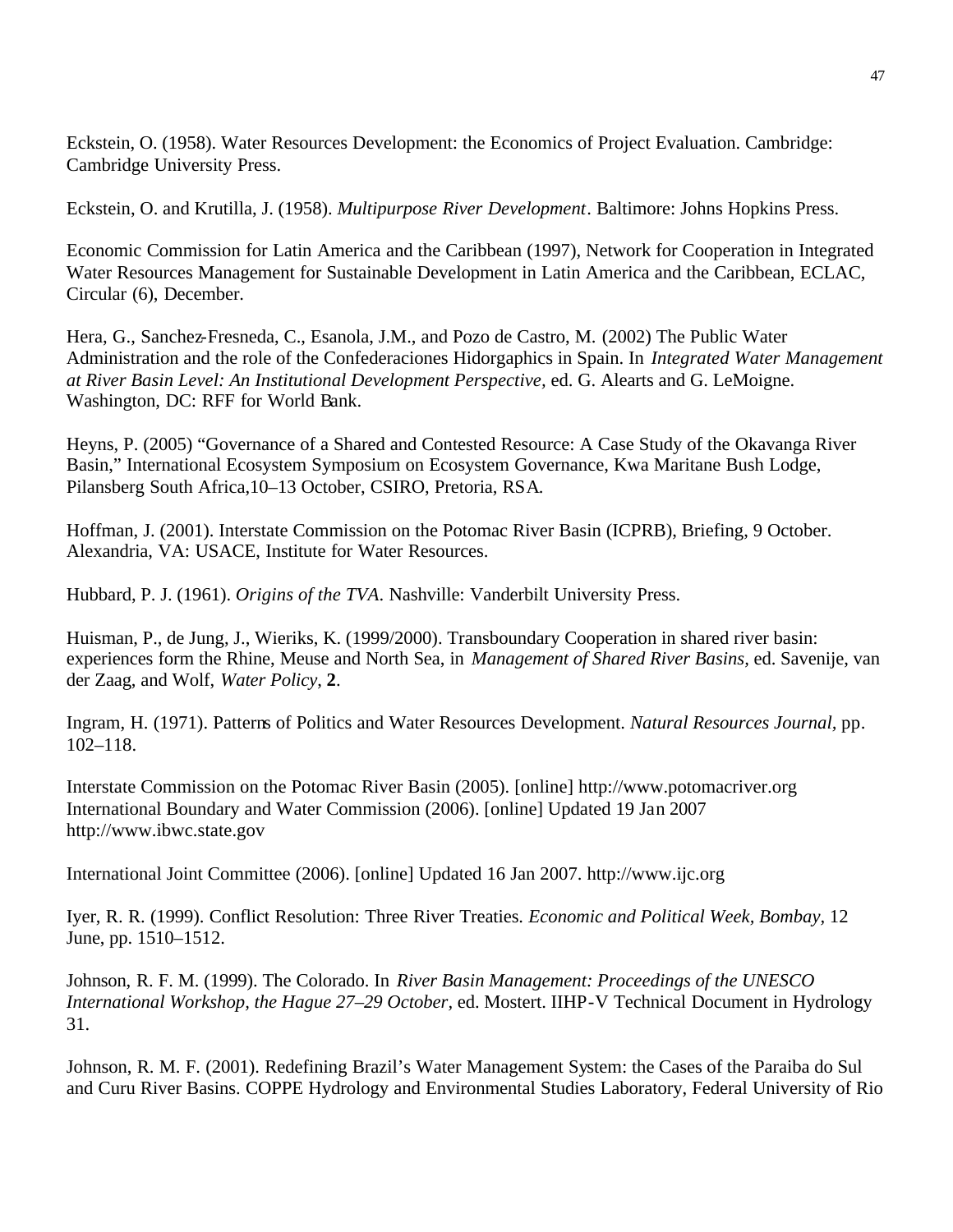de Janeiro, Brazil, World Bank Workshop Washington D.C., 28 August.

Kaczmark, B. (2002). The Organization of Water Management with the Agences de l'eau in France. In *Integrated Water Management at River Basin Level: An Institutional Development Perspective,* ed. G. Alearts and G. LeMoigne. Washington, DC: RFF for World Bank.

Kaijser, A. (2002). System building from below: institutional change in Dutch water control systems, *Technology and Culture* **43** (3, July), pp. 521–548.

Kalter, R. (1971). *Criteria for Federal Evaluation of Resources Investments*. U.S. Water Resources Council, Washington, DC.

Kenny, D. S. and Lord, W. B. (1994). *Coordination mechanisms for the control of interstate water resources: a synthesis and review of the literature.* Task 2 Report for the ACT-ACF Coordination Mechanism Study. Alexandria, VA: Institute for Water Resources, USACE, July 1994.

Le Mogine and Alearts (ed) (2002). *Integrated Water Management at River Basin Level: An Institutional Development Perspective.* Washington, DC: RFF for World Bank. Leuchtenberg, W.E. (1952). Roosevelt, Norris and Seven Little TVAs. *Journal of Politics*, pp. 418–441.

Li. (1999). Yellow River. In River Basin Management: Proceedings of the UNESCO International Workshop, the Hague 27-29 October, ed. Mostert. IHP-V Technical Document in Hydrology #31.

Martin, R (1956). *TVA the First Twenty Years*. University of Alabama Press.

Martin, R. (1960). *River Basin Administration and the Delaware*. Syracuse University Press.

Mekong River Commission (1999). Mekong River Commission. In *River Basin Management: Proceedings of the UNESCO International Workshop, the Hague 27-29 October,* ed. Mostert. IHP-V Technical Document in Hydrology #31.

Mestre, E. (2002). The Lerma Chapala Comision de Agua in Mexico. In *Integrated Water Management at River Basin Level: An Institutional Development Perspective,* ed. G. Alearts and G. LeMoigne. Washington, DC: RFF for World Bank.

Mestre, E. (2001). The Design of River Basin Organizations in Mexico—The Example of Lerma-Chapala, River Basin Management Workshop, World Bank, Washington DC, August 28, 2001.

Millington, P. (2002). The Murray Darling. In *Integrated Water Management at River Basin Level: An Institutional Development Perspective,* ed. G. Alearts and G. LeMoigne. Washington, DC: RFF for World Bank.

Mostert. E, van Beek E., Bouman N.W.M, Hey, E., Savenije H.H.G., Thissen, W.A.H., eds. (1999). *River Basin Management: Proceedings of the UNESCO International Workshop, The Hague, 27–29 October,* IHP-V Technical Document in Hydrology #31. Paris: UNESCO.

Murray Darling Basin Commission (2007). [online] Updated 20 Jan 2007, Available at: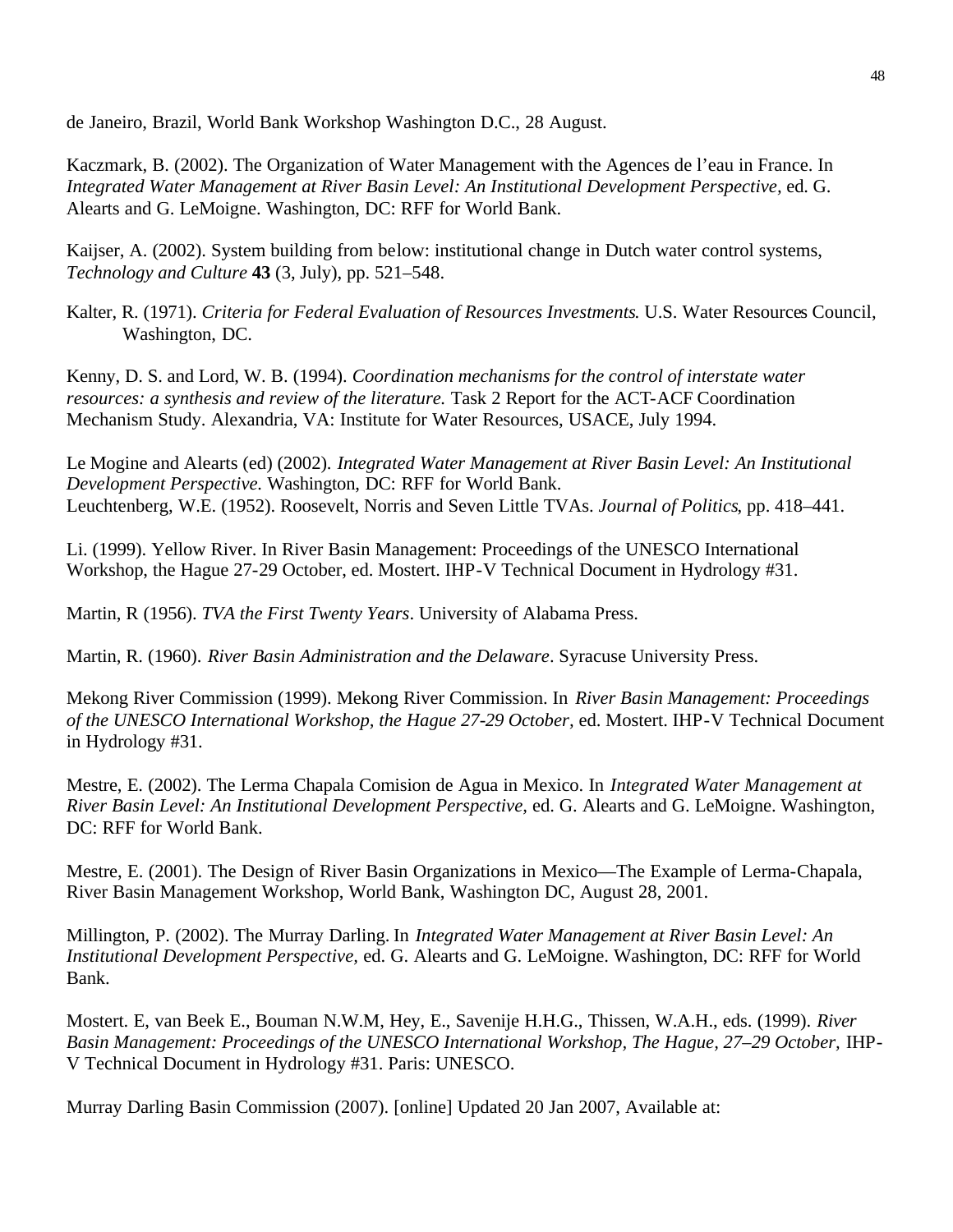http://www.mdbc.gov.au.

Nachtnebel, H.-P. (1999/2000). The Danube. In *River Basin Management: Proceedings of the UNESCO International Workshop, the Hague 27-29 October,* ed. Mostert. IHP-V Technical Document in Hydrology #31.

Nachtnebel, H.P. (2002) The Danube Commission and its Environmental Program. In *Integrated Water Management at River Basin Level: An Institutional Development Perspective,* ed. G. Alearts and G. LeMoigne. Washington, DC: RFF for World Bank.

Natchkov, I. (2002). The Danube Commission and its Environmental Program. In *Integrated Water Management at River Basin Level: An Institutional Development Perspective,* ed. G. Alearts and G. LeMoigne. Washington, DC: RFF for World Bank.

National Academy of Sciences (1968). Water and Choice in the Colorado Basin: An Example of Alternatives in Water Management Government Printing Office.

Natural Resources Law Center (1997). *The Watershed Source Book*. Natural Resources Law Center, Boulder: University of Colorado.

Niem, N. T. (2000). Strategy for Flood Preparedness and Mitigation in Vietnam. International European-Asian Workshop, Ecosystems and Floods 2000, Hanoi Vietnam, FAO Rome, June 27–29.

OAC (1999). River Basin Management in Nigeria. In *River Basin Management: Proceedings of the UNESCO International Workshop, the Hague 27-29 October,* ed. Mostert. IHP-V Technical Document in Hydrology #31.

Ostrom, V. (1971). Institutional Arrangement for Water Resources Development. Arlington, VA: National Water Commission.

Prichett, H. (1943). *The Tennessee Valley Authority*. Chapel Hill, NC: University of North Carolina Press.

Radosevich, O. (2002). Institutional Change for Managing the Tarim River Basin China. In *Integrated Water Management at River Basin Level: An Institutional Development Perspective,* ed. G. Alearts and G. LeMoigne. Washington, DC: RFF for World Bank.

Ramu, K. and Herman, T. (2002). River Basin Management Corporation: An Indonesian Approach. In *Integrated Water Management at River Basin Level: An Institutional Development Perspective,* ed. G. Alearts and G. LeMoigne. Washington, DC: RFF for World Bank.

Reuss, M., ed. (2002) Learning from the Dutch: technology, management, and water resources development, *Technology and Culture,* **43** (3, July), pp. 465–472.

Schad, T. (1964). "Legislative History of Federal River Basin Planning Organization," in C.E. Kinsvater ed. *Organization of Methodology of River Basin Planning*, Atlanta; Georgia Institute of Technology, Water Resources Center.

Selznick, P. (1953). TVA and the Grass Roots. Berkeley and Los Angeles: University of California Press.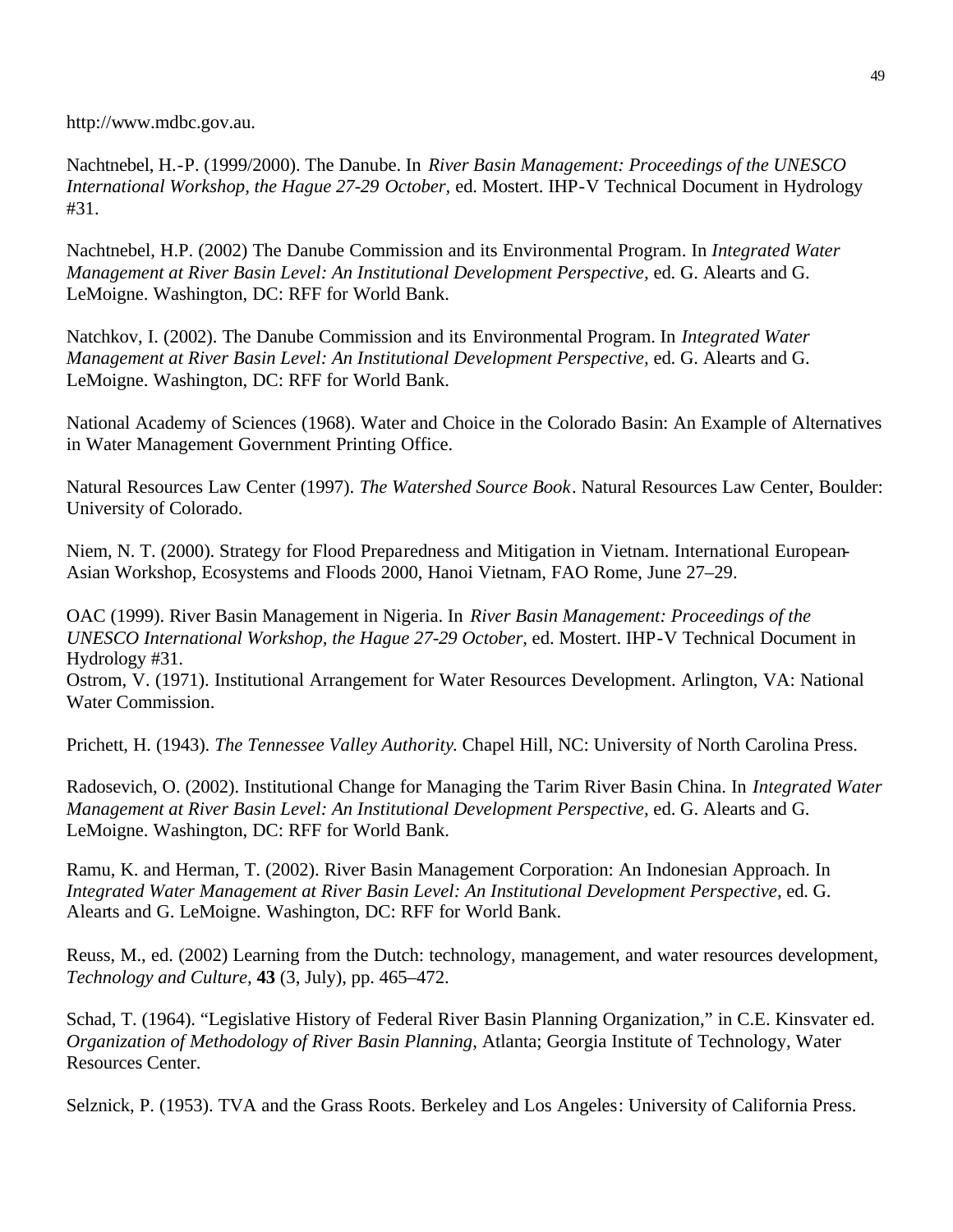Shela, O.N. (1999). The Management of shared river basins: the Case of the Zambesi. In *River Basin Management: Proceedings of the UNESCO International Workshop, The Hague 27–29 October,* ed. Mostert. IHP-V Technical Document in Hydrology #31.

Shevchenko, M., Rodionov, V., and Kindler, J. (2002). The Volga River Management Organization. In *Integrated Water Management at River Basin Level: An Institutional Development Perspective,* ed. G. Alearts and G. LeMoigne. Washington, DC: RFF for World Bank.

Steiner, R. C. (2000). Potomac River Basin, Case Study. International Workshop, the Environmental and Water Resources Institute of the ASSCE and the Institution of Civil Engineers-UK, November 16–17, 2000, Reston, VA.

Steiner, R.C., Hagen, E.R. and Ducnuigeen J. (2000). Water Supply Demand and Resources Analysis in the Potomac River Basin. Rockyville, Maryland: Interstate Commission on the Potomac River Basin.

TeBrake, W.H. (2002). Taming the waterwolf: hydraulic engineering and water management in the Netherlands during the Middle Ages. *Technology and Culture* **43** (3, July), pp. 475–499.

Turton, A. R. (2001). Hydropolitics and security complex theory: an African perspective. 4th Pan-European International Relations Conference, University of Kent, Canterbury UK, 8–10 September 2001.

Transboundary Freshwater Dispute Database (TFDD) (2007). Oregon State University. Available on-line at: http://www.transboundarywaters.orst.edu/

Utton, A. ed. (1992). *Borders and Water: North American Issues.* International Transboundary Center, Santa Fe, NM: University of New Mexico.

United States Water Resources Council (1967). Alternative Institutional Arrangements for Managing River Basin Operations. Washington, DC.

United States National Water Commission (1974). *Summary of the National Water Commission*. Arlington, Virginia.

U.S. Army Corps of Engineers. (2000). Columbia River Treaty Briefing. Institute for Water Resources, Alexandria, VA, 24 April 2000,

USACE (2006). *Shared Vision Planning.* Institute for Water Resources. Alexandria, VA: IWR USACE.

United States Army Corps of Engineers (2007). Institute for Water Resources [online] http://www.iwr.uasce.army.mil/

United Nations Economic Commission for Europe (UNECE), (1999). The Need for a Strategy and Framework for Compliance with Agreements on Transboundary Waters and Guidelines on Public Participation in Water Management. MP. WAT/2000/4, 21 December 1999.